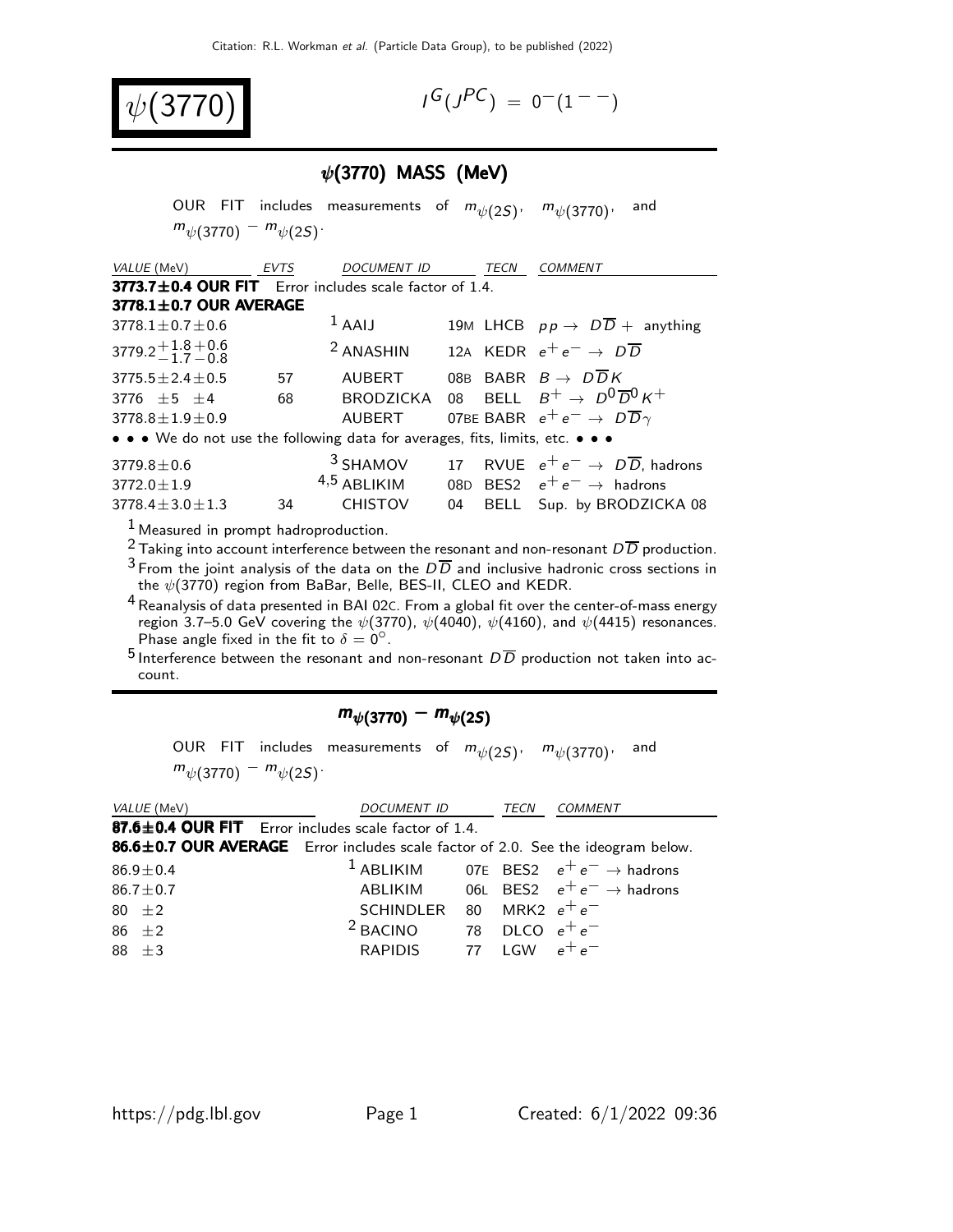

<sup>1</sup> BES-II  $\psi(2S)$  mass subtracted (see ABLIKIM 06L).  $2$  SPEAR  $\psi(25)$  mass subtracted (see SCHINDLER 80).  $m_{\psi(3770)}$   $m_{\psi(2S)}$  (MeV)

#### $\psi$ (3770) WIDTH

| VALUE (MeV)                                                                   | EVTS | <i>DOCUMENT ID</i>                      |    | TECN            | <b>COMMENT</b>                                                                                                                                                                                           |
|-------------------------------------------------------------------------------|------|-----------------------------------------|----|-----------------|----------------------------------------------------------------------------------------------------------------------------------------------------------------------------------------------------------|
| 27.2± 1.0 OUR FIT<br>27.5± 0.9 OUR AVERAGE                                    |      |                                         |    |                 |                                                                                                                                                                                                          |
| $24.9 + 4.6 + 0.5$<br>4.0 - 1.1                                               |      | $1$ ANASHIN                             |    |                 | 12A KEDR $e^+e^- \rightarrow D\overline{D}$                                                                                                                                                              |
| $30.4 \pm 8.5$                                                                |      | $2,3$ ABLIKIM                           |    |                 | 08D BES2 $e^+e^- \rightarrow$ hadrons                                                                                                                                                                    |
| 27 $\pm 10$ $\pm 5$                                                           | 68   | <b>BRODZICKA</b>                        | 08 |                 | BELL $B^+ \rightarrow D^0\overline{D}^0 K^+$                                                                                                                                                             |
| $28.5 \pm 1.2 \pm 0.2$                                                        |      | <sup>3</sup> ABLIKIM                    |    |                 | 07E BES2 $e^+e^- \rightarrow$ hadrons                                                                                                                                                                    |
| 23.5 $\pm$ 3.7 $\pm$ 0.9                                                      |      | AUBERT                                  |    |                 | 07BE BABR $e^+e^- \rightarrow D\overline{D}\gamma$                                                                                                                                                       |
| $26.9 \pm 2.4 \pm 0.3$                                                        |      | <sup>3</sup> ABLIKIM                    |    |                 | 06L BES2 $e^+e^- \rightarrow$ hadrons                                                                                                                                                                    |
| $24 + 5$                                                                      |      | <sup>3</sup> SCHINDLER 80 MRK2 $e^+e^-$ |    |                 |                                                                                                                                                                                                          |
| 24 $\pm$ 5                                                                    |      | $3$ BACINO 78 DLCO $e^+e^-$             |    |                 |                                                                                                                                                                                                          |
| 28 $\pm$ 5                                                                    |      | $3$ RAPIDIS                             |    | 77 LGW $e^+e^-$ |                                                                                                                                                                                                          |
| • • • We do not use the following data for averages, fits, limits, etc. • • • |      |                                         |    |                 |                                                                                                                                                                                                          |
| $25.8 \pm 1.3$                                                                |      |                                         |    |                 | <sup>4</sup> SHAMOV 17 RVUE $e^+e^- \rightarrow D\overline{D}$ , hadrons                                                                                                                                 |
|                                                                               |      |                                         |    |                 | $^1$ Taking into account interference between the resonant and non-resonant $D\overline{D}$ production.<br>$2$ Reanalysis of data presented in BAI 02C. From a global fit over the center-of-mass energy |

region 3.7–5.0 GeV covering the  $\psi(3770)$ ,  $\psi(4040)$ ,  $\psi(4160)$ , and  $\psi(4415)$  resonances. Phase angle fixed in the fit to  $\delta = 0^\circ$ .

3 Interference between the resonant and non-resonant  $D\overline{D}$  production not taken into ac-4 Count.<br>4 From the joint analysis of the data on the  $D\overline{D}$  and inclusive hadronic cross sections in

the  $\psi(3770)$  region from BaBar, Belle, BES-II, CLEO and KEDR.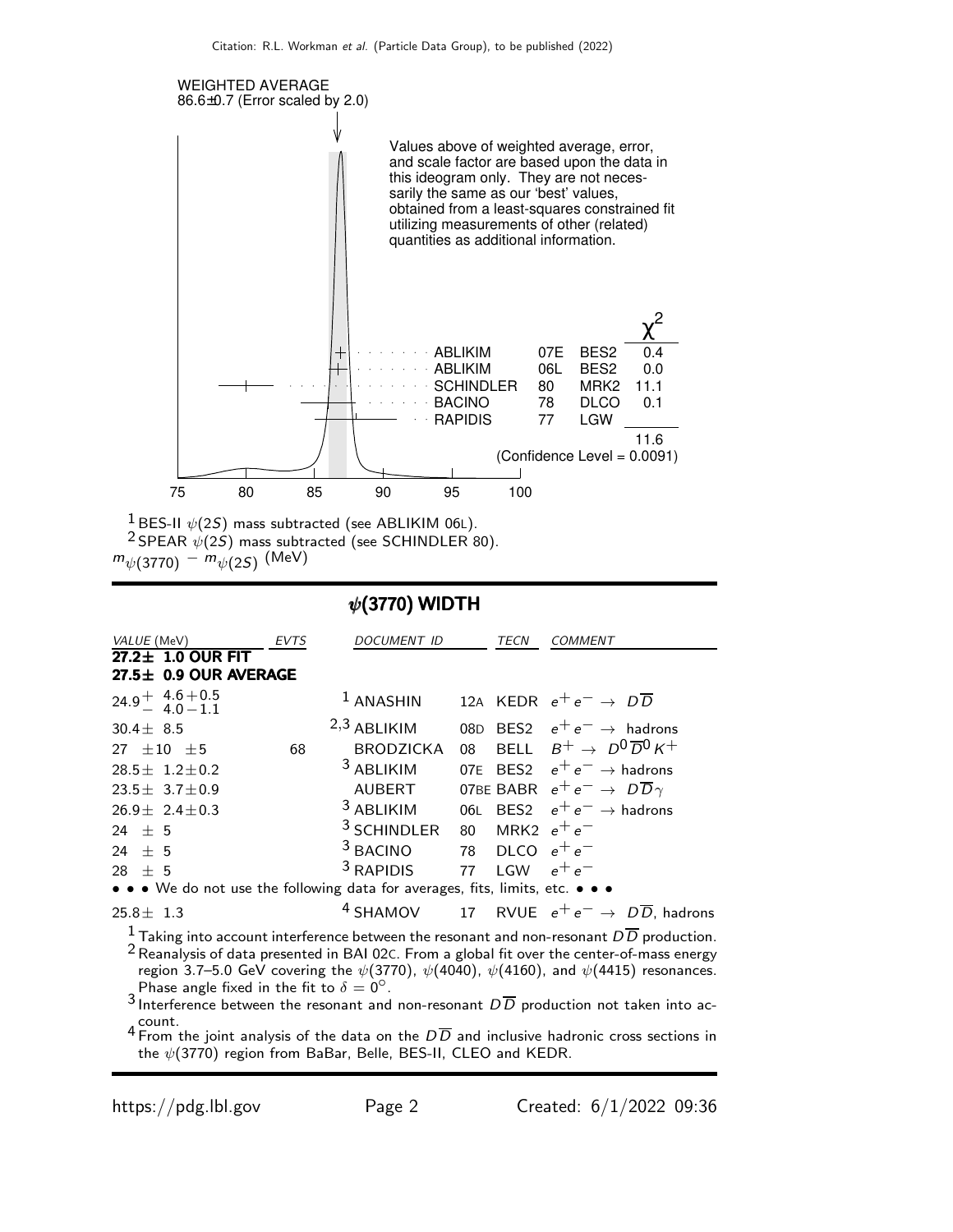|                                | Mode                                                            | Fraction $(\Gamma_i/\Gamma)$        | Scale factor/<br>Confidence level                 |
|--------------------------------|-----------------------------------------------------------------|-------------------------------------|---------------------------------------------------|
| $\Gamma_1$                     | D <sub>D</sub>                                                  | $\pm 8$<br>$-9$<br>(93)             | $)$ %<br>$S = 2.0$                                |
| $\Gamma_2$                     | $D^0\overline{D}{}^0$                                           | $+4$<br>$-5$<br>(52)                | ) %<br>$S = 2.0$                                  |
| $\Gamma_3$                     | $D^+D^-$                                                        | ±4<br>(41)                          | $)$ %<br>$S = 2.0$                                |
| $\Gamma_4$                     | $J/\psi X$                                                      | $(5.0 \pm 2.2) \times 10^{-3}$      |                                                   |
| $\Gamma_5$                     | $J/\psi \pi^+ \pi^-$                                            | $(1.93\pm0.28)\times10^{-3}$        |                                                   |
| $\Gamma_6$                     | $J/\psi \pi^0 \pi^0$                                            | $(8.0 \pm 3.0) \times 10^{-4}$      |                                                   |
| $\Gamma_7$                     | $J/\psi\eta$                                                    | $(9 \pm 4) \times 10^{-4}$          |                                                   |
| $\Gamma_8$                     | $J/\psi \pi^0$                                                  | < 2.8                               | $\times$ 10 <sup>-4</sup><br>$CL = 90\%$          |
| $\Gamma$ <sub>9</sub>          | $e^+e^-$                                                        | $(9.6 \pm 0.7) \times 10^{-6}$      | $S = 1.3$                                         |
|                                | Decays to light hadrons                                         |                                     |                                                   |
| $\Gamma_{10}$                  | $b_1(1235)\pi$                                                  | < 1.4                               | $\times$ 10 <sup>-5</sup><br>$CL = 90\%$          |
| $\Gamma_{11}$                  | $\phi \eta'$                                                    | < 7                                 | $\times$ 10 $^{-4}$<br>$CL = 90\%$                |
| $\Gamma_{12}$                  | $\omega \eta'$                                                  | < 4                                 | $\times$ 10 $^{-4}$<br>$CL = 90\%$                |
| $\Gamma_{13}$                  | $ho^0 \eta'$                                                    | < 6                                 | $\times$ 10 $^{-4}$<br>$CL = 90\%$                |
| $\Gamma_{14}$                  | $\phi\eta$                                                      | $(3.1 \pm 0.7) \times 10^{-4}$      |                                                   |
| $\Gamma_{15}$                  | $\omega \eta$                                                   | < 1.4                               | $\times$ 10 $^{-5}$<br>$CL = 90\%$                |
| $\Gamma_{16}$                  | $\rho^0 \eta$                                                   | < 5                                 | $\times$ $10^{-4}$<br>$CL = 90\%$                 |
| $\Gamma_{17}$                  | $\phi\pi^0$                                                     | < 3                                 | $\times$ $10^{-5}$<br>$CL = 90\%$                 |
| $\Gamma_{18}$                  | $\omega \pi^0$                                                  | < 6                                 | $\times$ 10 $^{-4}$<br>$CL = 90\%$                |
| $\Gamma_{19}$                  | $\pi^{+}\pi^{-}\pi^{0}$                                         | < 5                                 | $\times$ 10 $^{-6}$<br>$CL = 90\%$                |
| $\Gamma_{20}$                  | $\rho \pi$<br>$K^+ K^-$                                         | < 5                                 | $\times$ 10 $^{-6}$<br>$CL = 90\%$                |
| $\Gamma_{21}$                  |                                                                 |                                     | $\times$ 10 $^{-5}$                               |
| $\Gamma_{22}$                  | $K^*(892)^+ K^- +$ c.c.<br>$K^*(892)^0 \overline{K}{}^0$ + c.c. | $< 1.4$<br>1.2                      | $CL = 90\%$<br>$\times$ 10 $^{-3}$<br>$CL = 90\%$ |
| $\Gamma_{23}$                  | $K_S^0 K_l^0$                                                   | $\lt$<br>1.2                        | $\times$ 10 $^{-5}$<br>$CL = 90\%$                |
| $\Gamma_{24}$                  | $2(\pi^{+}\pi^{-})$                                             | $\,<$                               | $\times$ $10^{-3}$                                |
| $\Gamma_{25}$                  | $2(\pi^{+}\pi^{-})\pi^{0}$                                      | 1.12<br>$\lt$<br>$<\phantom{0}1.06$ | $CL = 90\%$<br>$\times$ 10 $^{-3}$<br>$CL = 90\%$ |
| $\Gamma_{26}$                  | $2(\pi^+\pi^-\pi^0)$                                            | < 5.85                              | $CL = 90\%$<br>$\%$                               |
| $\Gamma_{27}$<br>$\Gamma_{28}$ | $\omega \pi^+ \pi^-$                                            | < 6.0                               | $\times$ 10 $^{-4}$<br>$CL = 90\%$                |
|                                | $\Gamma_{29}$ 3( $\pi^{+}\pi^{-}$ )                             | < 9.1                               | $\times$ 10 $^{-3}$<br>$CL = 90\%$                |
|                                | $\Gamma_{30}$ 3( $\pi^{+}\pi^{-}\pi^{0}$                        | < 1.37                              | $\%$<br>$CL = 90\%$                               |
|                                | $\Gamma_{31}$ 3( $\pi^{+}\pi^{-}$ )2 $\pi^{0}$                  | < 11.74                             | $\%$<br>$CL = 90\%$                               |
| $\Gamma_{32}$                  | $\eta \pi^+ \pi^-$                                              | $< 1.24$                            | $\times$ 10 $^{-3}$<br>$CL = 90\%$                |
| $\Gamma_{33}$                  | $\pi^{+}\pi^{-}2\pi^{0}$                                        | < 8.9                               | $\times$ 10 $^{-3}$<br>$CL = 90\%$                |
|                                | $\Gamma_{34}$ $\rho^0 \pi^+ \pi^-$                              | < 6.9                               | $\times$ 10 $^{-3}$<br>$CL = 90\%$                |
| $\Gamma_{35}$ $\eta 3\pi$      |                                                                 | < 1.34                              | $\times$ 10 $^{-3}$<br>$CL = 90\%$                |
| $\Gamma_{36}$                  | $\eta 2(\pi^+\pi^-)$                                            | < 2.43                              | $\%$<br>$CL = 90\%$                               |
| $\Gamma_{37}$                  | $\eta \rho^0 \pi^+ \pi^-$                                       | < 1.45                              | $\%$<br>$CL = 90\%$                               |
| $\Gamma_{38}$                  | $\eta' 3\pi$                                                    | < 2.44                              | $\times$ 10 $^{-3}$<br>$CL = 90\%$                |

## $\psi$ (3770) DECAY MODES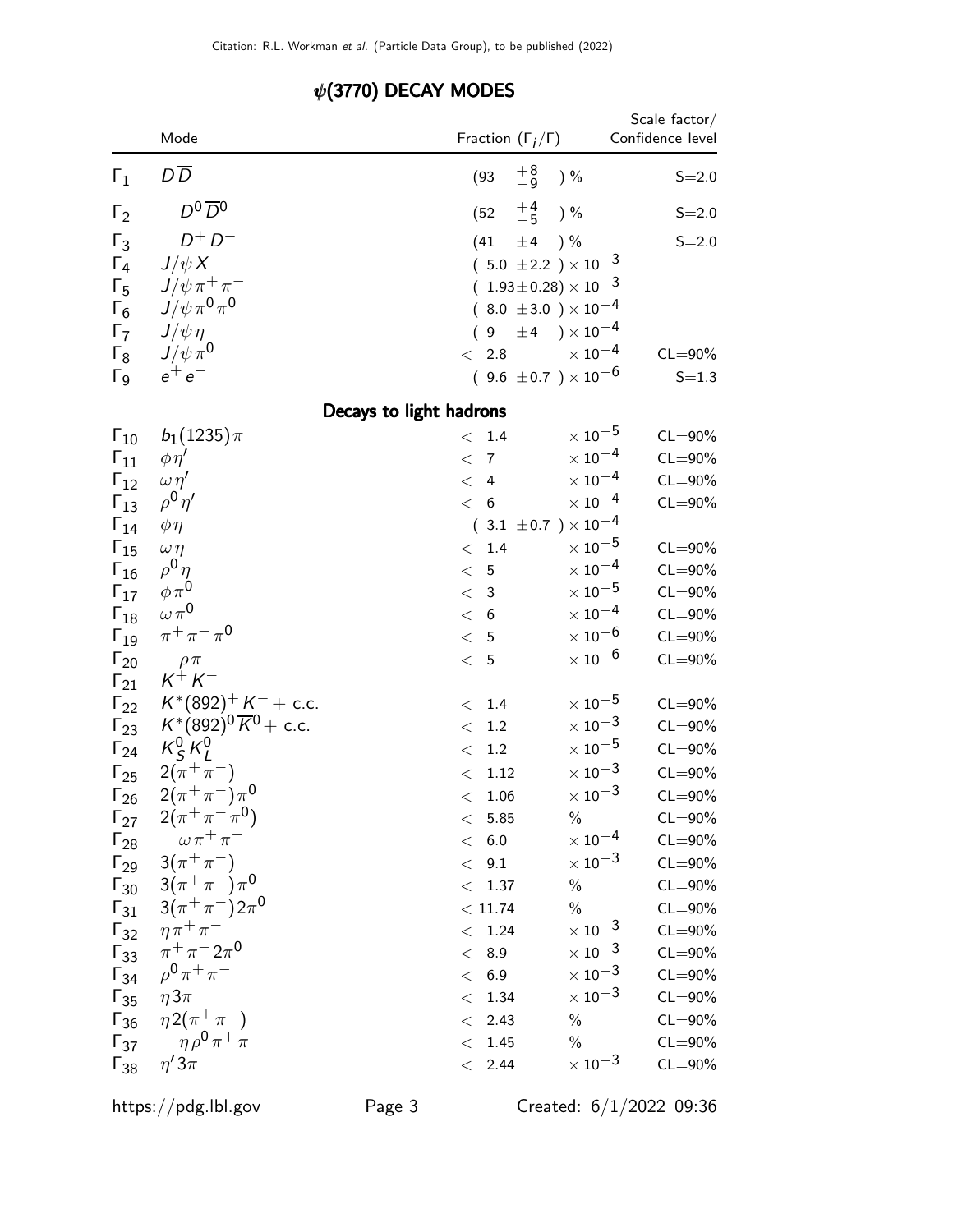| $\Gamma_{39}$                 | $K^{+} K^{-} \pi^{+} \pi^{-}$                                                                                    |       | < 9.0          | $\times$ $10^{-4}$        | $CL = 90\%$ |
|-------------------------------|------------------------------------------------------------------------------------------------------------------|-------|----------------|---------------------------|-------------|
| $\Gamma_{40}$                 | $\phi \pi^+ \pi^-$                                                                                               |       | < 4.1          | $\times$ $10^{-4}$        | $CL = 90\%$ |
| $\Gamma_{41}$                 | $K^{+} K^{-} 2 \pi^{0}$                                                                                          |       | < 4.2          | $\times\,10^{-3}$         | $CL = 90\%$ |
| $\Gamma_{42}$                 | $4(\pi^{+}\pi^{-})$                                                                                              |       | < 1.67         | $\%$                      | $CL = 90\%$ |
| $\Gamma_{43}$                 | $4(\pi^{+}\pi^{-})\pi^{0}$                                                                                       |       | < 3.06         | $\%$                      | $CL = 90\%$ |
| $\Gamma_{44}$                 | $\phi f_0(980)$                                                                                                  |       | < 4.5          | $\times$ 10 <sup>-4</sup> | $CL = 90\%$ |
| $\Gamma_{45}$                 | $K^+ K^- \pi^+ \pi^- \pi^0$                                                                                      |       | < 2.36         | $\times$ 10 <sup>-3</sup> | $CL = 90\%$ |
| $\Gamma_{46}$                 | $K^+ K^- \rho^0 \pi^0$                                                                                           | < 8   |                | $\times$ $10^{-4}$        | $CL = 90\%$ |
| $\Gamma_{47}$                 | $K^+ K^- \rho^+ \pi^-$                                                                                           |       | < 1.46         | $\%$                      | $CL = 90\%$ |
| $\Gamma_{48}$                 | $\omega K^+ K^-$                                                                                                 |       | < 3.4          | $\times$ 10 $^{-4}$       | $CL = 90\%$ |
| $\Gamma_{49}$                 | $\phi \pi^+ \pi^- \pi^0$                                                                                         |       | < 3.8          | $\times\,10^{-3}$         | $CL = 90\%$ |
| $\Gamma_{50}$                 | $K^{*0} K^- \pi^+ \pi^0$ + c.c.                                                                                  |       | < 1.62         | $\%$                      | $CL = 90\%$ |
| $\mathsf{r}_{51}$             | $K^{*+} K^- \pi^+ \pi^-$ + c.c.                                                                                  |       | < 3.23         | $\%$                      | $CL = 90\%$ |
| $\Gamma_{52}$                 | $K^+ K^- \pi^+ \pi^- 2 \pi^0$                                                                                    |       | < 2.67         | $\%$                      | $CL = 90\%$ |
| $\Gamma_{53}$                 | $K^+ K^- 2(\pi^+ \pi^-)$                                                                                         |       | < 1.03         | $\%$                      | $CL = 90\%$ |
| $\Gamma_{54}$                 | $K^+ K^- 2(\pi^+ \pi^-) \pi^0$                                                                                   |       | < 3.60         | $\%$                      | $CL = 90\%$ |
| $\mathsf{F}_{55}$             | $\eta K^+ K^-$                                                                                                   |       | < 4.1          | $\times$ 10 <sup>-4</sup> | $CL = 90\%$ |
| $\mathsf{F}_{56}$             | $\eta K^+ K^- \pi^+ \pi^-$                                                                                       |       | < 1.24         | $\%$                      | $CL = 90\%$ |
| $\Gamma_{57}$                 | $\rho^{0} K^{+} K^{-}$                                                                                           | $\lt$ | $5.0\,$        | $\times\,10^{-3}$         | $CL = 90\%$ |
| $\Gamma_{58}$                 | $2(K^+K^-)$                                                                                                      |       | < 6.0          | $\times\,10^{-4}$         | $CL = 90\%$ |
| $\Gamma_{59}$                 | $\phi K^+ K^-$                                                                                                   |       | < 7.5          | $\times$ 10 <sup>-4</sup> | $CL = 90\%$ |
| $\Gamma_{60}$                 | $2(K^+K^-)\pi^0$                                                                                                 |       | < 2.9          | $\times$ 10 <sup>-4</sup> | $CL = 90\%$ |
| $\Gamma_{61}$                 | $2(K^+K^-)\pi^+\pi^-$                                                                                            |       | < 3.2          | $\times$ 10 <sup>-3</sup> | $CL = 90\%$ |
| $\Gamma_{62}$                 | $K_S^0 K^- \pi^+$                                                                                                |       | < 3.2          | $\times$ 10 $^{-3}$       | $CL = 90\%$ |
| $\Gamma_{63}$                 | $K_S^0 K^- \pi^+ \pi^0$                                                                                          |       | < 1.33         | $\%$                      | $CL = 90\%$ |
| $\Gamma_{64}$                 | $K_S^0 K^- \rho^+$                                                                                               |       | < 6.6          | $\times$ 10 $^{-3}$       | $CL = 90\%$ |
| $\Gamma_{65}$                 | $K_S^0 K^- 2\pi^+\pi^-$                                                                                          | $\lt$ | 8.7            | $\times\,10^{-3}$         | $CL = 90\%$ |
| $\Gamma_{66}$                 | $K_S^0 K^- \pi^+ \rho^0$                                                                                         |       | < 1.6          | $\%$                      | $CL = 90\%$ |
| $\Gamma_{67}$                 | $K_S^0 K^- \pi^+ \eta$                                                                                           |       | < 1.3          | $\%$                      | $CL = 90\%$ |
| $\Gamma_{68}$                 | $K_S^{\bar{0}} K^- 2\pi^+ \pi^- \pi^0$                                                                           |       | < 4.18         | $\%$                      | $CL = 90\%$ |
| $\Gamma_{69}$                 | $K_S^0 K^- 2\pi^+ \pi^- \eta$                                                                                    |       | < 4.8          | $\%$                      | $CL = 90\%$ |
| $\Gamma_{70}$                 | $K_S^0 K^- \pi^+ 2(\pi^+ \pi^-)$                                                                                 |       | < 1.22         | $\%$                      | $CL = 90\%$ |
|                               | $\Gamma_{71}$ $K_S^{\bar{0}} K^- \pi^+ 2\pi^0$                                                                   |       | < 2.65         | $\%$                      | $CL = 90\%$ |
|                               | $\Gamma_{72}$ $K_S^0 K^- K^+ K^- \pi^+$                                                                          |       | < 4.9          | $\times$ 10 $^{-3}$       | $CL = 90\%$ |
|                               | $\Gamma_{73}$ $K_S^0 K^- K^+ K^- \pi^+ \pi^0$                                                                    |       | < 3.0          | $\%$                      | $CL = 90\%$ |
| $\Gamma_{74}$                 | $K_S^0 K^- K^+ K^- \pi^+ \eta$                                                                                   |       | < 2.2          | $\%$                      | $CL = 90\%$ |
|                               | $\Gamma_{75}$ $K^{*0}K^{-}\pi^{+}+$ c.c.                                                                         |       |                | $\times$ 10 $^{-3}$       |             |
|                               |                                                                                                                  |       | < 9.7          |                           | $CL = 90\%$ |
| $\Gamma_{76}$ $p\overline{p}$ | $p\overline{p}\pi^0$                                                                                             |       |                | $\times$ 10 $^{-5}$       | $CL = 90\%$ |
| $\Gamma_{77}$                 |                                                                                                                  |       | $<$ 4<br>< 5.8 | $\times$ 10 $^{-4}$       | $CL = 90\%$ |
| $\Gamma_{79}$                 | $\begin{array}{cc} \Gamma_{78} & p\overline{p}\pi^+\pi^- \\ \Gamma_{79} & \Lambda\overline{\Lambda} \end{array}$ |       | < 1.2          | $\times$ 10 $^{-4}$       | $CL = 90\%$ |
|                               | $\Gamma_{80}$ $\rho \overline{\rho} \pi^+ \pi^- \pi^0$                                                           |       | < 1.85         | $\times$ 10 $^{-3}$       | $CL = 90\%$ |
|                               | $\omega p\overline{p}$                                                                                           |       | < 2.9          | $\times$ 10 $^{-4}$       | $CL = 90\%$ |
| $\mathsf{\Gamma}_{81}$        |                                                                                                                  |       |                |                           |             |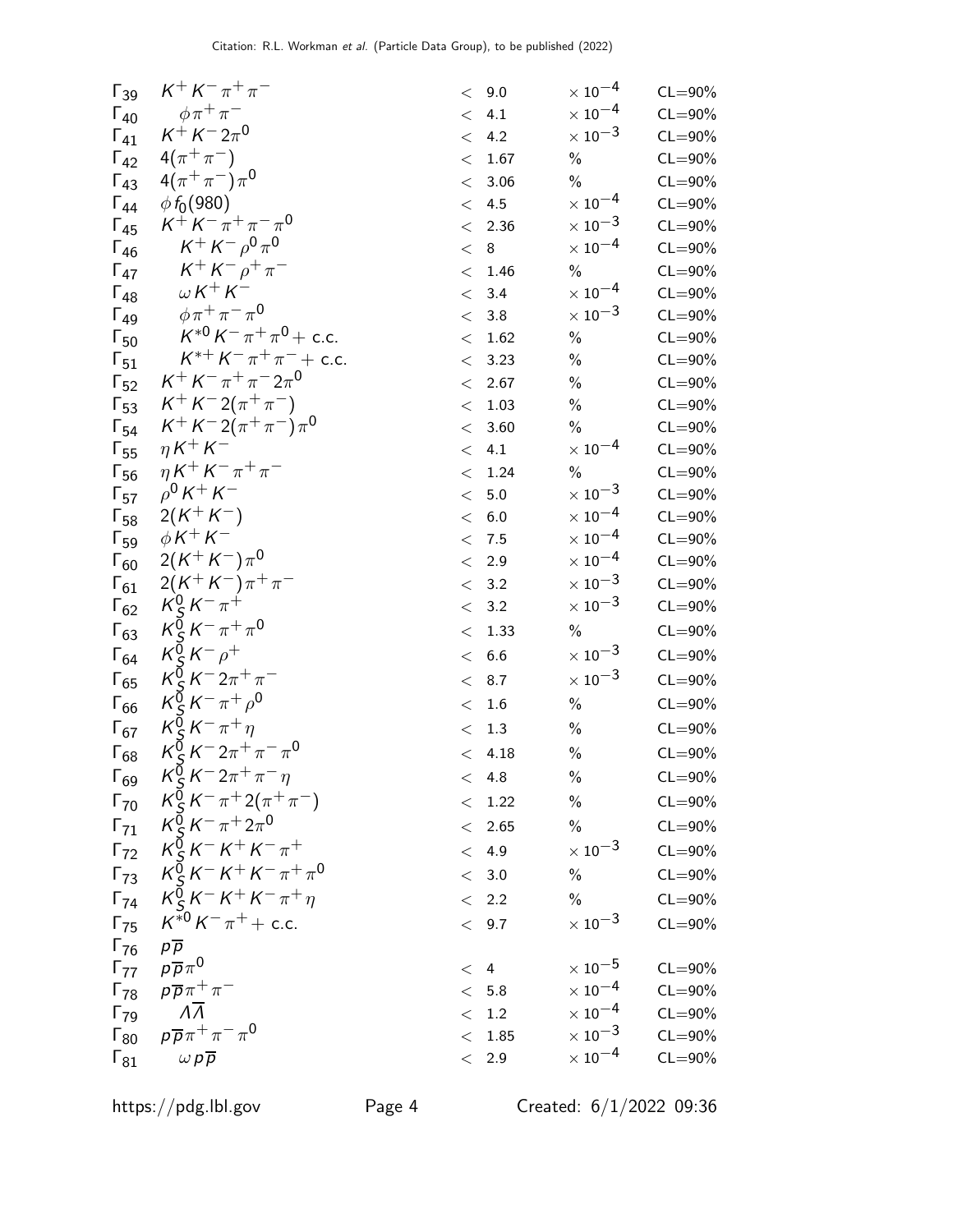| $\Gamma_{82}$          | $\Lambda \overline{\Lambda} \pi^0$                                               | < 7         |                                  | $\times$ 10 $^{-5}$       | $CL = 90\%$ |
|------------------------|----------------------------------------------------------------------------------|-------------|----------------------------------|---------------------------|-------------|
| $\Gamma_{83}$          | $p\overline{p}2(\pi^+\pi^-)$                                                     |             | < 2.6                            | $\times\,10^{-3}$         | $CL = 90\%$ |
| $\Gamma_{84}$          | $\eta p \overline{p}$                                                            |             | < 5.4                            | $\times$ 10 $^{-4}$       | $CL = 90\%$ |
| $\Gamma_{85}$          | $\eta \rho \overline{\rho} \pi^+ \pi^-$                                          |             | < 3.3                            | $\times$ 10 $^{-3}$       | $CL = 90\%$ |
| $\Gamma_{86}$          | $\rho^0 p \overline{p}$                                                          |             | < 1.7                            | $\times$ 10 $^{-3}$       | $CL = 90\%$ |
| $\Gamma_{87}$          | $p\overline{p}K^+K^-$                                                            |             | < 3.2                            | $\times$ 10 $^{-4}$       | $CL = 90\%$ |
| $\Gamma_{88}$          | $\eta\,p\overline{p}\,K^+\,K^-$                                                  |             | < 6.9                            | $\times\,10^{-3}$         | $CL = 90\%$ |
| $\Gamma_{89}$          | $\pi^0 p \overline{p} K^+ K^-$                                                   |             | < 1.2                            | $\times$ 10 $^{-3}$       | $CL = 90\%$ |
| $\Gamma_{90}$          | $\phi p \overline{p}$                                                            |             | < 1.3                            | $\times$ 10 $^{-4}$       | $CL = 90\%$ |
| $\Gamma_{91}$          | $\Lambda \overline{\Lambda} \pi^+ \pi^-$                                         |             | < 2.5                            | $\times$ 10 $^{-4}$       | $CL = 90\%$ |
| $\Gamma_{92}$          | $\Lambda \overline{\rho} K^+$                                                    |             | < 2.8                            | $\times$ 10 $^{-4}$       | $CL = 90\%$ |
| $\Gamma_{93}$          | $\Lambda \overline{\rho} K^+ \pi^+ \pi^-$                                        |             | < 6.3                            | $\times$ 10 $^{-4}$       | $CL = 90\%$ |
| $\Gamma_{94}$          | $\Lambda \Lambda \eta$                                                           |             | < 1.9                            | $\times\,10^{-4}$         | $CL = 90\%$ |
| $\Gamma_{95}$          | $\Sigma^+\overleftarrow{\Sigma}^-$                                               |             | < 1.0                            | $\times\,10^{-4}$         | $CL = 90\%$ |
| $\mathsf{\Gamma}_{96}$ | $\Sigma^0 \overline{\Sigma}{}^0$                                                 |             | < 4                              | $\times$ 10 $^{-5}$       | $CL = 90\%$ |
| $\Gamma_{97}$          | $\begin{array}{c}\n\Xi^+\overline{\Xi}^-\\ \n\Xi^0\overline{\Xi}^0\n\end{array}$ |             | < 1.5                            | $\times$ 10 $^{-4}$       | $CL = 90\%$ |
| $\Gamma_{98}$          |                                                                                  |             | < 1.4                            | $\times$ 10 $^{-4}$       | $CL = 90\%$ |
|                        | Radiative decays                                                                 |             |                                  |                           |             |
| $\Gamma_{99}$          | $\gamma \chi_{c2}$                                                               |             | < 6.4                            | $\times$ $10^{-4}$        | $CL = 90\%$ |
| $\Gamma_{100}$         | $\gamma \chi_{c1}$                                                               |             | $(2.49 \pm 0.23) \times 10^{-3}$ |                           |             |
| $\Gamma_{101}$         | $\gamma \chi_{c0}$                                                               |             | $(6.9 \pm 0.6) \times 10^{-3}$   |                           |             |
| $\Gamma_{102}$         | $\gamma \eta_c$                                                                  | < 7         |                                  | $\times$ 10 <sup>-4</sup> | $CL = 90\%$ |
| $\Gamma_{103}$         | $\gamma\eta_c(2S)$                                                               | $\lt$ 9     |                                  | $\times$ $10^{-4}$        | $CL = 90\%$ |
| $\Gamma_{104}$         | $\gamma\eta'$                                                                    | $\lt$       | 1.8                              | $\times$ 10 <sup>-4</sup> | $CL = 90\%$ |
| $\Gamma_{105}$         | $\gamma\eta$                                                                     |             | < 1.5                            | $\times$ 10 <sup>-4</sup> | $CL = 90\%$ |
| $\Gamma_{106}$         | $\gamma \pi^0$                                                                   | $\langle$ 2 |                                  | $\times$ 10 $^{-4}$       | $CL = 90\%$ |

#### CONSTRAINED FIT INFORMATION

An overall fit to the total width, a partial width, and 3 branching ratios uses 23 measurements and one constraint to determine 5 parameters. The overall fit has a  $\chi^2\,=\,$  20.1 for 19 degrees of freedom.

The following off-diagonal array elements are the correlation coefficients  $\left<\delta p_i\delta p_j\right>$ / $(\delta p_i\cdot\delta p_j)$ , in percent, from the fit to parameters  $p_i$ , including the branching fractions,  $x_i \equiv \Gamma_i/\Gamma_{\rm total}$ . The fit constrains the  $x_i$  whose labels appear in this array to sum to one.

| $x_3$             | 99 |       |                |
|-------------------|----|-------|----------------|
| $\frac{x_9}{x_9}$ | 0  | U     |                |
|                   | 0  | O     | 44             |
|                   | X7 | $X_3$ | X <sub>9</sub> |

l.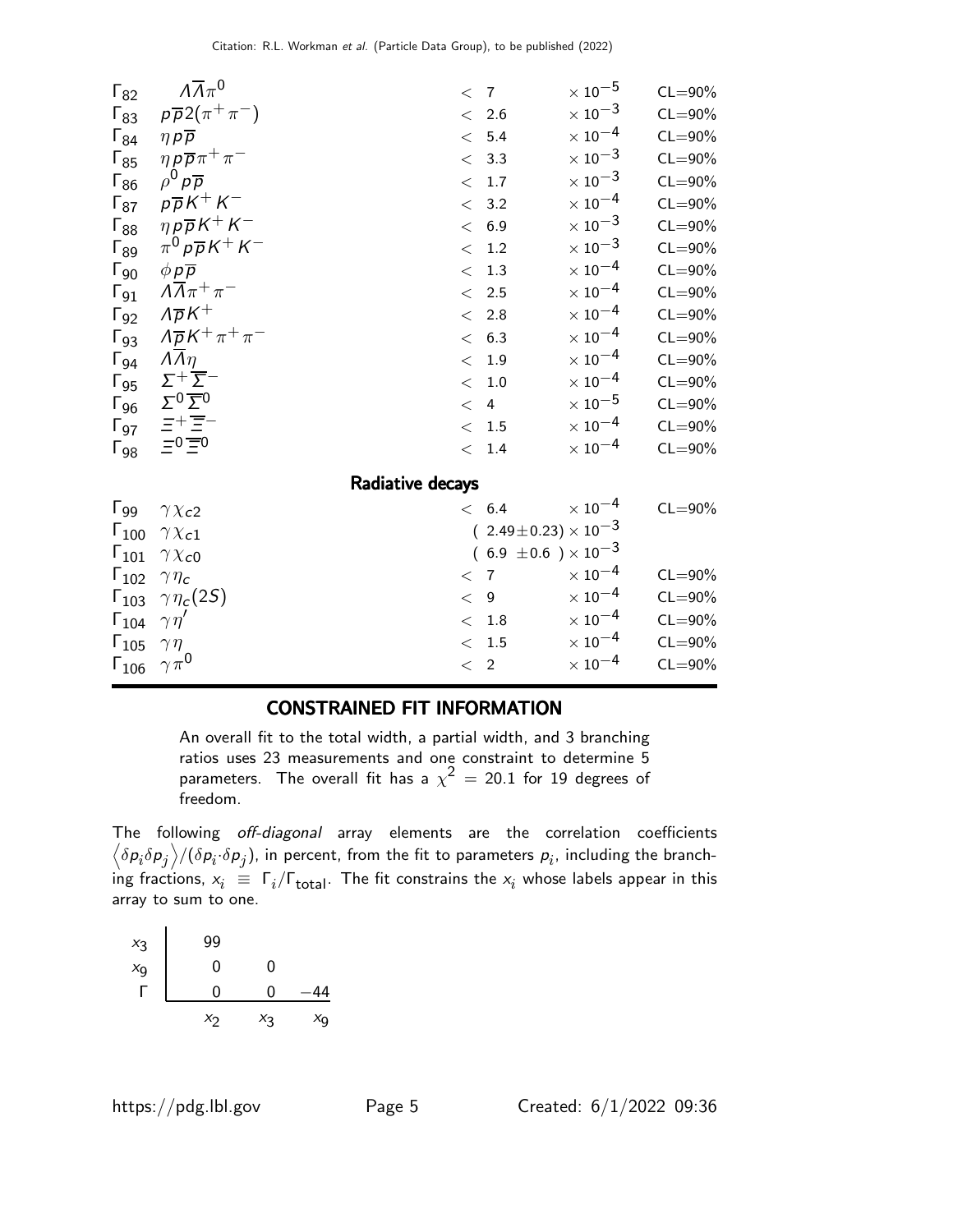|                       | Mode                  | Rate (MeV)                       | Scale factor |
|-----------------------|-----------------------|----------------------------------|--------------|
| $\Gamma_{2}$          | $D^0\overline{D}{}^0$ | 14.0 $\pm$ 1.4                   | $1.8\,$      |
| $\Gamma_{3}$          | $D^+D^-$              | $11.2 \pm 1.1$                   | 1.7          |
| $\Gamma_{\mathsf{Q}}$ | $e^+e^-$              | $(2.62 \pm 0.18) \times 10^{-4}$ | 1.4          |

#### $\psi$ (3770) PARTIAL WIDTHS

| $\Gamma(e^+e^-)$                                                                 |                                                                          |                  |                                             | و ا |
|----------------------------------------------------------------------------------|--------------------------------------------------------------------------|------------------|---------------------------------------------|-----|
| VALUE (keV)<br><b>EVTS</b>                                                       | DOCUMENT ID TECN                                                         |                  | COMMENT                                     |     |
| $0.262 \pm 0.018$ OUR FIT Error includes scale factor of 1.4.                    |                                                                          |                  |                                             |     |
| 0.256±0.016 OUR AVERAGE Error includes scale factor of 1.2.                      |                                                                          |                  |                                             |     |
| $0.154 + 0.079 + 0.021$<br>$-0.058 - 0.027$                                      | 1,2 ANASHIN 12A KEDR $e^+e^- \rightarrow D\overline{D}$                  |                  |                                             |     |
| $0.22 \pm 0.05$                                                                  | 3,4 ABLIKIM 08D BES2 $e^+e^- \rightarrow$ hadrons                        |                  |                                             |     |
| $0.277 \pm 0.011 \pm 0.013$                                                      | <sup>4</sup> ABLIKIM 07E BES2 $e^+e^- \rightarrow$ hadrons               |                  |                                             |     |
| $0.203 \pm 0.003 \pm 0.041$ 1.4M 4,5 BESSON 06 CLEO $e^+e^- \rightarrow$ hadrons |                                                                          |                  |                                             |     |
| $0.276 \pm 0.050$                                                                | <sup>4</sup> SCHINDLER 80 MRK2 $e^+e^-$                                  |                  |                                             |     |
| $0.18 \pm 0.06$                                                                  | <sup>4</sup> BACINO                                                      | 78 DLCO $e^+e^-$ |                                             |     |
| • • • We do not use the following data for averages, fits, limits, etc. • • •    |                                                                          |                  |                                             |     |
| $0.196 \pm 0.018$                                                                | <sup>6</sup> SHAMOV 17 RVUE $e^+e^- \rightarrow D\overline{D}$ , hadrons |                  |                                             |     |
| $0.414 + 0.072 + 0.093$<br>$0.60 - 0.028$                                        | <sup>2,7</sup> ANASHIN                                                   |                  | 12A KEDR $e^+e^- \rightarrow D\overline{D}$ |     |
| $0.37 \pm 0.09$                                                                  | <sup>8</sup> RAPIDIS                                                     | 77 LGW $e^+e^-$  |                                             |     |

 $\frac{1}{2}$  Solution I of the two solutions.

<sup>2</sup> Taking into account interference between the resonant and non-resonant  $D\overline{D}$  production.

3Reanalysis of data presented in BAI 02C. From a global fit over the center-of-mass energy region 3.7–5.0 GeV covering the  $\psi(3770)$ ,  $\psi(4040)$ ,  $\psi(4160)$ , and  $\psi(4415)$  resonances. Phase angle fixed in the fit to  $\delta = 0^\circ$ .

<sup>4</sup> Interference between the resonant and non-resonant  $D\overline{D}$  production not taken into account.

 $5$  BESSON 06 (as corrected in BESSON 10) measure  $σ(e^+e^-$  →  $ψ(3770)$  → hadrons)  $= 6.36 \pm 0.08_{-0.30}^{+0.41}$  nb at  $\sqrt{s} = 3773 \pm 1$  MeV, and obtain  $\Gamma_{ee}$  from the Born-level cross section calculated using  $\psi(3770)$  mass and width from our 2004 edition, PDG 04. <sup>6</sup> From the joint analysis of the data on the  $D\overline{D}$  and inclusive hadronic cross sections in the  $\psi(3770)$  region from BaBar, Belle, BES-II, CLEO and KEDR.

 $\frac{7}{6}$  Solution II of the two solutions.

- 
- $8$  See also  $\Gamma(e^+e^-)/\Gamma_{\text{total}}$  below.

#### $\psi$ (3770) BRANCHING RATIOS

| $\Gamma(D\overline{D})/\Gamma_{\rm total}$                                                              |      |             |      | $\Gamma_1/\Gamma = (\Gamma_2 + \Gamma_3)/\Gamma$   |
|---------------------------------------------------------------------------------------------------------|------|-------------|------|----------------------------------------------------|
| <b>VALUE</b>                                                                                            | EVTS | DOCUMENT ID | TECN | <b>COMMENT</b>                                     |
| <b>0.93</b> $+0.08$ OUR FIT Error includes scale factor of 2.0.                                         |      |             |      |                                                    |
| <b>0.93 <math>+0.08</math> OUR AVERAGE</b> Error includes scale factor of 2.1.                          |      |             |      |                                                    |
| $0.849 \pm 0.056 \pm 0.018$                                                                             |      | $1$ ABLIKIM |      | 08B BES2 $e^+e^- \rightarrow$ non- $D\overline{D}$ |
| $1.033 \pm 0.014 \frac{+0.048}{-0.066}$ 1.427M <sup>2</sup> BESSON 06 CLEO $e^+e^- \rightarrow$ hadrons |      |             |      |                                                    |
| $\frac{https://pdg.1b1.gov}{%$                                                                          |      | Page 6      |      | Created: $6/1/2022$ 09:36                          |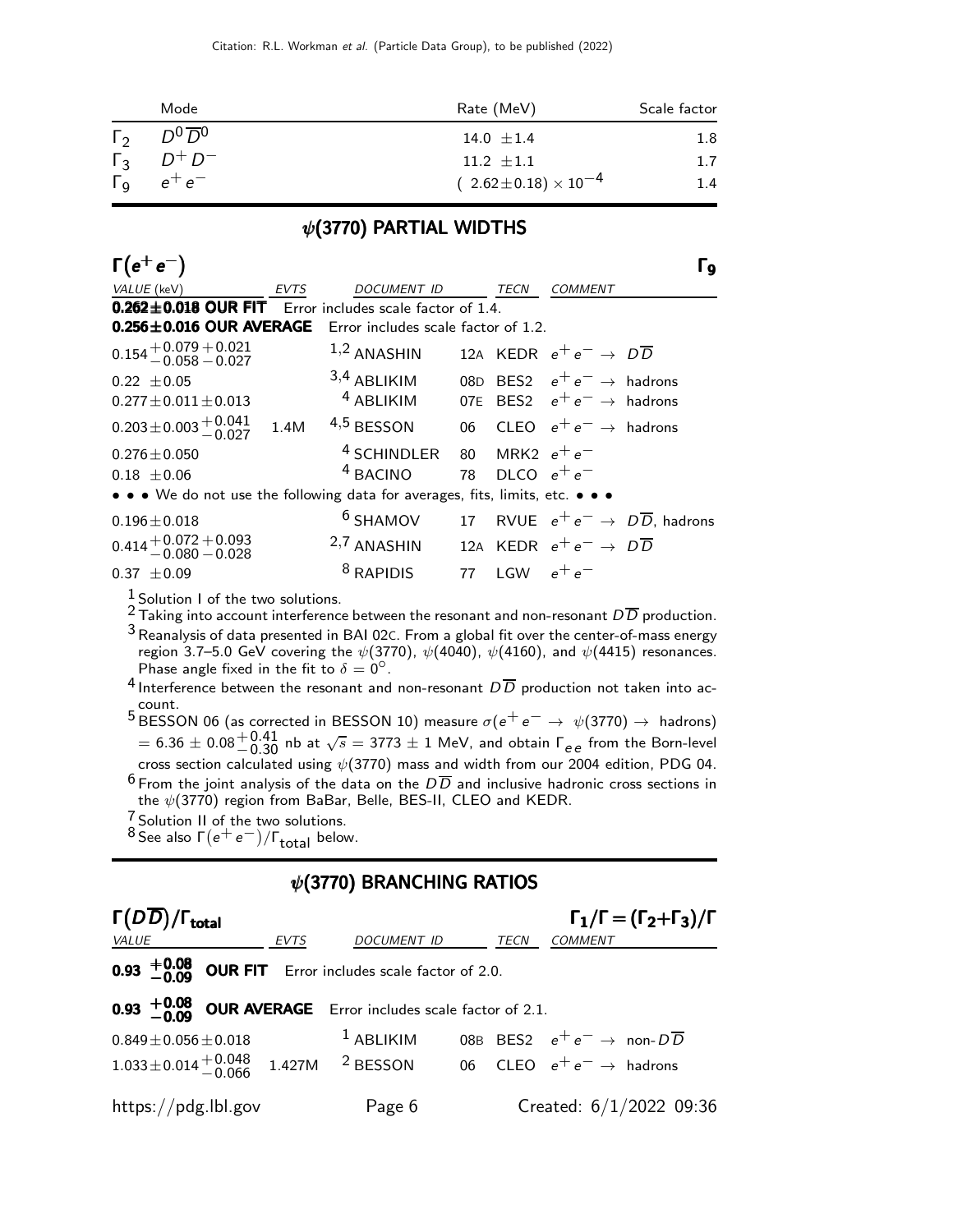| $0.836 + 0.049$         | $3$ SHAMOV     |  |                                                    | 17 RVUE $e^+e^- \rightarrow D\overline{D}$ , hadrons |
|-------------------------|----------------|--|----------------------------------------------------|------------------------------------------------------|
| $0.866 + 0.050 + 0.036$ | $4,5$ ARI IKIM |  | 07K BES2 $e^+e^- \rightarrow$ non- $D\overline{D}$ |                                                      |
| $0.836 + 0.073 + 0.042$ | $5$ ABI IKIM   |  | 06L BES2 $e^+e^- \rightarrow D\overline{D}$        |                                                      |
| $0.855 + 0.017 + 0.058$ | $5,6$ ARI IKIM |  | 06N BES2 $e^+e^- \rightarrow D\overline{D}$        |                                                      |

<sup>1</sup> Neglecting interference.

 $20$  Obtained by comparing a measurement of the total cross section (corrected in BESSON 10) with that of  $D\overline{D}$  reported by CLEO in DOBBS 07.

 $^3$  From the joint analysis of the data on the  $D\overline{D}$  and inclusive hadronic cross sections in the  $\psi(3770)$  region from BaBar, Belle, BES-II, CLEO and KEDR.

 $^{4}$ Using  $\sigma^{obs} =$  7.07  $\pm$  0.58 nb and neglecting interference.

5 Not independent of ABLIKIM 08B.

<sup>6</sup> From a measurement of  $\sigma(e^+e^-\rightarrow D\overline{D})$  at  $\sqrt{s}=$  3773 MeV, using the  $\psi(3770)$ resonance parameters measured by ABLIKIM 06L.

| $\Gamma(D^0\overline{D}{}^0)/\Gamma_{\rm total}$<br><b>VALUE</b>                                                                                                              | DOCUMENT ID TECN COMMENT                                                        |    |             |                                                    | $\mathsf{\Gamma_2}/\mathsf{\Gamma}$ |
|-------------------------------------------------------------------------------------------------------------------------------------------------------------------------------|---------------------------------------------------------------------------------|----|-------------|----------------------------------------------------|-------------------------------------|
| $+0.04$<br><b>OUR FIT</b> Error includes scale factor of 2.0.                                                                                                                 |                                                                                 |    |             |                                                    |                                     |
| • • • We do not use the following data for averages, fits, limits, etc. • • •                                                                                                 |                                                                                 |    |             |                                                    |                                     |
| $0.467 \pm 0.047 \pm 0.023$<br>$0.499 \pm 0.013 \pm 0.038$                                                                                                                    | ABLIKIM<br><sup>1</sup> ABLIKIM 06N BES2 $e^+e^- \rightarrow D^0\overline{D}^0$ |    |             | 06L BES2 $e^+e^- \rightarrow D^0\overline{D}^0$    |                                     |
| $^1$ From a measurement of $\sigma(e^+e^-\rightarrow\ D\overline{D})$ at $\sqrt{s}=$ 3773 MeV, using the $\psi(3770)$<br>resonance parameters measured by ABLIKIM 06L.        |                                                                                 |    |             |                                                    |                                     |
| $\Gamma(D^+D^-)/\Gamma_{\rm total}$                                                                                                                                           |                                                                                 |    |             |                                                    | $\Gamma_3/\Gamma$                   |
| <i>VALUE</i><br>0.41 ±0.04 OUR FIT Error includes scale factor of 2.0.                                                                                                        | DOCUMENT ID TECN COMMENT                                                        |    |             |                                                    |                                     |
| • • • We do not use the following data for averages, fits, limits, etc. • • •                                                                                                 |                                                                                 |    |             |                                                    |                                     |
| $0.369 \pm 0.037 \pm 0.028$<br>$0.357 \pm 0.011 \pm 0.034$                                                                                                                    | ABLIKIM<br><sup>1</sup> ABLIKIM 06N BES2 $e^+e^- \rightarrow D^+D^-$            |    |             | 06L BES2 $e^+e^- \rightarrow D^+D^-$               |                                     |
| <sup>1</sup> From a measurement of $\sigma(e^+e^-\rightarrow D\overline{D})$ at $\sqrt{s}=$ 3773 MeV, using the $\psi(3770)$<br>resonance parameters measured by ABLIKIM 06L. |                                                                                 |    |             |                                                    |                                     |
| $\Gamma(D^0\overline{D}^0)/\Gamma(D^+D^-)$                                                                                                                                    |                                                                                 |    |             |                                                    | $\Gamma_2/\Gamma_3$                 |
| <b>VALUE</b><br><u>EVTS</u>                                                                                                                                                   | DOCUMENT ID                                                                     |    |             | TECN COMMENT                                       |                                     |
| $1.253 \pm 0.016$ OUR FIT                                                                                                                                                     |                                                                                 |    |             |                                                    |                                     |
| $1.253 \pm 0.016$ OUR AVERAGE                                                                                                                                                 |                                                                                 |    |             | 14 CLEO $e^+e^- \rightarrow D\overline{D}$         |                                     |
| $1.252 \pm 0.009 \pm 0.013$<br>5.3M<br>1.39 $\pm$ 0.31 $\pm$ 0.12                                                                                                             | <b>BONVICINI</b><br>PAKHLOVA                                                    | 08 |             | BELL 10.6 $e^+e^- \rightarrow D\overline{D}\gamma$ |                                     |
| $1.78 \pm 0.33 \pm 0.24$                                                                                                                                                      | <b>AUBERT</b>                                                                   |    |             | 07BE BABR $e^+e^- \rightarrow D\overline{D}\gamma$ |                                     |
| $1.27 \pm 0.12 \pm 0.08$                                                                                                                                                      | ABLIKIM                                                                         |    |             | 06L BES2 $e^+e^- \rightarrow D\overline{D}$        |                                     |
| $\overline{34}$<br>2.43 $\pm$ 1.50 $\pm$ 0.43                                                                                                                                 | $1$ CHISTOV                                                                     | 04 | <b>BELL</b> | $B^+ \rightarrow \psi(3770)K^+$                    |                                     |
| • • • We do not use the following data for averages, fits, limits, etc. • • •                                                                                                 |                                                                                 |    |             |                                                    |                                     |
| $1.258 \pm 0.016 \pm 0.014$                                                                                                                                                   | <sup>2</sup> DOBBS                                                              |    |             | 07 CLEO $e^+e^- \rightarrow D\overline{D}$         |                                     |
| $1$ See ADLER 88C for older measurements of this quantity.<br><sup>2</sup> Superseded by BONVICINI 14.                                                                        |                                                                                 |    |             |                                                    |                                     |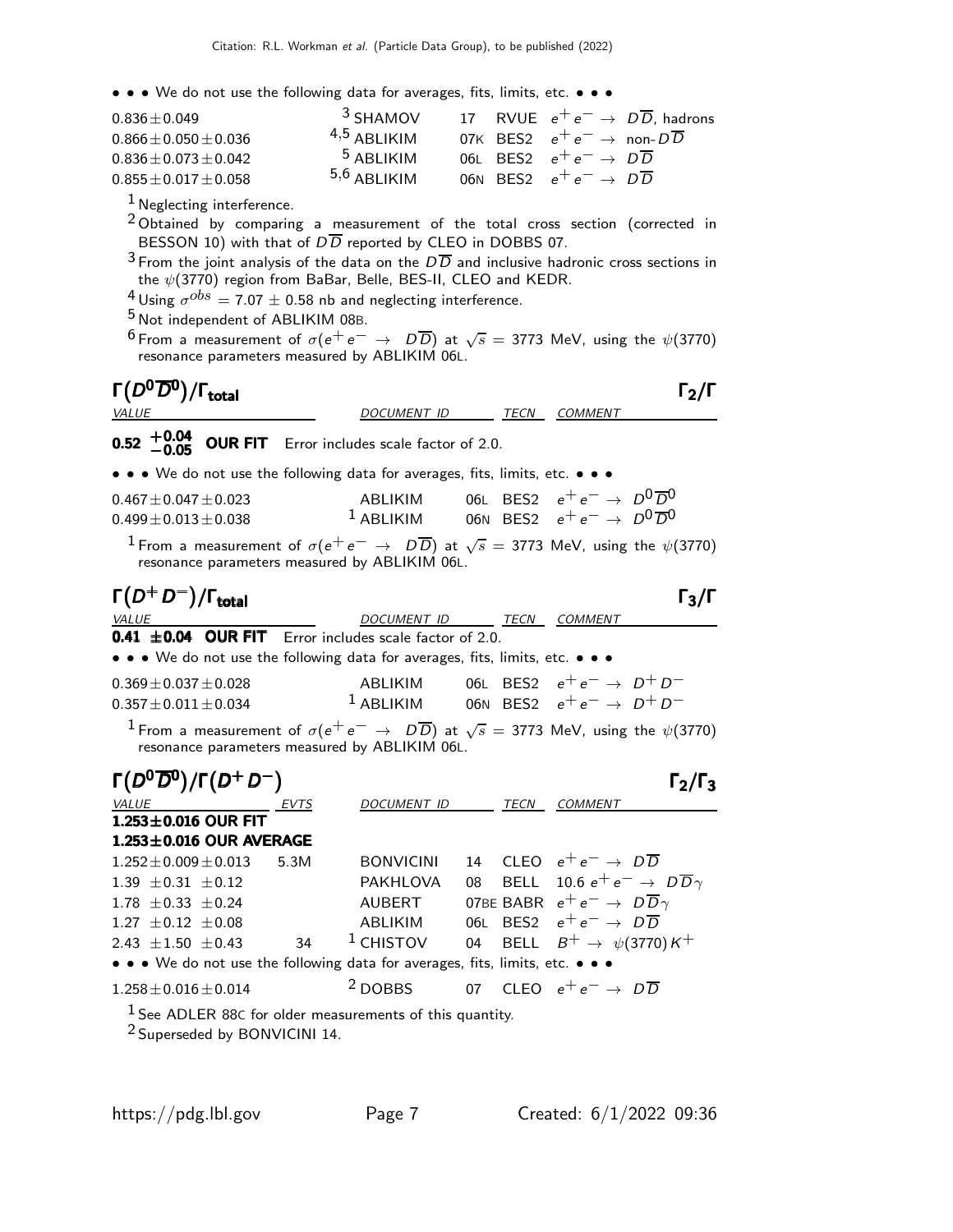| $\Gamma\big(J/\psi\,X\big)/\Gamma_{\rm total}$ |                        |      |                                              | $\Gamma_4/\Gamma$ |
|------------------------------------------------|------------------------|------|----------------------------------------------|-------------------|
| VALUE (%)                                      | DOCUMENT ID            | TFCN | COMMENT                                      |                   |
| $0.5\!\pm\!0.2\!\pm\!0.1$                      | $\frac{1}{2}$ ARI IKIM |      | 21Z BES3 $e^+e^- \rightarrow \ell^+\ell^- X$ |                   |

<sup>1</sup> From a fit to the  $e^+e^- \rightarrow J/\psi X$  cross section between 3.645 and 3.891 GeV, with  $\psi(2S)$  and  $\psi(3770)$  masses, total widths and leptonic widths fixed to the values from the PDG 20. An alternative fit with an improved  $\chi^2$ , corresponding to a significance of 5.3  $\sigma$ , uses an additional resonance with a mass of 3766.2  $\pm$  3.8  $\pm$  0.4 MeV/c<sup>2</sup>, a total width of  $22.2 \pm 5.9 \pm 1.4$  MeV, and  $\Gamma(e e) \cdot B(J/\psi X) = 79.4 \pm 85.5 \pm 11.7$  eV, possibly compatible with the results of ABLIKIM 08H.

| $\Gamma(J/\psi\pi^+\pi^-)/\Gamma_{\rm total}$               |               |                                              |  |                                         | $\Gamma_5/\Gamma$   |
|-------------------------------------------------------------|---------------|----------------------------------------------|--|-----------------------------------------|---------------------|
| VALUE (units $10^{-3}$ ) EVTS DOCUMENT ID                   |               |                                              |  | TECN COMMENT                            |                     |
| $1.93 \pm 0.28$ OUR AVERAGE                                 |               |                                              |  |                                         |                     |
| $1.89 \pm 0.20 \pm 0.20$                                    |               | $231 \pm 33$ ADAM                            |  | 06 CLEO $e^+e^- \to \psi(3770)$         |                     |
| 3.4 $\pm$ 1.4 $\pm$ 0.9 17.8 $\pm$ 4.8                      |               | <b>BAI</b>                                   |  | 05 BES2 $e^+e^- \rightarrow \psi(3770)$ |                     |
| $\Gamma(J/\psi\pi^{0}\pi^{0})/\Gamma_{\rm total}$           |               |                                              |  |                                         | $\Gamma_6/\Gamma$   |
| $VALUE (units 10-2)$ EVTS                                   |               | DOCUMENT ID TECN COMMENT                     |  |                                         |                     |
| $0.080 \pm 0.025 \pm 0.016$ 39 $\pm$ 14                     |               | ADAM 06 CLEO $e^+e^- \to \psi(3770)$         |  |                                         |                     |
| $\Gamma(J/\psi \eta)/\Gamma_{\rm total}$                    |               |                                              |  |                                         | $\Gamma_7/\Gamma$   |
| $VALUE$ (units $10^{-5}$ ) EVTS DOCUMENT ID TECN COMMENT    |               |                                              |  |                                         |                     |
| $87 + 33 + 22$                                              | $22\,\pm\,10$ | ADAM 06 CLEO $e^+e^- \rightarrow \psi(3770)$ |  |                                         |                     |
| $\Gamma(J/\psi\pi^0)/\Gamma_{\rm total}$                    |               |                                              |  |                                         | $\Gamma_8/\Gamma$   |
| VALUE (units $10^{-5}$ ) CL% EVTS                           |               | DOCUMENT ID                                  |  | TECN COMMENT                            |                     |
| $28$<br>90<10                                               |               | ADAM 06 CLEO $e^+e^- \rightarrow \psi(3770)$ |  |                                         |                     |
| $\Gamma(e^+e^-)/\Gamma_{\text{total}}$                      |               |                                              |  |                                         | $\Gamma_{9}/\Gamma$ |
| VALUE (units $10^{-5}$ )                                    |               | DOCUMENT ID TECN COMMENT                     |  |                                         |                     |
| $0.96 \pm 0.07$ OUR FIT Error includes scale factor of 1.3. |               |                                              |  |                                         |                     |
| 1.3 $\pm 0.2$                                               |               | RAPIDIS 77 LGW $e^+e^-$                      |  |                                         |                     |
|                                                             |               | <b>DECAYS TO LIGHT HADRONS</b>               |  |                                         |                     |

#### Γ $(b_1(1235)π)/\Gamma_{\text{total}}$  Γ $_{10}/\Gamma$ /Γ $_{\rm total}$  Γ $_{10}/$  Γ

| VALUE (units $10^{-5}$ ) | $CL\%$ | DOCUMENT ID |  | <i>TECN COMMENT</i>                                   |
|--------------------------|--------|-------------|--|-------------------------------------------------------|
| $\leq 1.4$               | 90     | $1$ ADAMS   |  | 06 $\textsf{CLEO}$ $e^+e^- \rightarrow \, \psi(3770)$ |

 $^1$  Comparing cross sections at  $\sqrt{s}=$  3.773 GeV and  $\sqrt{s}=$  3.671 GeV, neglecting interference, and using  $\sigma(\psi(3770) \to D\overline{D}) = 6.39 \pm 0.20$  nb.

### Γ $(\phi \eta')/$ Γ<sub>total</sub> Γ $_{11}/$ Γ

| VALUE (units $10^{-4}$ ) | $CL\%$ | DOCUMENT ID | TECN | <i>COMMENT</i>                                         |
|--------------------------|--------|-------------|------|--------------------------------------------------------|
| $\leq 7$                 | 90     | $1$ ADAMS   |      | 06 $\textsf{CLEO} \ \ e^+e^- \rightarrow \ \psi(3770)$ |

 $^1$  Comparing cross sections at  $\sqrt{s}=$  3.773 GeV and  $\sqrt{s}=$  3.671 GeV, neglecting interference, and using  $\sigma(\psi(3770) \to D\overline{D}) = 6.39 \pm 0.20$  nb.

 $Γ_{11}/Γ$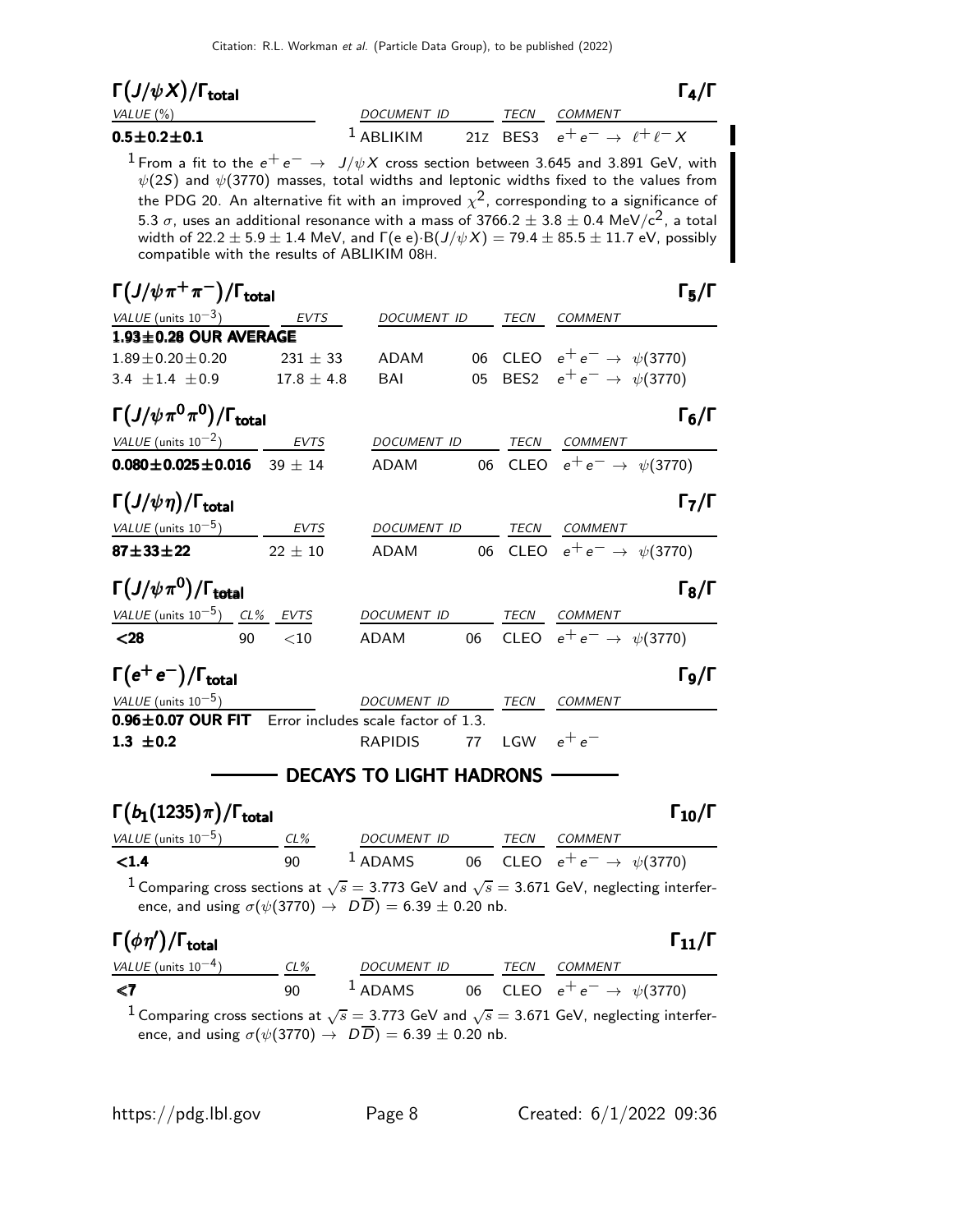## Γ $(\omega \eta')/$ Γ<sub>total</sub> Γ<sub>12</sub>/Γ

| VALUE (units $10^{-4}$ ) | $CL\%$ | DOCUMENT ID |  | <b>TECN COMMENT</b>                                                                                              |
|--------------------------|--------|-------------|--|------------------------------------------------------------------------------------------------------------------|
| $\leq 4$                 | ۹N     | $1$ ADAMS   |  | 06 CLEO $e^+e^- \to \psi(3770)$                                                                                  |
|                          |        |             |  | <sup>1</sup> Comparing cross sections at $\sqrt{s} = 3.773$ GeV and $\sqrt{s} = 3.671$ GeV, neglecting interfer- |

ence, and using  $\sigma(\psi(3770) \to D\overline{D}) = 6.39 \pm 0.20$  nb.

#### Γ $(\rho^{\bm{0}}\eta')/\Gamma_{\bm{\text{total}}}$ /Γ $_{\rm total}$ Γ

| VALUE (units $10^{-4}$ ) | $CL\%$ | DOCUMENT ID |  | <i>TECN COMMENT</i>                     |
|--------------------------|--------|-------------|--|-----------------------------------------|
| - <6                     | 90.    | $1$ ADAMS   |  | 06 CLEO $e^+e^- \rightarrow \psi(3770)$ |
| $\overline{1}$           |        |             |  |                                         |

 $^1$  Comparing cross sections at  $\sqrt{s}=$  3.773 GeV and  $\sqrt{s}=$  3.671 GeV, neglecting interference, and using  $\sigma(\psi(3770) \to D\overline{D}) = 6.39 \pm 0.20$  nb.

## $\Gamma(\phi \eta)/\Gamma_{\text{total}}$  Γ<sub>14</sub>/Γ

| VALUE (units $10^{-4}$ )                                                      | $CL\%$ | <i>DOCUMENT ID</i> | TECN | COMMENT                                                                                                          |
|-------------------------------------------------------------------------------|--------|--------------------|------|------------------------------------------------------------------------------------------------------------------|
| $3.1 \pm 0.6 \pm 0.3$                                                         |        |                    |      | <sup>1</sup> ADAMS 06 CLEO 3.773 $e^+e^- \rightarrow \phi \eta$                                                  |
| • • • We do not use the following data for averages, fits, limits, etc. • • • |        |                    |      |                                                                                                                  |
| ${<}19$                                                                       |        |                    |      | 90 <sup>2</sup> ABLIKIM 07B BES2 $e^+e^- \rightarrow \psi(3770)$                                                 |
|                                                                               |        |                    |      | <sup>1</sup> Comparing cross sections at $\sqrt{s}$ = 3.773 GeV and $\sqrt{s}$ = 3.671 GeV, neglecting interfer- |

ence, and using  $\sigma(\psi(3770) \to D\overline{D}) = 6.39 \pm 0.20$  nb. 2 Assuming that interference effects between resonance and continuum can be neglected and using  $\sigma^{obs}(\mathrm{e^+ e^-} \rightarrow \psi(3770)) = 7.15 \pm 0.38$  nb.

### $\Gamma(\omega \, \eta)/\Gamma_{\rm total}$  Γ<sub>15</sub>/Γ

| VALUE (units $10^{-5}$ )                                                   | CL% | <b>DOCUMENT ID</b> | TECN | <i>COMMENT</i>                                                                                                   |
|----------------------------------------------------------------------------|-----|--------------------|------|------------------------------------------------------------------------------------------------------------------|
| $\langle 1.4$                                                              | ۹O  | $1$ ADAMS          |      | 06 CLEO $e^+e^- \to \psi(3770)$                                                                                  |
| ence, and using $\sigma(\psi(3770) \to D\overline{D}) = 6.39 \pm 0.20$ nb. |     |                    |      | <sup>1</sup> Comparing cross sections at $\sqrt{s}$ = 3.773 GeV and $\sqrt{s}$ = 3.671 GeV, neglecting interfer- |

# Γ $(\rho^0 \eta)/\Gamma_{\text{total}}$  Γ $_{16}/\Gamma$

 $\Gamma_{12}/\Gamma$ 

| <i>VALUE</i> (units $10^{-4}$ ) | $CL\%$ | DOCUMENT ID | TECN | COMMENT                                                                                                          |
|---------------------------------|--------|-------------|------|------------------------------------------------------------------------------------------------------------------|
| - <5                            | ۹N     | $1$ ADAMS   |      | 06 CLEO $e^+e^- \to \psi(3770)$                                                                                  |
|                                 |        |             |      | <sup>1</sup> Comparing cross sections at $\sqrt{s}$ = 3.773 GeV and $\sqrt{s}$ = 3.671 GeV, neglecting interfer- |

ence, and using  $\sigma(\psi(3770) \to D\overline{D}) = 6.39 \pm 0.20$  nb.

Γ $(\phi \, \pi^{\bm{0}})/\Gamma_{\bm{\text{total}}}$  Γ $_{17}/\Gamma$ VALUE (units 10<sup>-5</sup>) CL% DOCUMENT ID TECN COMMENT

#### $\texttt{< 3}$  90  $\texttt{}^{1}$  ADAMS 06 CLEO  $e^+e^- \rightarrow \psi(3770)$ • • • We do not use the following data for averages, fits, limits, etc. • • •  $\leq 50$  90 <sup>2</sup> ABLIKIM 07B BES2  $e^+e^ <$ 50 90  $<sup>2</sup>$  ABLIKIM 07B BES2  $e<sup>+</sup>e<sup>-</sup>$  →  $\psi$ (3770)</sup>

 $^1$  Comparing cross sections at  $\sqrt{s}=$  3.773 GeV and  $\sqrt{s}=$  3.671 GeV, neglecting interfer-

ence, and using  $\sigma(\psi(3770) \to D\overline{D}) = 6.39 \pm 0.20$  nb.

2 Assuming that interference effects between resonance and continuum can be neglected and using  $\sigma^{obs}(\mathrm{e^+ e^-} \rightarrow \psi(3770)) = 7.15 \pm 0.38$  nb.

| $\Gamma(\omega\pi^0)/\Gamma_{\rm total}$ |        |                    |      | $\Gamma_{18}/\Gamma$                                                                                             |
|------------------------------------------|--------|--------------------|------|------------------------------------------------------------------------------------------------------------------|
| <i>VALUE</i> (units $10^{-4}$ )          | $CL\%$ | <b>DOCUMENT ID</b> | TECN | COMMENT                                                                                                          |
| - 6                                      | 90.    | $1$ ADAMS          |      | 06 CLEO $e^+e^- \to \psi(3770)$                                                                                  |
| $(1/2770)$ $(70)$ $(220)$ $(220)$        |        |                    |      | <sup>1</sup> Comparing cross sections at $\sqrt{s}$ = 3.773 GeV and $\sqrt{s}$ = 3.671 GeV, neglecting interfer- |

ence, and using  $\sigma(\psi(3770) \rightarrow DD) = 6.39 \pm 0.20$  nb.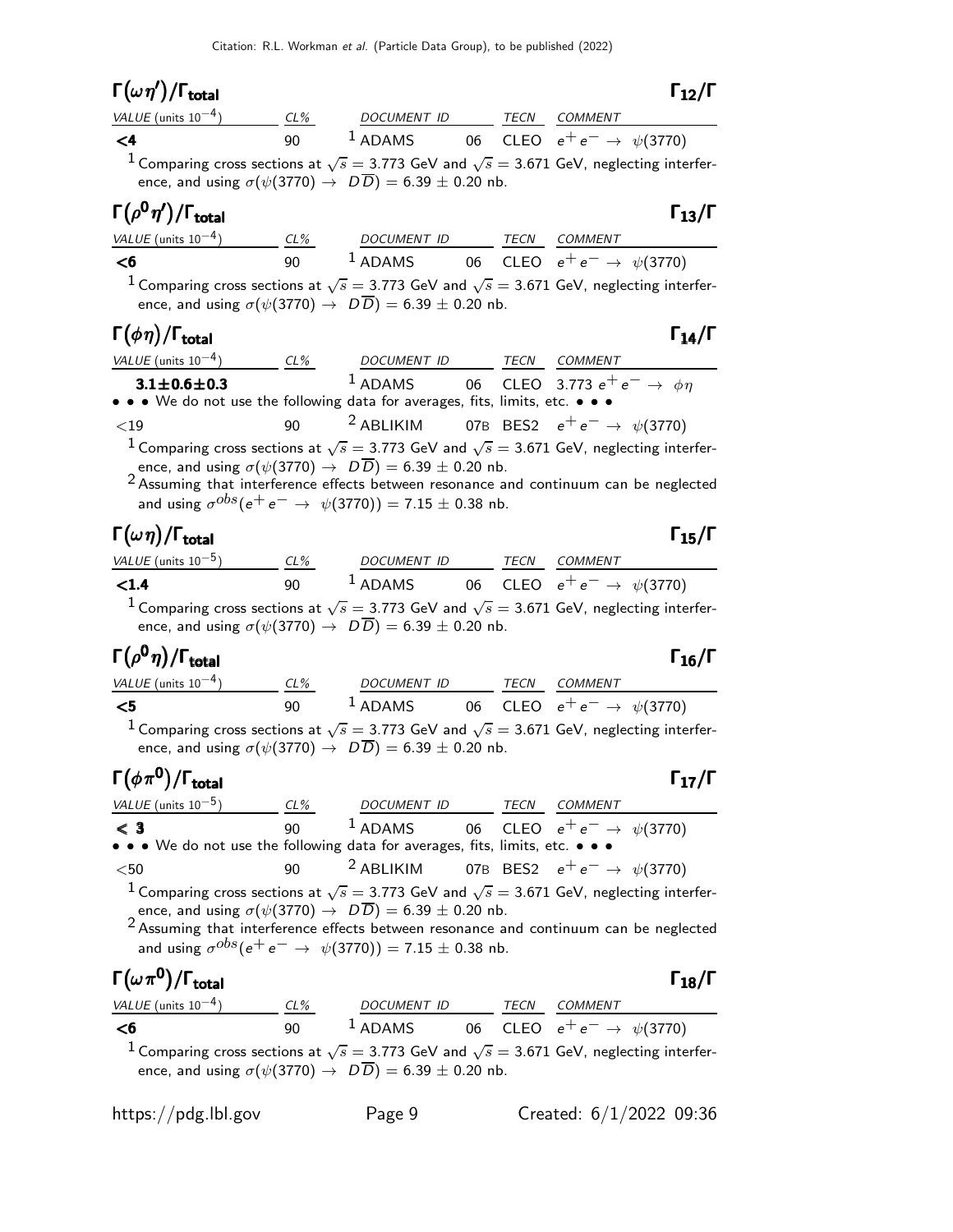| $\Gamma\big(\pi^+\pi^-\pi^{\mathsf{0}}\big)/\Gamma_{\textsf{total}}$ | $\Gamma_{19}/\Gamma$ |
|----------------------------------------------------------------------|----------------------|
|                                                                      |                      |

| $\mathbf{I}$ ( $\pi$ $\pi$ $\pi$ )/I total |        |             |  |                                 | 119/1 |
|--------------------------------------------|--------|-------------|--|---------------------------------|-------|
| VALUE (units $10^{-6}$ )                   | $CL\%$ | DOCUMENT ID |  | <i>TECN COMMENT</i>             |       |
| - <5                                       | ۹N     | $1,2$ ADAMS |  | 06 CLEO $e^+e^- \to \psi(3770)$ |       |

 $<sup>1</sup>$  Data suggest possible destructive interference with continuum.</sup>

<sup>2</sup> Comparing cross sections at  $\sqrt{s} = 3.773$  GeV and  $\sqrt{s} = 3.671$  GeV, neglecting interference, and using  $\sigma(\psi(3770) \to D\overline{D}) = 6.39 \pm 0.20$  nb.

#### Γ $(\rho \pi)/\Gamma_{\text{total}}$  Γ $_{20}/\Gamma$ total and the contract of the contract of the contract of the contract of the contract of the contract of the contract of the contract of the contract of the contract of the contract of the contract of the contract of the

| <i>VALUE</i> (units $10^{-6}$ ) | $CL\%$ | DOCUMENT ID |  | <i>TECN COMMENT</i>                     |
|---------------------------------|--------|-------------|--|-----------------------------------------|
| — <5                            | 90     | $1,2$ ADAMS |  | 06 CLEO $e^+e^- \rightarrow \psi(3770)$ |

 $^1$  Comparing cross sections at  $\sqrt{s}=$  3.773 GeV and  $\sqrt{s}=$  3.671 GeV, neglecting interference, and using  $\sigma(\psi(3770) \to D\overline{D}) = 6.39 \pm 0.20$  nb.

 $2$  Data suggest possible destructive interference with continuum.

# $\Gamma(K^+K^-)/\Gamma_{\text{total}}$  Γ<sub>21</sub>/Γ

VALUE  $\overline{D}$  DOCUMENT ID TECN COMMENT • • • We do not use the following data for averages, fits, limits, etc. • • •  $\sim 10^{-5}$  1 DRUZHININ 15 RVUE  $e^+e^- \rightarrow \psi(3770)$ 

<sup>1</sup> DRUZHININ 15 uses BABAR and CLEO data takitaking into account interference of the processes  $e^+e^- \rightarrow K^+K^-$  and  $e^+e^- \rightarrow K^0_S K^0_L$ .

#### $\Gamma(K^*(892)^+ K^- + \text{c.c.})/\Gamma_{\text{total}}$  Γ<sub>22</sub>/Γ /Γ $_{\rm total}$ Γ $_{\rm 22}/$ Γ

| <i>VALUE</i> (units $10^{-5}$ ) | CL% | <i>DOCUMENT ID</i> |  | TECN COMMENT                                           |
|---------------------------------|-----|--------------------|--|--------------------------------------------------------|
| < 1.4                           | 90. | $1$ ADAMS          |  | 06 $\textsf{CLEO} \ \ e^+e^- \rightarrow \ \psi(3770)$ |
|                                 |     |                    |  |                                                        |

 $^1$  Comparing cross sections at  $\sqrt{s}=$  3.773 GeV and  $\sqrt{s}=$  3.671 GeV, neglecting interference, and using  $\sigma(\psi(3770) \to D\overline{D}) = 6.39 \pm 0.20$  nb.

# Γ $(K^*(892)^0\overline{K}^0$  + c.c.)/Γ<sub>total</sub> Γ<sub>23</sub>/Γ

| VALUE (units $10^{-3}$ ) | $CL\%$ | DOCUMENT ID | TECN | COMMENT                                                                                                          |
|--------------------------|--------|-------------|------|------------------------------------------------------------------------------------------------------------------|
| $\langle 1.2 \rangle$    | 90.    | $1$ ADAMS   |      | 06 CLEO $e^+e^- \to \psi(3770)$                                                                                  |
|                          |        |             |      | <sup>1</sup> Comparing cross sections at $\sqrt{s} = 3.773$ GeV and $\sqrt{s} = 3.671$ GeV, neglecting interfer- |

ence, and using  $\sigma(\psi(3770) \to D\overline{D}) = 6.39 \pm 0.20$  nb.

#### $\mathsf{\Gamma}(\mathsf{K}^0_\mathsf{S})$  $^0_S$ K $^0_L$  $\Gamma(K_S^0 K_L^0)/\Gamma_{\text{total}}$  Γ<sub>24</sub>/Γ /Γ<sub>total</sub> Γ<sub>24</sub>/Γ

### $VALUE$  (units 10<sup>-5</sup>) CL% DOCUMENT ID TECN COMMENT  $\t**1.2**$  90 <sup>1</sup> CRONIN-HEN..06 CLEO  $e^+e^-$  →  $\psi(3770)$ • • • We do not use the following data for averages, fits, limits, etc. • • •  $\langle 21$  90  $\frac{2}{9}$  ABLIKIM 04F BES  $e^+e^-$  →  $\psi(3770)$  $1$  Using  $\sigma(e^+e^-$  →  $\psi(3770)$  → hadrons) = (6.38 ± 0.08 $^{+0.41}_{-0.30}$ ) nb from BESSON 06 and B $(K^0_S \rightarrow \pi^+ \pi^-) = 0.6895 \pm 0.0014$ .  $2$ Using B(K $^{0}$ G) → π<sup>+</sup>π<sup>-</sup>) = 0.6860 ± 0.0027.

| $\Gamma(2(\pi^+\pi^-))/\Gamma_{\rm total}$ |        |                     |             |                                  | $\Gamma_{25}/\Gamma$ |
|--------------------------------------------|--------|---------------------|-------------|----------------------------------|----------------------|
| VALUE (units $10^{-4}$ )                   | $CL\%$ | DOCUMENT ID         | <b>TECN</b> | COMMENT                          |                      |
| $<$ 11.2                                   | 90     | $\frac{1}{2}$ HUANG |             | 06A CLEO $e^+e^- \to \psi(3770)$ |                      |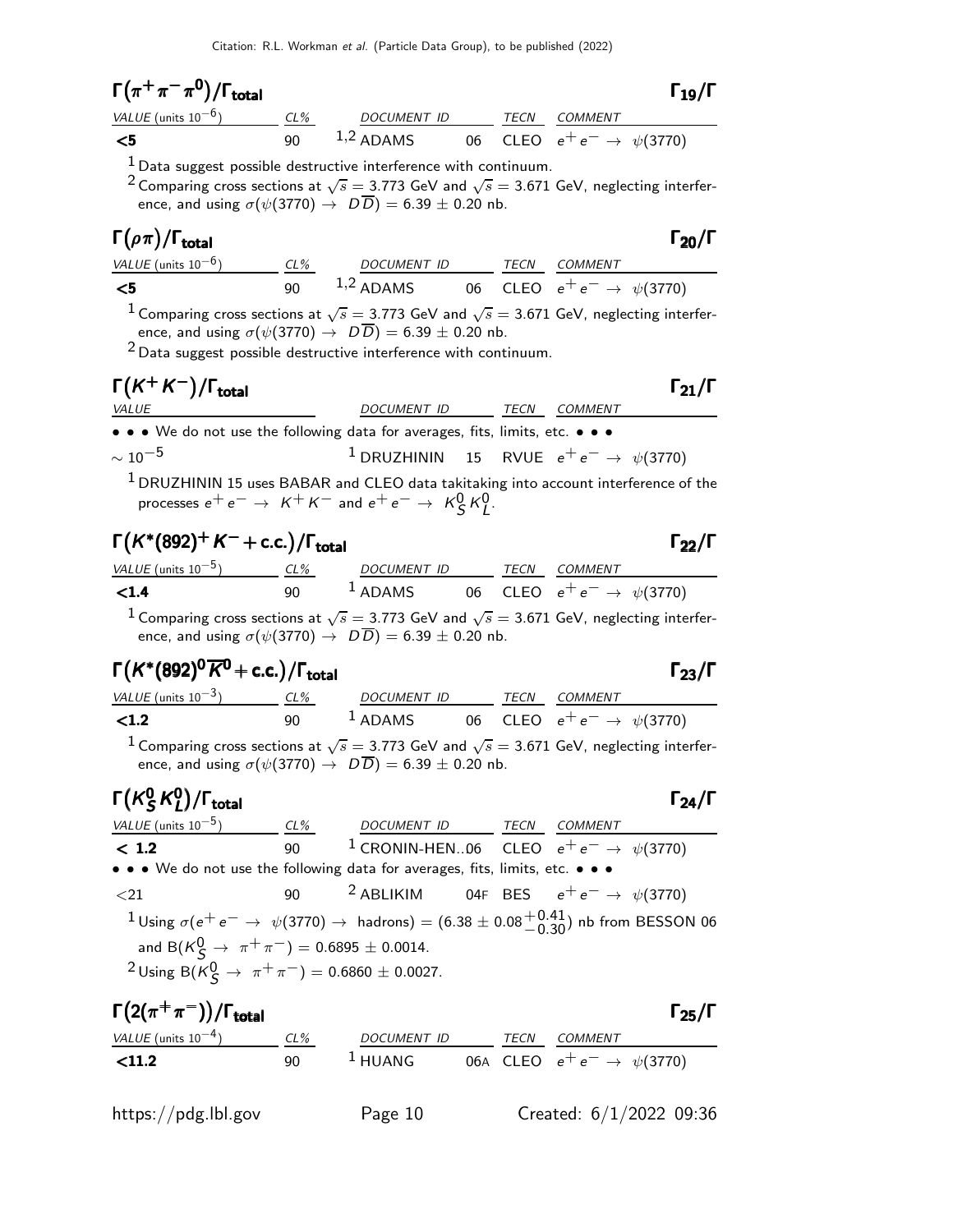$<$ 48 90  $<sup>2</sup>$  ABLIKIM 07B BES2  $e<sup>+</sup>e<sup>−</sup>$  →  $\psi$ (3770)</sup> <sup>1</sup> Using  $\sigma_{tot}(e^+e^- \rightarrow \psi(3770)) = 7.9 \pm 0.6$  nb at the resonance.

<sup>2</sup> Assuming that interference effects between resonance and continuum can be neglected and using  $\sigma^{obs}(\mathrm{e^+ e^-} \rightarrow \psi(3770)) = 7.15 \pm 0.38$  nb.

| $\Gamma\big(2(\pi^+\pi^-)\pi^0\big)/\Gamma_{\rm total}$ |    |     |                                                                                                                                                                                                                                                           |          |                                          | Г $_{26}/\Gamma$     |
|---------------------------------------------------------|----|-----|-----------------------------------------------------------------------------------------------------------------------------------------------------------------------------------------------------------------------------------------------------------|----------|------------------------------------------|----------------------|
| VALUE (units $10^{-4}$ )                                |    |     | CL% DOCUMENT ID                                                                                                                                                                                                                                           |          | TECN COMMENT                             |                      |
| $<$ 10.6                                                |    | 90  | $1$ HUANG                                                                                                                                                                                                                                                 |          | 06A CLEO $e^+e^- \to \psi(3770)$         |                      |
|                                                         |    |     | • • • We do not use the following data for averages, fits, limits, etc. •                                                                                                                                                                                 |          |                                          |                      |
| $62$                                                    |    | 90  | <sup>2</sup> ABLIKIM                                                                                                                                                                                                                                      |          | 07B BES2 $e^+e^- \rightarrow \psi(3770)$ |                      |
|                                                         |    |     | $1$ Using $\sigma_{tot}(e^+e^-\rightarrow~\psi(3770)) = 7.9\pm0.6$ nb at the resonance.                                                                                                                                                                   |          |                                          |                      |
|                                                         |    |     | $2$ Assuming that interference effects between resonance and continuum can be neglected<br>and using $\sigma^{obs}(e^+e^- \to \psi(3770)) = 7.15 \pm 0.38$ nb.                                                                                            |          |                                          |                      |
| $\Gamma(2(\pi^+\pi^-\pi^0))/\Gamma_{\rm total}$         |    |     |                                                                                                                                                                                                                                                           |          |                                          | $\Gamma_{27}/\Gamma$ |
| VALUE (units $10^{-3}$ ) CL% EVTS                       |    |     | DOCUMENT ID                                                                                                                                                                                                                                               |          | TECN COMMENT                             |                      |
| < 58.5                                                  | 90 | 305 | ABLIKIM                                                                                                                                                                                                                                                   |          | 08N BES2 $e^+e^- \rightarrow \psi(3770)$ |                      |
| $\Gamma(\omega \pi^+\pi^-)/\Gamma_{\rm total}$          |    |     |                                                                                                                                                                                                                                                           |          |                                          | $\Gamma_{28}/\Gamma$ |
| $VALUE$ (units $10^{-4}$ ) CL%                          |    |     | DOCUMENT ID TECN COMMENT                                                                                                                                                                                                                                  |          |                                          |                      |
| < 6.0                                                   |    | 90  | <sup>1</sup> HUANG 06A CLEO $e^+e^- \rightarrow \psi(3770)$                                                                                                                                                                                               |          |                                          |                      |
|                                                         |    |     | • • • We do not use the following data for averages, fits, limits, etc. • • •                                                                                                                                                                             |          |                                          |                      |
| $<$ 55                                                  |    | 90  | <sup>2</sup> ABLIKIM                                                                                                                                                                                                                                      |          | 071 BES2 3.77 $e^+ \, e^-$               |                      |
|                                                         |    |     | $1$ Using $\sigma_{tot}(e^+e^-\rightarrow~\psi(3770)) = 7.9\pm0.6$ nb at the resonance.<br>$2$ Assuming that interference effects between resonance and continuum can be neglected<br>and using $\sigma^{obs}(e^+e^- \to \psi(3770)) = 7.15 \pm 0.38$ nb. |          |                                          |                      |
| $\Gamma(3(\pi^+\pi^-))/\Gamma_{\rm total}$              |    |     |                                                                                                                                                                                                                                                           |          |                                          | $\Gamma_{29}/\Gamma$ |
| VALUE (units $10^{-4}$ ) CL%                            |    |     | DOCUMENT ID TECN COMMENT                                                                                                                                                                                                                                  |          |                                          |                      |
| $91$                                                    |    | 90  | $1$ ABLIKIM                                                                                                                                                                                                                                               |          | 07B BES2 $e^+e^- \to \psi(3770)$         |                      |
|                                                         |    |     | $1$ Assuming that interference effects between resonance and continuum can be neglected<br>and using $\sigma^{obs}(e^+e^- \to \psi(3770)) = 7.15 \pm 0.38$ nb.                                                                                            |          |                                          |                      |
| $\Gamma(3(\pi^+\pi^-)\pi^0)/\Gamma_{\rm total}$         |    |     |                                                                                                                                                                                                                                                           |          |                                          | $\Gamma_{30}/\Gamma$ |
| VALUE (units $10^{-4}$ ) CL%                            |    |     | DOCUMENT ID TECN COMMENT                                                                                                                                                                                                                                  |          |                                          |                      |
| $137$                                                   |    | 90  | <sup>1</sup> ABLIKIM 07B BES2 $e^+e^- \rightarrow \psi(3770)$                                                                                                                                                                                             |          |                                          |                      |
|                                                         |    |     | $1$ Assuming that interference effects between resonance and continuum can be neglected<br>and using $\sigma^{obs}(e^+e^- \to \psi(3770)) = 7.15 \pm 0.38$ nb.                                                                                            |          |                                          |                      |
| $\Gamma(3(\pi^+\pi^-)2\pi^0)/\Gamma_{\rm total}$        |    |     |                                                                                                                                                                                                                                                           |          |                                          | $\Gamma_{31}/\Gamma$ |
| VALUE (units $10^{-3}$ ) CL% EVTS                       |    |     | DOCUMENT ID                                                                                                                                                                                                                                               | TECN     | COMMENT                                  |                      |
| $<$ 117.4                                               | 90 | 59  | ABLIKIM                                                                                                                                                                                                                                                   | 08N BES2 | $e^+e^- \to \psi(3770)$                  |                      |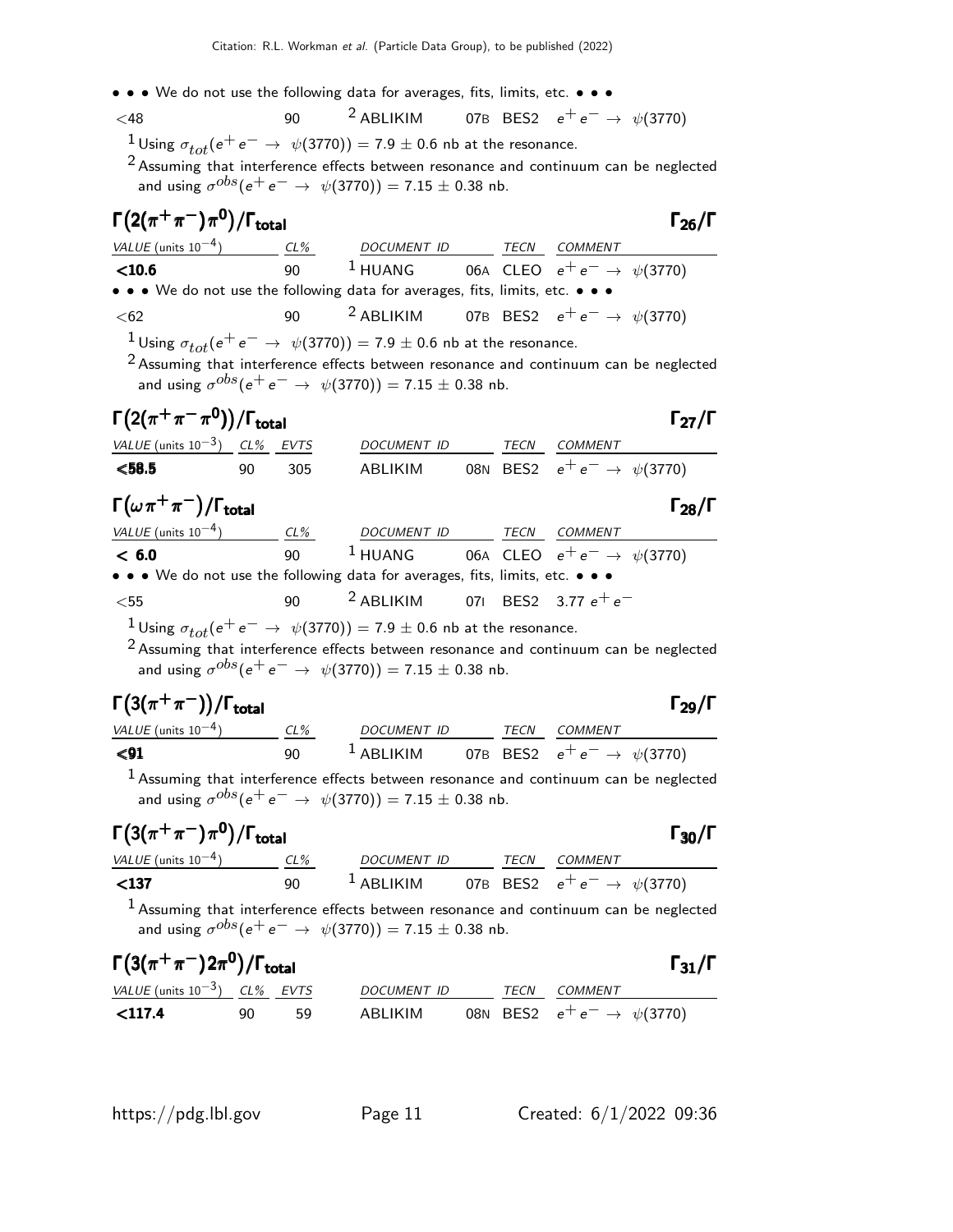| $\Gamma(\eta\pi^+\pi^-)/\Gamma_{\rm total}$          |           |                                                                                                                                                                                                                                                           |  |                                          | $\Gamma_{32}/\Gamma$ |
|------------------------------------------------------|-----------|-----------------------------------------------------------------------------------------------------------------------------------------------------------------------------------------------------------------------------------------------------------|--|------------------------------------------|----------------------|
|                                                      |           | $VALUE$ (units $10^{-3}$ ) CL% DOCUMENT ID TECN COMMENT                                                                                                                                                                                                   |  |                                          |                      |
| < 1.24                                               | 90        | <sup>1</sup> HUANG 06A CLEO $e^+e^- \rightarrow \psi(3770)$                                                                                                                                                                                               |  |                                          |                      |
|                                                      |           | • • • We do not use the following data for averages, fits, limits, etc. • • •                                                                                                                                                                             |  |                                          |                      |
| ${<}2.3$                                             | 90        | <sup>2</sup> ABLIKIM 10D BES2 $e^+e^- \rightarrow \psi(3770)$                                                                                                                                                                                             |  |                                          |                      |
|                                                      |           | $1$ Using $\sigma_{tot}(e^+e^-\rightarrow~\psi(3770)) = 7.9\pm0.6$ nb at the resonance.<br>$2$ Assuming that interference effects between resonance and continuum can be neglected<br>and using $\sigma^{obs}(e^+e^- \to \psi(3770)) = 7.15 \pm 0.38$ nb. |  |                                          |                      |
| $\Gamma(\pi^+\pi^-2\pi^0)/\Gamma_{\rm total}$        |           |                                                                                                                                                                                                                                                           |  |                                          | $\Gamma_{33}/\Gamma$ |
| <u>VALUE (units <math>10^{-3}</math>) CL% EVTS</u>   |           | DOCU <u>MENT ID TECN COMMENT</u>                                                                                                                                                                                                                          |  |                                          |                      |
| < 8.9                                                | 90<br>218 | ABLIKIM                                                                                                                                                                                                                                                   |  | 08N BES2 $e^+e^- \rightarrow \psi(3770)$ |                      |
| $\Gamma(\rho^0\pi^+\pi^-)/\Gamma_{\rm total}$        |           |                                                                                                                                                                                                                                                           |  |                                          | $\Gamma_{34}/\Gamma$ |
|                                                      |           | $VALUE$ (units $10^{-3}$ ) $CL\%$ DOCUMENT ID TECN COMMENT                                                                                                                                                                                                |  |                                          |                      |
| < 6.9                                                |           | 90 <sup>1</sup> ABLIKIM 07F BES2 $e^+e^- \to \psi(3770)$                                                                                                                                                                                                  |  |                                          |                      |
|                                                      |           | $1$ Assuming that interference effects between resonance and continuum can be neglected<br>and using $\sigma^{obs}(e^+e^- \to \psi(3770)) = 7.15 \pm 0.38$ nb.                                                                                            |  |                                          |                      |
| $\Gamma(\eta 3\pi)/\Gamma_{\rm total}$               |           |                                                                                                                                                                                                                                                           |  |                                          | $\Gamma_{35}/\Gamma$ |
|                                                      |           | $VALUE$ (units $10^{-4}$ ) $CL\%$ DOCUMENT ID TECN COMMENT                                                                                                                                                                                                |  |                                          |                      |
| $13.4$                                               |           | 90 <sup>1</sup> HUANG 06A CLEO $e^+e^- \rightarrow \psi(3770)$                                                                                                                                                                                            |  |                                          |                      |
|                                                      |           | <sup>1</sup> Using $\sigma_{tot}(e^+e^- \rightarrow \psi(3770)) = 7.9 \pm 0.6$ nb at the resonance.                                                                                                                                                       |  |                                          |                      |
| $\Gamma(\eta 2(\pi^+\pi^-))/\Gamma_{\rm total}$      |           |                                                                                                                                                                                                                                                           |  |                                          | $\Gamma_{36}/\Gamma$ |
|                                                      |           | $VALUE$ (units $10^{-4}$ ) $CL\%$ DOCUMENT ID TECN COMMENT                                                                                                                                                                                                |  |                                          |                      |
| < 243                                                |           | 90 <sup>1</sup> ABLIKIM 07B BES2 $e^+e^- \rightarrow \psi(3770)$                                                                                                                                                                                          |  |                                          |                      |
|                                                      |           | <sup>1</sup> Assuming that interference effects between resonance and continuum can be neglected<br>and using $\sigma^{obs}(e^+e^- \to \psi(3770)) = 7.15 \pm 0.38$ nb.                                                                                   |  |                                          |                      |
| $\Gamma(\eta \rho^0 \pi^+ \pi^-)/\Gamma_{\rm total}$ |           |                                                                                                                                                                                                                                                           |  |                                          | $\Gamma_{37}/\Gamma$ |
|                                                      |           |                                                                                                                                                                                                                                                           |  |                                          |                      |
|                                                      |           | $\frac{VALUE \text{ (units 10}^{-2})}{VALUE \text{ (units 10}^{-2})}$ $\frac{CL\%}{90}$ $\frac{DOCUMENT \text{ ID}}{ABLIKIM}$ $\frac{TECN}{10D}$ $\frac{CEN}{ESS}$ $\frac{COMMENT}{e^+e^-}$ $\rightarrow \psi(3770)$                                      |  |                                          |                      |
|                                                      |           | <sup>1</sup> Assuming that interference effects between resonance and continuum can be neglected<br>and using $\sigma^{obs}(e^+e^- \to \psi(3770)) = 7.15 \pm 0.38$ nb.                                                                                   |  |                                          |                      |
| $\Gamma(\eta'3\pi)/\Gamma_{\rm total}$               |           |                                                                                                                                                                                                                                                           |  |                                          | $\Gamma_{38}/\Gamma$ |
|                                                      |           |                                                                                                                                                                                                                                                           |  |                                          |                      |
|                                                      |           | $\frac{VALUE \text{ (units 10}^{-4})}{24.4}$ $\frac{CL\%}{90}$ $\frac{DOCUMENT \text{ ID}}{1 \text{ HUANG}}$ $\frac{TECN}{CLEO}$ $\frac{COMMENT}{e^+e^-}$ $\frac{COMMENT}{\psi(3770)}$                                                                    |  |                                          |                      |
|                                                      |           | <sup>1</sup> Using $\sigma_{tot}(e^+e^- \rightarrow \psi(3770)) = 7.9 \pm 0.6$ nb at the resonance.                                                                                                                                                       |  |                                          |                      |
| $\Gamma(K^+K^-\pi^+\pi^-)/\Gamma_{\rm total}$        |           |                                                                                                                                                                                                                                                           |  |                                          | $\Gamma_{39}/\Gamma$ |
|                                                      |           | $\frac{VALUE \text{ (units 10}^{-4})}{C}$ $\frac{CL\%}{90}$ $\frac{DOCUMENT \text{ ID}}{1 \text{ HUANG}}$ $\frac{TECN}{CLEO}$ $\frac{COMMENT}{e^+e^-}$ $\frac{COMMENT}{\psi(3770)}$                                                                       |  |                                          |                      |
|                                                      |           |                                                                                                                                                                                                                                                           |  |                                          |                      |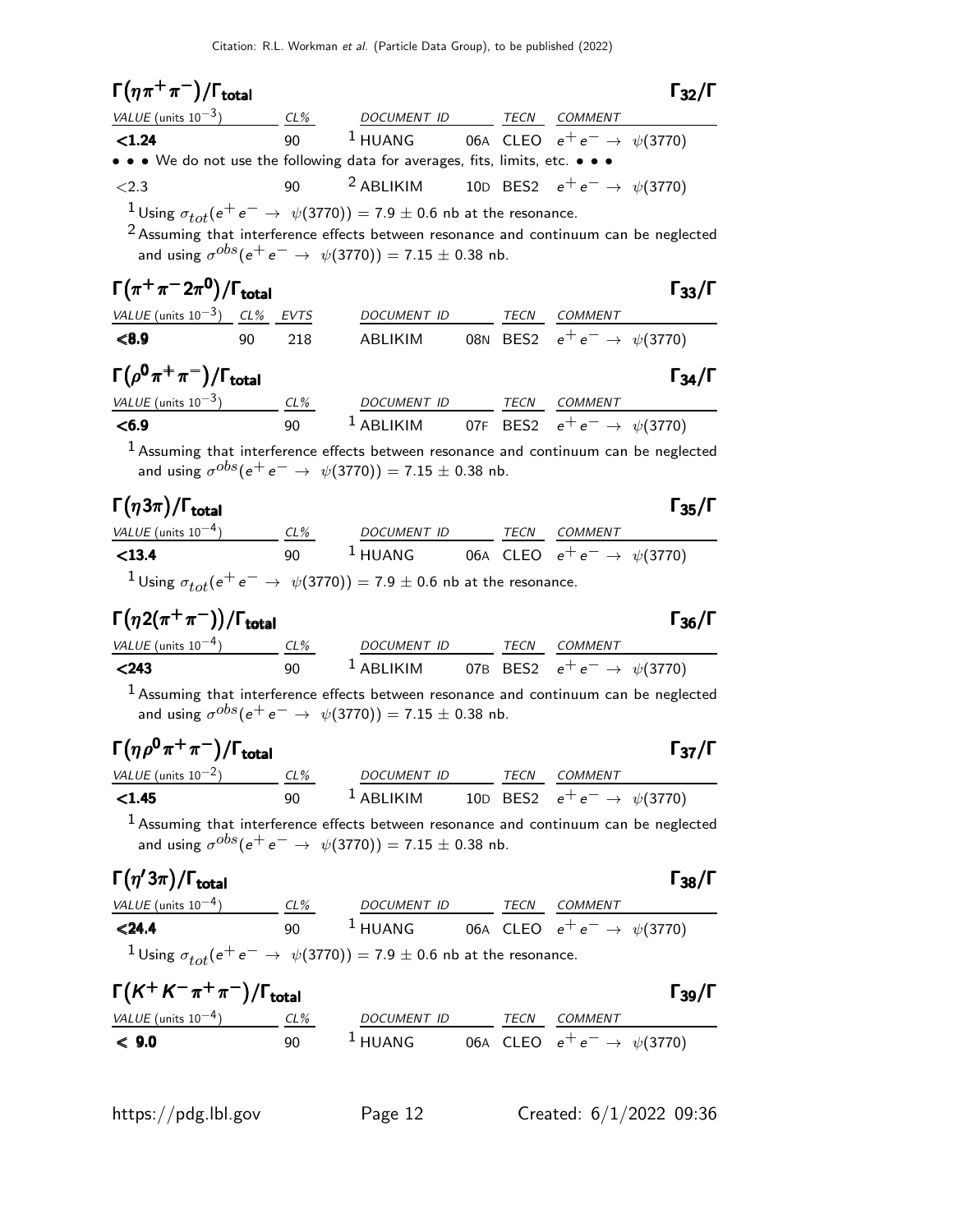$<$ 48 90  $<sup>2</sup>$  ABLIKIM 07B BES2  $e<sup>+</sup>e<sup>−</sup>$  →  $\psi$ (3770)</sup> <sup>1</sup>Using  $\sigma_{tot}(e^+e^- \rightarrow \psi(3770)) = 7.9 \pm 0.6$  nb at the resonance.

<sup>2</sup> Assuming that interference effects between resonance and continuum can be neglected and using  $\sigma^{obs}(\mathrm{e^+ e^-} \rightarrow \psi(3770)) = 7.15 \pm 0.38$  nb.

#### $\Gamma(\phi \pi^+ \pi^-)/\Gamma_{\rm total}$  Γ<sub>40</sub>/Γ /Γ<sub>total</sub>Γατοποιείας/Γ

| VALUE (units $10^{-4}$ )                                                                                                                                                   | $CL\%$ | DOCUMENT ID | TECN | <i>COMMENT</i>                                                                          |
|----------------------------------------------------------------------------------------------------------------------------------------------------------------------------|--------|-------------|------|-----------------------------------------------------------------------------------------|
| < 4.1                                                                                                                                                                      | 90     |             |      | <sup>1</sup> HUANG 06A CLEO $e^+e^- \rightarrow \psi(3770)$                             |
| • • • We do not use the following data for averages, fits, limits, etc. • • •                                                                                              |        |             |      |                                                                                         |
| $\leq 16$                                                                                                                                                                  | 90     |             |      | <sup>2</sup> ABLIKIM 07B BES2 $e^+e^- \rightarrow \psi(3770)$                           |
| <sup>1</sup> Using $\sigma_{tot}(e^+e^- \rightarrow \psi(3770)) = 7.9 \pm 0.6$ nb at the resonance.<br>and using $\sigma^{obs}(e^+e^- \to \psi(3770)) = 7.15 \pm 0.38$ nb. |        |             |      | $2$ Assuming that interference effects between resonance and continuum can be neglected |

| $\Gamma(K^+K^-2\pi^0)/\Gamma_{\rm total}$ |     |    |             |  |                                          | $\Gamma_{41}/\Gamma$ |
|-------------------------------------------|-----|----|-------------|--|------------------------------------------|----------------------|
| VALUE (units $10^{-3}$ ) CL% EVTS         |     |    | DOCUMENT ID |  | TECN COMMENT                             |                      |
| $<$ 4.2                                   | 90. | 14 | ABI IKIM    |  | 08N BES2 $e^+e^- \rightarrow \psi(3770)$ |                      |

| $\Gamma\bigl(4(\pi^+\pi^-)\bigr)/\Gamma_{\rm total}$ |        |             |      | $\Gamma_{42}/\Gamma$             |
|------------------------------------------------------|--------|-------------|------|----------------------------------|
| VALUE (units $10^{-3}$ )                             | $CL\%$ | DOCUMENT ID | TECN | COMMENT                          |
| $<$ 16.7                                             | 90     | $L$ ABLIKIM |      | 07F BES2 $e^+e^- \to \psi(3770)$ |

 $<sup>1</sup>$  Assuming that interference effects between resonance and continuum can be neglected</sup> and using  $\sigma^{obs}(\mathrm{e^+ e^-} \rightarrow \psi(3770)) = 7.15 \pm 0.38$  nb.

# $\Gamma(4(\pi^+\pi^-)\pi^0)/\Gamma_{\rm total}$

|                                 |        |             |  |                                                               | . |
|---------------------------------|--------|-------------|--|---------------------------------------------------------------|---|
| <i>VALUE</i> (units $10^{-3}$ ) | $CL\%$ | DOCUMENT ID |  | <i>TECN COMMENT</i>                                           |   |
| $<$ 30.6                        | 90 L   |             |  | <sup>1</sup> ABLIKIM 07F BES2 $e^+e^- \rightarrow \psi(3770)$ |   |

 $<sup>1</sup>$  Assuming that interference effects between resonance and continuum can be neglected</sup> and using  $\sigma^{obs}(\mathrm{e^+ e^-} \rightarrow \psi(3770)) = 7.15 \pm 0.38$  nb.

### Γ $(\phi f_0(980))/\Gamma_{\text{total}}$  Γ $_{44}/\Gamma$

VALUE (units 10<sup>-4</sup>) CL% DOCUMENT ID TECN COMMENT **<4.5** 90 <sup>1</sup> HUANG 06A CLEO  $e^+e^- \to \psi(3770)$ <sup>1</sup> Using  $\sigma_{tot}(e^+e^- \rightarrow \psi(3770)) = 7.9 \pm 0.6$  nb at the resonance.

| $\Gamma(K^+K^-\pi^+\pi^-\pi^0)/\Gamma_{\text{total}}$                                                                                                               | $\Gamma_{45}/\Gamma$ |                                       |                    |                                                 |
|---------------------------------------------------------------------------------------------------------------------------------------------------------------------|----------------------|---------------------------------------|--------------------|-------------------------------------------------|
| $\frac{VALUE \text{ (units 10}^{-4})}{4}$                                                                                                                           | $\frac{CL\%}{90}$    | $\frac{DOCUMENT ID}{1 \text{ HUANG}}$ | $\frac{TECN}{06A}$ | $\frac{COMMENT}{e^+e^-} \rightarrow \psi(3770)$ |
| $\bullet \bullet \bullet \text{ We do not use the following data for averages, fits, limits, etc. \bullet \bullet \bullet$                                          |                      |                                       |                    |                                                 |
| $\times$ 111                                                                                                                                                        | $90$                 | $2$ ABLIKIM                           | $07B$ BES2         | $e^+e^- \rightarrow \psi(3770)$                 |
| $1$ Using $\sigma_{tot}(e^+e^- \rightarrow \psi(3770)) = 7.9 \pm 0.6$ nb at the resonance.                                                                          |                      |                                       |                    |                                                 |
| $2$ Assuming that interference effects between resonance and continuum can be neglected and using $\sigma^{obs}(e^+e^- \rightarrow \psi(3770)) = 7.15 \pm 0.38$ nb. |                      |                                       |                    |                                                 |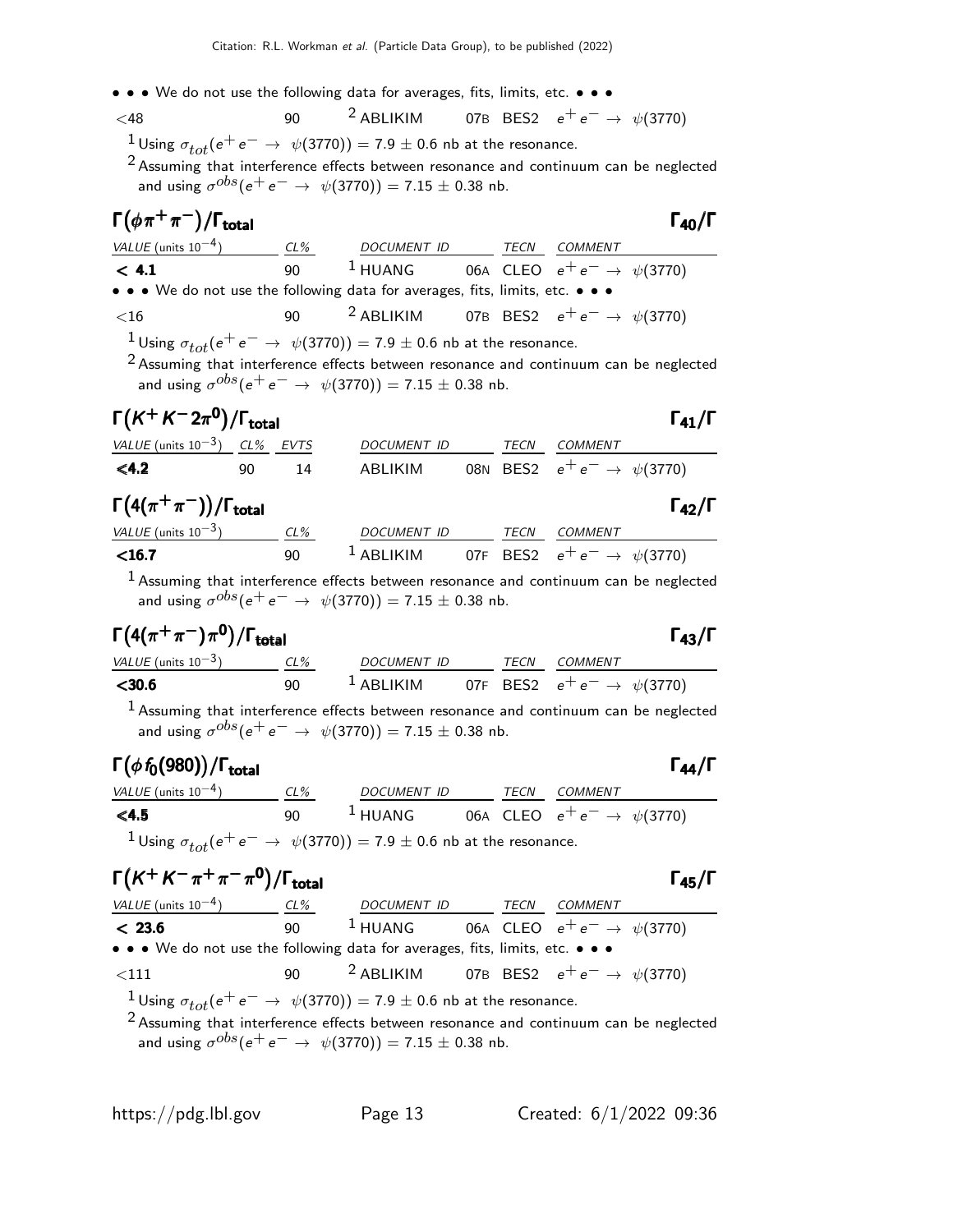| $\Gamma(K^+K^-\rho^0\pi^0)/\Gamma_{\rm total}$                                                                                                                                                                                                                  |    |                                                                     |  | $\Gamma_{46}/\Gamma$ |
|-----------------------------------------------------------------------------------------------------------------------------------------------------------------------------------------------------------------------------------------------------------------|----|---------------------------------------------------------------------|--|----------------------|
| $\frac{\text{VALU E (units 10}^{-4})}{\text{C1}} \qquad \frac{\text{CL\%}}{90} \qquad \frac{\text{DOCUMENT ID}}{1 \text{ ABLIKIM}} \qquad \frac{\text{TECN}}{071} \qquad \frac{\text{CDMMENT}}{BFS2} \qquad \frac{\text{COMMENT}}{3.77 \text{ A}^+ \text{A}^-}$ |    |                                                                     |  |                      |
| $\leq 8$                                                                                                                                                                                                                                                        |    |                                                                     |  |                      |
| $1$ Assuming that interference effects between resonance and continuum can be neglected                                                                                                                                                                         |    | and using $\sigma^{obs}(e^+e^- \to \psi(3770)) = 7.15 \pm 0.38$ nb. |  |                      |
| $\Gamma(K^+K^-\rho^+\pi^-)/\Gamma_{\rm total}$                                                                                                                                                                                                                  |    |                                                                     |  | $\Gamma_{47}/\Gamma$ |
| $\frac{VALUE \text{ (units 10}^{-4})}{\text{ 40}} \qquad \frac{CL\%}{90} \qquad \frac{DOCUMENT \text{ ID}}{ABLIKIM} \qquad \frac{TECN}{BES2} \qquad \frac{COMMENT}{3.77 \text{ e}^+ \text{ e}^-}$                                                               |    |                                                                     |  |                      |
|                                                                                                                                                                                                                                                                 |    |                                                                     |  |                      |
| $1$ Assuming that interference effects between resonance and continuum can be neglected                                                                                                                                                                         |    | and using $\sigma^{obs}(e^+e^- \to \psi(3770)) = 7.15 \pm 0.38$ nb. |  |                      |
| $\Gamma(\omega K^+ K^-)/\Gamma_{\rm total}$                                                                                                                                                                                                                     |    |                                                                     |  | $\Gamma_{48}/\Gamma$ |
| $\frac{VALUE \text{ (units 10}^{-4})}{C} \frac{CL\%}{90}$ $\frac{DCUMENT \text{ ID}}{1 \text{ HUANG}}$ TECN COMMENT<br>CLEO $e^+e^- \rightarrow \psi(3770)$                                                                                                     |    |                                                                     |  |                      |
|                                                                                                                                                                                                                                                                 |    |                                                                     |  |                      |
| • • • We do not use the following data for averages, fits, limits, etc. • • •                                                                                                                                                                                   |    |                                                                     |  |                      |
| $66$                                                                                                                                                                                                                                                            | 90 | $^2$ ABLIKIM 071 BES2 3.77 $e^+e^-$                                 |  |                      |
| $1$ Using $\sigma_{tot}(e^+e^-\rightarrow \psi(3770)) = 7.9\pm0.6$ nb at the resonance.<br>$2$ Assuming that interference effects between resonance and continuum can be neglected                                                                              |    | and using $\sigma^{obs}(e^+e^- \to \psi(3770)) = 7.15 \pm 0.38$ nb. |  |                      |
| $\Gamma(\phi\pi^+\pi^-\pi^0)/\Gamma_{\rm total}$                                                                                                                                                                                                                |    |                                                                     |  | $\Gamma_{49}/\Gamma$ |
| $\frac{VALUE \text{ (units 10}^{-4})}{VALUE \text{ (units 10}^{-4})}$ $\frac{CL\%}{90}$ $\frac{DOCUMENT ID}{1 \text{ ABLIKIM}}$ $\frac{TECN}{071}$ $\frac{CDKIN}{BES2}$ $\frac{COMMENT}{3.77 e^+ e^-}$                                                          |    |                                                                     |  |                      |
|                                                                                                                                                                                                                                                                 |    |                                                                     |  |                      |
| $1$ Assuming that interference effects between resonance and continuum can be neglected                                                                                                                                                                         |    | and using $\sigma^{obs}(e^+e^- \to \psi(3770)) = 7.15 \pm 0.38$ nb. |  |                      |
| $\Gamma(K^{*0} K^- \pi^+ \pi^0 + c.c.)/\Gamma_{\text{total}}$                                                                                                                                                                                                   |    |                                                                     |  | $\Gamma_{50}/\Gamma$ |
| VALUE (units 10 <sup>-4</sup> ) CL% DOCUMENT ID TECN COMMENT<br><b>C162</b> 3.77 e <sup>+</sup> e <sup>-</sup>                                                                                                                                                  |    |                                                                     |  |                      |
|                                                                                                                                                                                                                                                                 |    |                                                                     |  |                      |
| $1$ Assuming that interference effects between resonance and continuum can be neglected                                                                                                                                                                         |    | and using $\sigma^{obs}(e^+e^- \to \psi(3770)) = 7.15 \pm 0.38$ nb. |  |                      |
| $\Gamma\bigl(K^{*+}K^-\pi^+\pi^-+{\rm c.c.}\bigr)/\Gamma_{\rm total}$                                                                                                                                                                                           |    |                                                                     |  | $\Gamma_{51}/\Gamma$ |
|                                                                                                                                                                                                                                                                 |    |                                                                     |  |                      |
| $\frac{VALUE \text{ (units 10}^{-4})}{500} \frac{CL\%}{90} \frac{DOCUMENT \text{ ID}}{1 \text{ ABLIKIM}} \frac{TECN}{071} \frac{COMMENT}{BES2} \frac{COMMENT}{3.77 \text{ e}^+ \text{ e}^-}$                                                                    |    |                                                                     |  |                      |
| $1$ Assuming that interference effects between resonance and continuum can be neglected                                                                                                                                                                         |    |                                                                     |  |                      |

and using  $\sigma^{obs}(\mathrm{e^+ e^-} \rightarrow \psi(3770)) = 7.15 \pm 0.38$  nb.

| $\Gamma(K^+ K^- \pi^+ \pi^- 2\pi^0)/\Gamma_{\rm total}$ |     |      |             |  |                                          | $\Gamma_{52}/\Gamma$ |
|---------------------------------------------------------|-----|------|-------------|--|------------------------------------------|----------------------|
| VALUE (units $10^{-3}$ ) CL% EVTS                       |     |      | DOCUMENT ID |  | TECN COMMENT                             |                      |
| $<$ 26.7                                                | 90. | - 24 | ABLIKIM     |  | 08N BES2 $e^+e^- \rightarrow \psi(3770)$ |                      |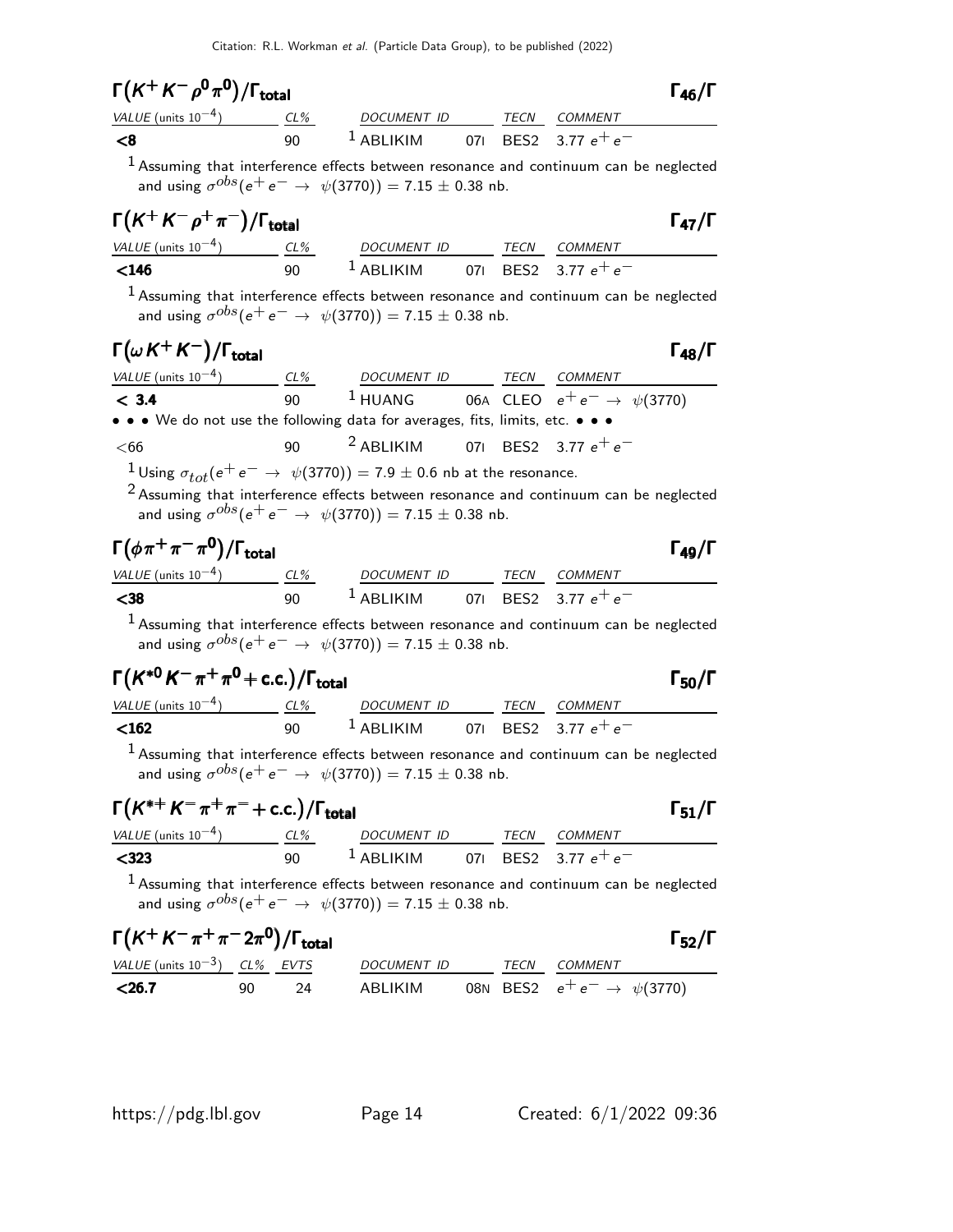|                                                                                                                                                                                                                                                                                                                                                                                                                                                                                                                                                                                                                                                                                                                                                                                                                                                                                                                                                                       | $\Gamma(K^+K^-2(\pi^+\pi^-))/\Gamma_{\rm total}$ |                                                                     |  |                      |
|-----------------------------------------------------------------------------------------------------------------------------------------------------------------------------------------------------------------------------------------------------------------------------------------------------------------------------------------------------------------------------------------------------------------------------------------------------------------------------------------------------------------------------------------------------------------------------------------------------------------------------------------------------------------------------------------------------------------------------------------------------------------------------------------------------------------------------------------------------------------------------------------------------------------------------------------------------------------------|--------------------------------------------------|---------------------------------------------------------------------|--|----------------------|
| $\frac{VALUE \text{ (units 10}^{-3})}{1}$ $\frac{CL\%}{90}$ $\frac{DOCUMENT ID}{1}$ $\frac{TECN}{BES2}$ $\frac{COMMENT}{e^+e^-}$ $\frac{\#10.3}{1}$                                                                                                                                                                                                                                                                                                                                                                                                                                                                                                                                                                                                                                                                                                                                                                                                                   |                                                  |                                                                     |  |                      |
| $1$ Assuming that interference effects between resonance and continuum can be neglected                                                                                                                                                                                                                                                                                                                                                                                                                                                                                                                                                                                                                                                                                                                                                                                                                                                                               |                                                  |                                                                     |  |                      |
| and using $\sigma^{obs}(e^+e^- \to \psi(3770)) = 7.15 \pm 0.38$ nb.                                                                                                                                                                                                                                                                                                                                                                                                                                                                                                                                                                                                                                                                                                                                                                                                                                                                                                   |                                                  |                                                                     |  |                      |
| $\Gamma(K^+K^-2(\pi^+\pi^-)\pi^0)/\Gamma_{\rm total}$                                                                                                                                                                                                                                                                                                                                                                                                                                                                                                                                                                                                                                                                                                                                                                                                                                                                                                                 |                                                  |                                                                     |  | $\Gamma_{54}/\Gamma$ |
|                                                                                                                                                                                                                                                                                                                                                                                                                                                                                                                                                                                                                                                                                                                                                                                                                                                                                                                                                                       |                                                  |                                                                     |  |                      |
| $\frac{VALUE \text{ (units 10}^{-3})}{VALUE \text{ (units 10}^{-3})}$ $\frac{CL\%}{90}$ $\frac{DOCUMENT ID}{1 ABLIKIM}$ $\frac{TECN}{07F}$ $\frac{COMMENT}{BES2}$ $e^+e^- \rightarrow \psi(3770)$                                                                                                                                                                                                                                                                                                                                                                                                                                                                                                                                                                                                                                                                                                                                                                     |                                                  |                                                                     |  |                      |
| $1$ Assuming that interference effects between resonance and continuum can be neglected                                                                                                                                                                                                                                                                                                                                                                                                                                                                                                                                                                                                                                                                                                                                                                                                                                                                               |                                                  |                                                                     |  |                      |
| and using $\sigma^{obs}(e^+e^- \to \psi(3770)) = 7.15 \pm 0.38$ nb.                                                                                                                                                                                                                                                                                                                                                                                                                                                                                                                                                                                                                                                                                                                                                                                                                                                                                                   |                                                  |                                                                     |  |                      |
| $\Gamma(\eta K^+ K^-)/\Gamma_{\rm total}$                                                                                                                                                                                                                                                                                                                                                                                                                                                                                                                                                                                                                                                                                                                                                                                                                                                                                                                             |                                                  |                                                                     |  |                      |
|                                                                                                                                                                                                                                                                                                                                                                                                                                                                                                                                                                                                                                                                                                                                                                                                                                                                                                                                                                       |                                                  |                                                                     |  | $\Gamma_{55}/\Gamma$ |
| $VALUE$ (units 10 <sup>-4</sup> ) CL% DOCUMENT ID TECN COMMENT<br>< 4.1                                                                                                                                                                                                                                                                                                                                                                                                                                                                                                                                                                                                                                                                                                                                                                                                                                                                                               |                                                  | 90 <sup>1</sup> HUANG 06A CLEO $e^+e^- \to \psi(3770)$              |  |                      |
| • • • We do not use the following data for averages, fits, limits, etc. • • •                                                                                                                                                                                                                                                                                                                                                                                                                                                                                                                                                                                                                                                                                                                                                                                                                                                                                         |                                                  |                                                                     |  |                      |
| $<$ 31                                                                                                                                                                                                                                                                                                                                                                                                                                                                                                                                                                                                                                                                                                                                                                                                                                                                                                                                                                | 90                                               | <sup>2</sup> ABLIKIM 10D BES2 $e^+e^- \rightarrow \psi(3770)$       |  |                      |
| $1$ Using $\sigma_{tot}(e^+e^-\rightarrow \psi(3770)) = 7.9\pm0.6$ nb at the resonance.                                                                                                                                                                                                                                                                                                                                                                                                                                                                                                                                                                                                                                                                                                                                                                                                                                                                               |                                                  |                                                                     |  |                      |
|                                                                                                                                                                                                                                                                                                                                                                                                                                                                                                                                                                                                                                                                                                                                                                                                                                                                                                                                                                       |                                                  | and using $\sigma^{obs}(e^+e^- \to \psi(3770)) = 7.15 \pm 0.38$ nb. |  |                      |
|                                                                                                                                                                                                                                                                                                                                                                                                                                                                                                                                                                                                                                                                                                                                                                                                                                                                                                                                                                       |                                                  |                                                                     |  |                      |
|                                                                                                                                                                                                                                                                                                                                                                                                                                                                                                                                                                                                                                                                                                                                                                                                                                                                                                                                                                       |                                                  |                                                                     |  | $\Gamma_{56}/\Gamma$ |
|                                                                                                                                                                                                                                                                                                                                                                                                                                                                                                                                                                                                                                                                                                                                                                                                                                                                                                                                                                       |                                                  |                                                                     |  |                      |
| <sup>1</sup> Assuming that interference effects between resonance and continuum can be neglected                                                                                                                                                                                                                                                                                                                                                                                                                                                                                                                                                                                                                                                                                                                                                                                                                                                                      |                                                  |                                                                     |  |                      |
| and using $\sigma^{obs}(e^+e^- \to \psi(3770)) = 7.15 \pm 0.38$ nb.                                                                                                                                                                                                                                                                                                                                                                                                                                                                                                                                                                                                                                                                                                                                                                                                                                                                                                   |                                                  |                                                                     |  |                      |
|                                                                                                                                                                                                                                                                                                                                                                                                                                                                                                                                                                                                                                                                                                                                                                                                                                                                                                                                                                       |                                                  |                                                                     |  | $\Gamma_{57}/\Gamma$ |
|                                                                                                                                                                                                                                                                                                                                                                                                                                                                                                                                                                                                                                                                                                                                                                                                                                                                                                                                                                       |                                                  |                                                                     |  |                      |
|                                                                                                                                                                                                                                                                                                                                                                                                                                                                                                                                                                                                                                                                                                                                                                                                                                                                                                                                                                       |                                                  |                                                                     |  |                      |
| <sup>1</sup> Assuming that interference effects between resonance and continuum can be neglected                                                                                                                                                                                                                                                                                                                                                                                                                                                                                                                                                                                                                                                                                                                                                                                                                                                                      |                                                  |                                                                     |  |                      |
| and using $\sigma^{obs}(e^+e^- \to \psi(3770)) = 7.15 \pm 0.38$ nb.                                                                                                                                                                                                                                                                                                                                                                                                                                                                                                                                                                                                                                                                                                                                                                                                                                                                                                   |                                                  |                                                                     |  |                      |
|                                                                                                                                                                                                                                                                                                                                                                                                                                                                                                                                                                                                                                                                                                                                                                                                                                                                                                                                                                       |                                                  |                                                                     |  |                      |
|                                                                                                                                                                                                                                                                                                                                                                                                                                                                                                                                                                                                                                                                                                                                                                                                                                                                                                                                                                       |                                                  |                                                                     |  |                      |
|                                                                                                                                                                                                                                                                                                                                                                                                                                                                                                                                                                                                                                                                                                                                                                                                                                                                                                                                                                       |                                                  |                                                                     |  |                      |
| • • • We do not use the following data for averages, fits, limits, etc. • • •                                                                                                                                                                                                                                                                                                                                                                                                                                                                                                                                                                                                                                                                                                                                                                                                                                                                                         |                                                  |                                                                     |  |                      |
| $<$ 17                                                                                                                                                                                                                                                                                                                                                                                                                                                                                                                                                                                                                                                                                                                                                                                                                                                                                                                                                                | 90                                               | <sup>2</sup> ABLIKIM 07B BES2 $e^+e^- \rightarrow \psi(3770)$       |  | $\Gamma_{58}/\Gamma$ |
| $\Gamma(\eta K^+ K^- \pi^+ \pi^-)/\Gamma_{\rm total}$<br>$\frac{\text{VALUE (units 10}^{-2})}{\text{C1.24}}$ $\frac{\text{CL\%}}{90}$ $\frac{\text{DOCUMENT ID}}{1 \text{ ABLIKIM}}$ $\frac{\text{TECN}}{100}$ $\frac{\text{CECN}}{\text{BES2}}$ $\frac{\text{COMMENT}}{e^+e^-}$ $\rightarrow \psi(3770)$<br>$\Gamma(\rho^0 K^+ K^-)/\Gamma_{\rm total}$<br>$\frac{VALUE \text{ (units 10}^{-3})}{5.0}$ $\frac{CL\%}{90}$ $\frac{DOCUMENT \text{ ID}}{4BLIKIM}$ $\frac{TECN}{07F}$ $\frac{COMMENT}{BES2}$ $e^+e^- \rightarrow \psi(3770)$<br>$\Gamma(2(K^+K^-))/\Gamma_{\text{total}}$<br>$\frac{VALUE \text{ (units 10}^{-4})}{6.0}$ $\frac{CL\%}{90}$ $\frac{DOCUMENT \text{ ID}}{1 \text{ HUANG}}$ $\frac{TECN}{CLEO}$ $\frac{COMMENT}{e^+e^-}$ $\frac{COMMENT}{\psi(3770)}$<br>$1$ Using $\sigma_{tot}(e^+e^-\rightarrow \psi(3770)) = 7.9\pm0.6$ nb at the resonance.<br>$2$ Assuming that interference effects between resonance and continuum can be neglected |                                                  |                                                                     |  |                      |

| $\Gamma(\phi K^+ K^-)/\Gamma_{\rm total}$ |        |                     |      |                                  | $\Gamma_{59}/\Gamma$ |
|-------------------------------------------|--------|---------------------|------|----------------------------------|----------------------|
| <i>VALUE</i> (units $10^{-4}$ )           | $CL\%$ | DOCUMENT ID         | TECN | <i>COMMENT</i>                   |                      |
| < 7.5                                     | ۹N     | $\frac{1}{2}$ HUANG |      | 06A CLEO $e^+e^- \to \psi(3770)$ |                      |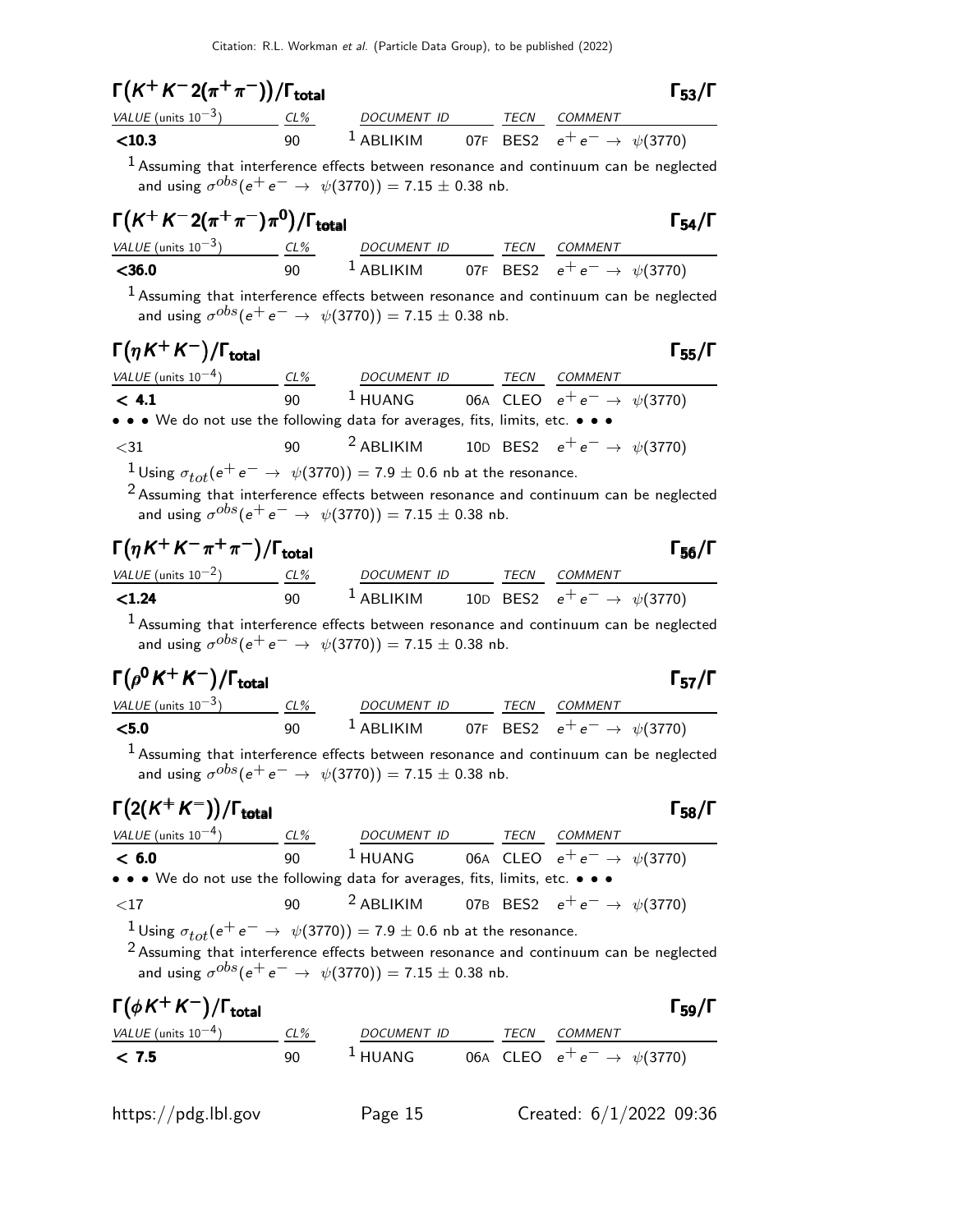$<$ 24 90  $<sup>2</sup>$  ABLIKIM 07B BES2  $e<sup>+</sup>e<sup>−</sup>$  →  $\psi$ (3770)</sup> <sup>1</sup> Using  $\sigma_{tot}(e^+e^- \rightarrow \psi(3770)) = 7.9 \pm 0.6$  nb at the resonance.

<sup>2</sup> Assuming that interference effects between resonance and continuum can be neglected and using  $\sigma^{obs}(\mathrm{e^+ e^-} \rightarrow \psi(3770)) = 7.15 \pm 0.38$  nb.

| $\Gamma(2(K^+K^-)\pi^0)/\Gamma_{\rm total}$                  |    |        |                                                                                                                                                                                        |             |                                          | $\Gamma_{60}/\Gamma$ |
|--------------------------------------------------------------|----|--------|----------------------------------------------------------------------------------------------------------------------------------------------------------------------------------------|-------------|------------------------------------------|----------------------|
|                                                              |    |        | VALUE (units $10^{-4}$ ) CL% DOCUMENT ID                                                                                                                                               |             | TECN COMMENT                             |                      |
| < 2.9                                                        |    | 90     | <sup>1</sup> HUANG 06A CLEO $e^+e^- \rightarrow \psi(3770)$                                                                                                                            |             |                                          |                      |
|                                                              |    |        | • • • We do not use the following data for averages, fits, limits, etc. • • •                                                                                                          |             |                                          |                      |
| <46                                                          |    | 90     | <sup>2</sup> ABLIKIM 07B BES2 $e^+e^- \rightarrow \psi(3770)$                                                                                                                          |             |                                          |                      |
|                                                              |    |        | $1$ Using $\sigma_{tot}(e^+e^-\rightarrow~\psi(3770)) =$ 7.9 $\pm$ 0.6 nb at the resonance.<br>$2$ Assuming that interference effects between resonance and continuum can be neglected |             |                                          |                      |
|                                                              |    |        | and using $\sigma^{obs}(e^+e^- \to \psi(3770)) = 7.15 \pm 0.38$ nb.                                                                                                                    |             |                                          |                      |
| $\Gamma(2(K^+K^-)\pi^+\pi^-)/\Gamma_{\rm total}$             |    |        |                                                                                                                                                                                        |             |                                          | $\Gamma_{61}/\Gamma$ |
|                                                              |    |        | $VALUE$ (units $10^{-3}$ ) $CL\%$ DOCUMENT ID TECN COMMENT                                                                                                                             |             |                                          |                      |
| < 3.2                                                        |    | 90     | <sup>1</sup> ABLIKIM 07F BES2 $e^+e^- \rightarrow \psi(3770)$                                                                                                                          |             |                                          |                      |
|                                                              |    |        | $^1$ Assuming that interference effects between resonance and continuum can be neglected<br>and using $\sigma^{obs}(e^+e^- \to \psi(3770)) = 7.15 \pm 0.38$ nb.                        |             |                                          |                      |
| $\Gamma(K^0_S K^-\pi^+)/\Gamma_{\rm total}$                  |    |        |                                                                                                                                                                                        |             |                                          | $\Gamma_{62}/\Gamma$ |
| VALUE (units $10^{-3}$ ) CL% EVTS                            |    |        | DOCUMENT ID                                                                                                                                                                            |             | TECN COMMENT                             |                      |
| < 3.2                                                        | 90 | 18     | ABLIKIM 08M BES2 $e^+e^- \rightarrow \psi(3770)$                                                                                                                                       |             |                                          |                      |
| $\Gamma(K_S^0\,K^-\pi^+\pi^0)/\Gamma_{\rm total}$            |    |        |                                                                                                                                                                                        |             |                                          | $\Gamma_{63}/\Gamma$ |
| VALUE (units $10^{-3}$ ) CL% EVTS                            |    |        | DOCUMENT ID                                                                                                                                                                            |             | TECN COMMENT                             |                      |
| < 13.3                                                       | 90 | 40     | ABLIKIM                                                                                                                                                                                |             | 08M BES2 $e^+e^- \rightarrow \psi(3770)$ |                      |
| $\Gamma(K^0_{\mathcal{S}}K^-\rho^+)/\Gamma_{\mathsf{total}}$ |    |        |                                                                                                                                                                                        |             |                                          | $\Gamma_{64}/\Gamma$ |
| VALUE (units $10^{-3}$ ) CL%                                 |    |        | DOCUMENT ID                                                                                                                                                                            |             | TECN COMMENT                             |                      |
| < 6.6                                                        |    | 90     | ABLIKIM                                                                                                                                                                                |             | 09c BES2 $e^+e^- \rightarrow \psi(3770)$ |                      |
| $\Gamma(K_S^0 K^- 2\pi^+\pi^-)/\Gamma_{\rm total}$           |    |        |                                                                                                                                                                                        |             |                                          | $\Gamma_{65}/\Gamma$ |
| VALUE (units $10^{-3}$ ) CL% EVTS                            |    |        | DOCUMENT ID                                                                                                                                                                            |             | TECN COMMENT                             |                      |
| < 8.7                                                        | 90 | 39     | ABLIKIM                                                                                                                                                                                |             | 08M BES2 $e^+e^- \rightarrow \psi(3770)$ |                      |
| $\Gamma(K_S^0 K^-\pi^+\rho^0)/\Gamma_{\rm total}$            |    |        |                                                                                                                                                                                        |             |                                          | $\Gamma_{66}/\Gamma$ |
| VALUE (units $10^{-2}$ )                                     |    | $CL\%$ | DOCUMENT ID                                                                                                                                                                            |             | TECN COMMENT                             |                      |
| <1.6                                                         |    | 90     | ABLIKIM                                                                                                                                                                                |             | 09c BES2 $e^+e^- \rightarrow \psi(3770)$ |                      |
| $\Gamma(K_S^0 K^- \pi^+ \eta)/\Gamma_{\rm total}$            |    |        |                                                                                                                                                                                        |             |                                          | $\Gamma_{67}/\Gamma$ |
| VALUE (units $10^{-2}$ ) CL%                                 |    |        | DOCUMENT ID                                                                                                                                                                            | <b>TECN</b> | COMMENT                                  |                      |
| < 1.3                                                        |    | 90     | ABLIKIM                                                                                                                                                                                |             | 09c BES2 $e^+e^- \rightarrow \psi(3770)$ |                      |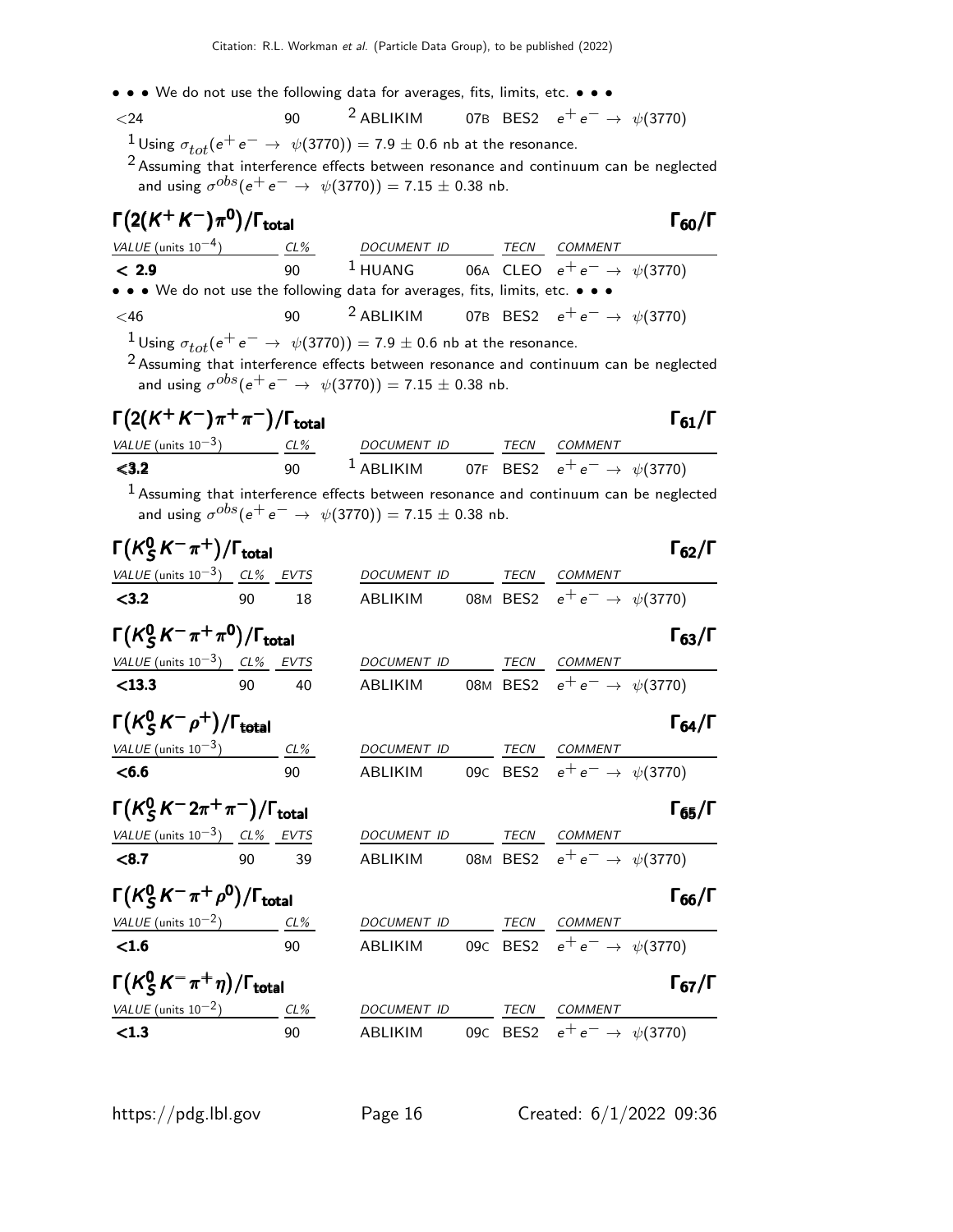| $\Gamma(K^0_S\,K^-2\pi^+\pi^-\pi^0)/\Gamma_{\rm total}$                              |     |        |                                                                                                                                                                |                 |                  |                                  | $\Gamma_{68}/\Gamma$ |
|--------------------------------------------------------------------------------------|-----|--------|----------------------------------------------------------------------------------------------------------------------------------------------------------------|-----------------|------------------|----------------------------------|----------------------|
| VALUE (units $10^{-3}$ ) CL% EVTS                                                    |     |        | DOCUMENT ID                                                                                                                                                    |                 | TECN             | COMMENT                          |                      |
| < 41.8                                                                               | 90  | 23     | ABLIKIM                                                                                                                                                        |                 | 08M BES2         | $e^+e^- \rightarrow \psi(3770)$  |                      |
| $\Gamma\bigl(\mathcal{K}^0_S\,\mathcal{K}^-2\pi^+\pi^-\eta\bigr)/\Gamma_{\sf total}$ |     |        |                                                                                                                                                                |                 |                  |                                  | $\Gamma_{69}/\Gamma$ |
| VALUE (units $10^{-2}$ )                                                             | CL% |        | DOCUMENT ID                                                                                                                                                    |                 | TECN             | <b>COMMENT</b>                   |                      |
| < 4.8                                                                                |     | 90     | ABLIKIM                                                                                                                                                        | 09C             | BES <sub>2</sub> | $e^+e^- \rightarrow \psi(3770)$  |                      |
| $\Gamma(K_S^0 K^- \pi^+ 2(\pi^+ \pi^-))/\Gamma_{\rm total}$                          |     |        |                                                                                                                                                                |                 |                  |                                  | $\Gamma_{70}/\Gamma$ |
| VALUE (units $10^{-3}$ ) CL% EVTS                                                    |     |        | DOCUMENT ID                                                                                                                                                    |                 | TECN             | <b>COMMENT</b>                   |                      |
| $12.2$                                                                               | 90  | 4      | ABLIKIM                                                                                                                                                        |                 | 08M BES2         | $e^+e^- \rightarrow \psi(3770)$  |                      |
| $\Gamma(K_S^0\,K^-\pi^+2\pi^0)/\Gamma_{\rm total}$                                   |     |        |                                                                                                                                                                |                 |                  |                                  | $\Gamma_{71}/\Gamma$ |
| VALUE (units $10^{-3}$ ) CL% EVTS                                                    |     |        | DOCUMENT ID                                                                                                                                                    |                 | TECN             | COMMENT                          |                      |
| < 26.5                                                                               | 90  | 17     | ABLIKIM                                                                                                                                                        |                 | 08M BES2         | $e^+e^- \to \psi(3770)$          |                      |
| $\Gamma(K_S^0 K^- K^+ K^- \pi^+) / \Gamma_{\rm total}$                               |     |        |                                                                                                                                                                |                 |                  |                                  | $\Gamma_{72}/\Gamma$ |
| VALUE (units $10^{-3}$ ) CL%                                                         |     |        | <b>DOCUMENT ID</b>                                                                                                                                             |                 | TECN             | <b>COMMENT</b>                   |                      |
| < 4.9                                                                                |     | 90     | ABLIKIM                                                                                                                                                        | 09 <sub>C</sub> | BES <sub>2</sub> | $e^+e^- \rightarrow \psi(3770)$  |                      |
| $\Gamma(K_S^0 K^- K^+ K^- \pi^+ \pi^0)/\Gamma_{\rm total}$                           |     |        |                                                                                                                                                                |                 |                  |                                  | $\Gamma_{73}/\Gamma$ |
| VALUE (units $10^{-2}$ )                                                             |     | CL%    | DOCUMENT ID                                                                                                                                                    |                 | TECN             | COMMENT                          |                      |
| < 3.0                                                                                |     | 90     | ABLIKIM                                                                                                                                                        |                 | 09C BES2         | $e^+e^- \rightarrow \psi(3770)$  |                      |
| $\Gamma(K_S^0 K^- K^+ K^- \pi^+ \eta)/\Gamma_{\rm total}$                            |     |        |                                                                                                                                                                |                 |                  |                                  | $\Gamma_{74}/\Gamma$ |
| VALUE (units $10^{-2}$ )                                                             |     | $CL\%$ | DOCUMENT ID                                                                                                                                                    |                 | TECN             | COMMENT                          |                      |
| < 2.2                                                                                |     | 90     | <b>ABLIKIM</b>                                                                                                                                                 |                 | 09C BES2         | $e^+e^- \to \psi(3770)$          |                      |
| $\Gamma(K^{*0}K^-\pi^+ + c.c.)/\Gamma_{\text{total}}$                                |     |        |                                                                                                                                                                |                 |                  |                                  | $\Gamma_{75}/\Gamma$ |
| <u>VALUE</u> (units $10^{-3}$ ) CL%                                                  |     |        | DOCUMENT ID                                                                                                                                                    |                 | TECN             | COMMENT                          |                      |
| < 9.7                                                                                |     | 90     | $1$ ABLIKIM                                                                                                                                                    |                 |                  | 07F BES2 $e^+e^- \to \psi(3770)$ |                      |
|                                                                                      |     |        | $1$ Assuming that interference effects between resonance and continuum can be neglected<br>and using $\sigma^{obs}(e^+e^- \to \psi(3770)) = 7.15 \pm 0.38$ nb. |                 |                  |                                  |                      |

### Γ $(p\overline{p})/\Gamma_{\text{total}}$  Γ $_{76}/\Gamma$

| VALUE (units $10^{-6}$ )                                                      | <b>EVTS</b> | <b>DOCUMENT ID</b>         | TECN | COMMENT                                                                                                                                                      |
|-------------------------------------------------------------------------------|-------------|----------------------------|------|--------------------------------------------------------------------------------------------------------------------------------------------------------------|
| • • • We do not use the following data for averages, fits, limits, etc. • • • |             |                            |      |                                                                                                                                                              |
| not seen                                                                      |             | $1$ AAIJ                   |      | 17AD LHCB $pp \rightarrow B^+ X \rightarrow p\overline{p}K^+ X$                                                                                              |
| $7.1^{+}_{-}$ $^{8.6}_{2.9}$                                                  |             | $684$ <sup>2</sup> ABLIKIM |      | 14L BES3 $e^+e^- \rightarrow \psi(3770)$                                                                                                                     |
| 310 $\pm 30$                                                                  | 684         | $3$ ABLIKIM                |      | 14L BES3 $e^+e^- \rightarrow \psi(3770)$                                                                                                                     |
| $\sim$                                                                        |             |                            |      | 1 AAIJ 17AD reports $B(B^+ \to \psi(3770)K^+ \to \rho\overline{\rho}K^+)/B(B^+ \to J/\psi K^+ \to \rho\overline{\rho}K^+)$<br>< 0.09 (0.10) at 90% (95%) CL. |

2 Solution I of two equivalent solutions in a fit with a resonance interfering with continuum. 3 Solution II of two equivalent solutions in a fit with a resonance interfering with continuum.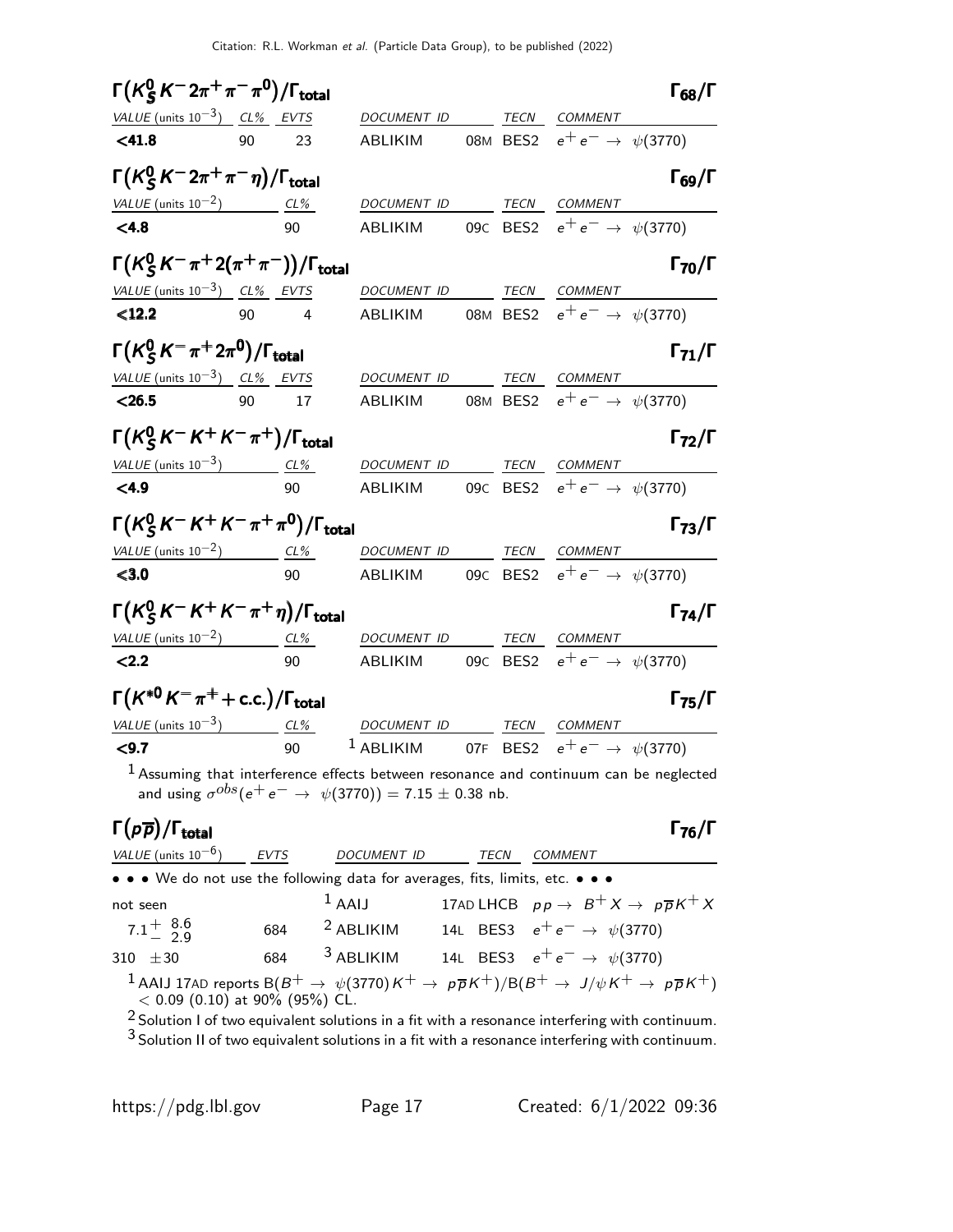| $\Gamma(p\overline{p}\pi^0)/\Gamma_{\rm total}$                                                                                                                                                                                                                                                                                                                                                                                                                                                                                                       |    |                                                                                                                                                                                                                                                           |  |  |  | 77/1                                                           |
|-------------------------------------------------------------------------------------------------------------------------------------------------------------------------------------------------------------------------------------------------------------------------------------------------------------------------------------------------------------------------------------------------------------------------------------------------------------------------------------------------------------------------------------------------------|----|-----------------------------------------------------------------------------------------------------------------------------------------------------------------------------------------------------------------------------------------------------------|--|--|--|----------------------------------------------------------------|
| $VALUE$ (units $10^{-4}$ ) $CL\%$ DOCUMENT ID TECN COMMENT                                                                                                                                                                                                                                                                                                                                                                                                                                                                                            |    |                                                                                                                                                                                                                                                           |  |  |  |                                                                |
| < 0.4                                                                                                                                                                                                                                                                                                                                                                                                                                                                                                                                                 |    | 90 <sup>1,2</sup> ABLIKIM 140 BES3 $e^+e^- \rightarrow \psi(3770)$                                                                                                                                                                                        |  |  |  |                                                                |
| • • • We do not use the following data for averages, fits, limits, etc. • • •                                                                                                                                                                                                                                                                                                                                                                                                                                                                         |    |                                                                                                                                                                                                                                                           |  |  |  |                                                                |
| 59 $\frac{+3}{2}$ ± 5                                                                                                                                                                                                                                                                                                                                                                                                                                                                                                                                 |    | $1,3$ ABLIKIM 140 BES3 $e^+e^- \rightarrow \psi(3770)$                                                                                                                                                                                                    |  |  |  |                                                                |
| $<$ 12                                                                                                                                                                                                                                                                                                                                                                                                                                                                                                                                                | 90 | $^4$ ABLIKIM $\qquad$ 07B BES2 $\,$ $\,$ $\mathrm{e^+e^-} \rightarrow \,$ $\psi(3770)$                                                                                                                                                                    |  |  |  |                                                                |
| <sup>1</sup> Calculated by the authors using $\sigma(e^+e^-\rightarrow \psi(3770)\rightarrow$ hadrons) = 6.36 $\pm$ 0.08 $^{+0.41}_{-0.30}$<br>nb from BESSON 10.<br>$2$ Solution I of two equivalent solutions in a fit with a resonance interfering with continuum.<br>$3$ Solution II of two equivalent solutions in a fit with a resonance interfering with continuum.<br><sup>4</sup> Assuming that interference effects between resonance and continuum can be neglected<br>and using $\sigma^{obs}(e^+e^- \to \psi(3770)) = 7.15 \pm 0.38$ nb. |    |                                                                                                                                                                                                                                                           |  |  |  |                                                                |
| $\Gamma(p\overline{p}\pi^+\pi^-)/\Gamma_{\rm total}$                                                                                                                                                                                                                                                                                                                                                                                                                                                                                                  |    |                                                                                                                                                                                                                                                           |  |  |  | $\Gamma_{78}/\Gamma$                                           |
| $\frac{VALUE \text{ (units 10}^{-4})}{C = 5.8}$ $\frac{CL\%}{90}$ $\frac{DOCUMENT ID}{1 HUANG}$ $\frac{TECN}{CLEO}$ $\frac{COMMENT}{e^+ e^-} \rightarrow \psi(3770)$                                                                                                                                                                                                                                                                                                                                                                                  |    |                                                                                                                                                                                                                                                           |  |  |  |                                                                |
|                                                                                                                                                                                                                                                                                                                                                                                                                                                                                                                                                       |    |                                                                                                                                                                                                                                                           |  |  |  |                                                                |
| • • • We do not use the following data for averages, fits, limits, etc. • • •                                                                                                                                                                                                                                                                                                                                                                                                                                                                         |    |                                                                                                                                                                                                                                                           |  |  |  |                                                                |
| $<$ 16                                                                                                                                                                                                                                                                                                                                                                                                                                                                                                                                                | 90 | <sup>2</sup> ABLIKIM 07B BES2 $e^+e^- \rightarrow \psi(3770)$                                                                                                                                                                                             |  |  |  |                                                                |
|                                                                                                                                                                                                                                                                                                                                                                                                                                                                                                                                                       |    | $1$ Using $\sigma_{tot}(e^+e^-\rightarrow \psi(3770)) = 7.9\pm0.6$ nb at the resonance.<br>$2$ Assuming that interference effects between resonance and continuum can be neglected<br>and using $\sigma^{obs}(e^+e^- \to \psi(3770)) = 7.15 \pm 0.38$ nb. |  |  |  |                                                                |
| $\Gamma(\Lambda\overline{\Lambda})/\Gamma_{\rm total}$                                                                                                                                                                                                                                                                                                                                                                                                                                                                                                |    |                                                                                                                                                                                                                                                           |  |  |  | $\Gamma_{79}/\Gamma$                                           |
| <i>VALUE</i>                                                                                                                                                                                                                                                                                                                                                                                                                                                                                                                                          |    | $\frac{CL\%}{90}$ $\frac{DOCUMENT ID}{1 + UANG}$ $\frac{TECN}{1 - UEG}$ $\frac{COMMENT}{e^+ e^-}$ $\frac{\phi(3770)}{20}$                                                                                                                                 |  |  |  |                                                                |
| $< 1.2 \times 10^{-4}$                                                                                                                                                                                                                                                                                                                                                                                                                                                                                                                                |    |                                                                                                                                                                                                                                                           |  |  |  |                                                                |
| • • • We do not use the following data for averages, fits, limits, etc. • • •                                                                                                                                                                                                                                                                                                                                                                                                                                                                         |    |                                                                                                                                                                                                                                                           |  |  |  |                                                                |
| ${<}1.8\times10^{-4}$                                                                                                                                                                                                                                                                                                                                                                                                                                                                                                                                 |    | 90 000                                                                                                                                                                                                                                                    |  |  |  | <sup>2</sup> ABLIKIM 21AS BES3 $e^+e^- \rightarrow \psi(3770)$ |

 $<$ 4  $\times$  10<sup>-4</sup> 90 <sup>3</sup> ABLIKIM 07F BES2  $e^+e^- \rightarrow \psi(3770)$ <sup>1</sup>Using  $\sigma_{tot}(e^+e^- \rightarrow \psi(3770)) = 7.9 \pm 0.6$  nb at the resonance. <sup>2</sup> From a measurement of the  $e^+e^- \rightarrow \Lambda \overline{\Lambda}$  cross section between 3.5 and 4.6 GeV. At a 90% CL the lower bound is  $> 2.4 \times 10^{-6}$ . 3 Assuming that interference effects between resonance and continuum can be neglected and using  $\sigma^{obs}(\mathrm{e^+ e^-} \rightarrow \psi(3770)) = 7.15 \pm 0.38$  nb.

# Γ $(p\overline{p}\pi^{+}\pi^{-}\pi^{0})/\Gamma_{\mathrm{total}}$

| VALUE (units $10^{-4}$ )                                                                                              | CL% | DOCUMENT ID | TECN | COMMENT                                                       |
|-----------------------------------------------------------------------------------------------------------------------|-----|-------------|------|---------------------------------------------------------------|
| $<$ 18.5                                                                                                              | 90  |             |      | <sup>1</sup> HUANG 06A CLEO $e^+e^- \rightarrow \psi(3770)$   |
| $\bullet \bullet \bullet$ We do not use the following data for averages, fits, limits, etc. $\bullet \bullet \bullet$ |     |             |      |                                                               |
| $\langle 73$                                                                                                          | 90  |             |      | <sup>2</sup> ABLIKIM 07B BES2 $e^+e^- \rightarrow \psi(3770)$ |
| <sup>1</sup> Using $\sigma_{tot}(e^+e^- \rightarrow \psi(3770)) = 7.9 \pm 0.6$ nb at the resonance.                   |     |             |      |                                                               |

2 Assuming that interference effects between resonance and continuum can be neglected and using  $\sigma^{obs}(\mathrm{e^+ e^-} \rightarrow \psi(3770)) = 7.15 \pm 0.38$  nb.

| $\Gamma(\omega p \overline{p})/\Gamma_{\rm total}$ |        |                    |  |      |                                  | $\Gamma_{81}/\Gamma$ |
|----------------------------------------------------|--------|--------------------|--|------|----------------------------------|----------------------|
| <i>VALUE</i> (units $10^{-4}$ )                    | $CL\%$ | <b>DOCUMENT ID</b> |  | TECN | COMMENT                          |                      |
| < 2.9                                              | 90     | $1$ HUANG          |  |      | 06A CLEO $e^+e^- \to \psi(3770)$ |                      |
| https://pdg.lbl.gov                                |        | Page 18            |  |      | Created: $6/1/2022$ 09:36        |                      |

Π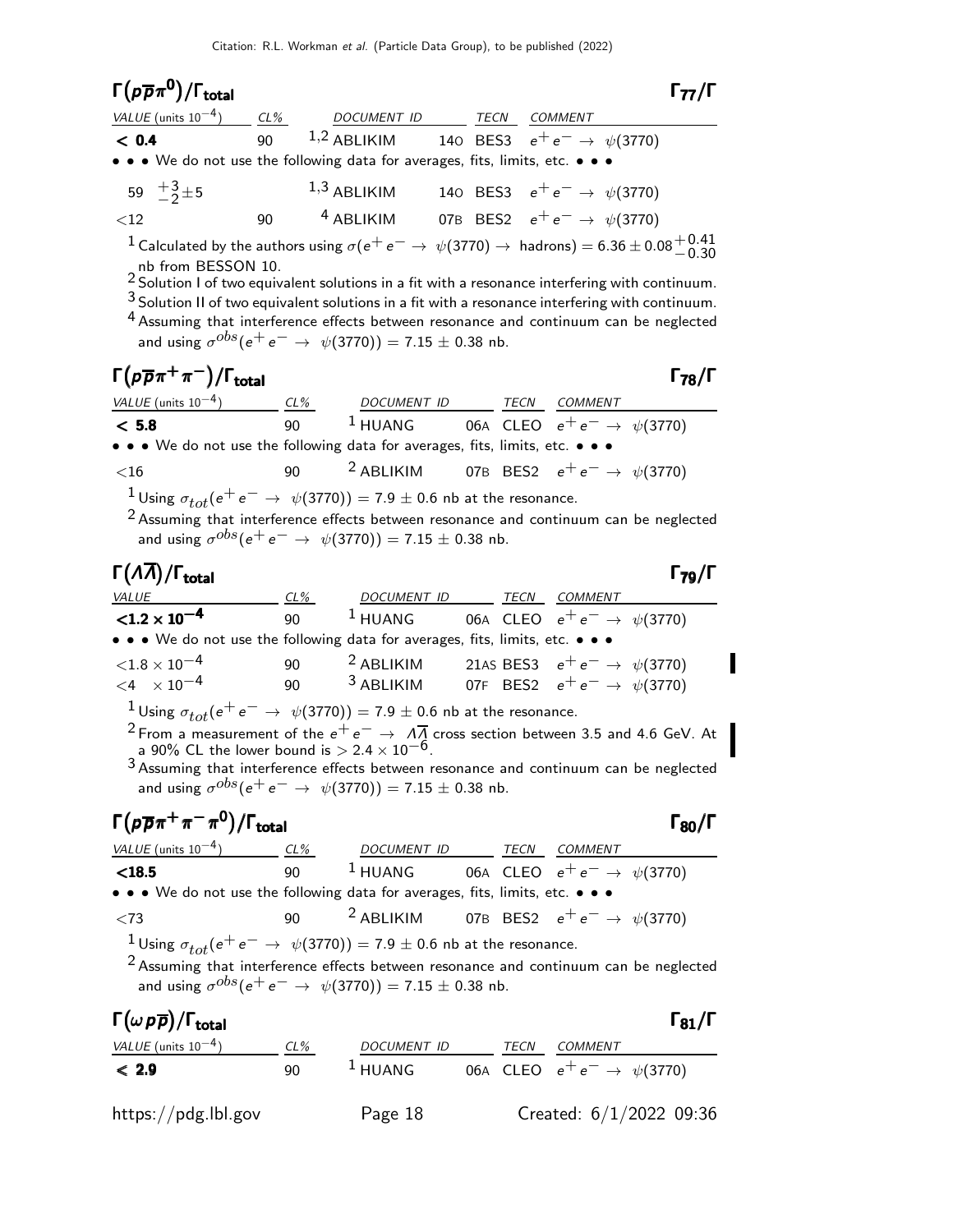- • We do not use the following data for averages, fits, limits, etc. • •
- $<$ 30 90  $^2$  ABLIKIM 07I BES2 3.77  $e^+e^-$ <sup>1</sup>Using  $\sigma_{tot}(e^+e^- \rightarrow \psi(3770)) = 7.9 \pm 0.6$  nb at the resonance.

<sup>2</sup> Using  $\sigma^{\rm obs} = 7.15 \pm 0.27 \pm 0.27$  nb and neglecting interference.

# Γ $(A\overline{A}\pi^{\mathbf{0}})/\Gamma_{\mathrm{total}}$

 $\Gamma_{82}/\Gamma$ 

| VALUE (units $10^{-4}$ )                                                      | $CL\%$ | DOCUMENT ID                                 | TECN | COMMENT                                                          |
|-------------------------------------------------------------------------------|--------|---------------------------------------------|------|------------------------------------------------------------------|
| < 0.7                                                                         |        |                                             |      | 90 <sup>1</sup> ABLIKIM 13Q BES3 $e^+e^- \rightarrow \psi(3770)$ |
| • • • We do not use the following data for averages, fits, limits, etc. • • • |        |                                             |      |                                                                  |
| ${<}12$                                                                       | $90 -$ | <sup>2</sup> ABLIKIM 071 BES2 3.77 $e^+e^-$ |      |                                                                  |
|                                                                               |        |                                             |      |                                                                  |

<sup>1</sup> Assuming that interference effects between resonance and continuum can be neglected. 2 Assuming that interference effects between resonance and continuum can be neglected and using  $\sigma^{obs}(\mathrm{e^+ e^-} \rightarrow \psi(3770)) = 7.15 \pm 0.38$  nb.

# $\Gamma(p\overline{\rho}2(\pi^+\pi^-))/\Gamma_{\rm total}$  Γ<sub>83</sub>/Γ

| VALUE (units $10^{-3}$ ) | $CL\%$ | <i>DOCUMENT ID</i> |  | <i>TECN COMMENT</i>                                           |
|--------------------------|--------|--------------------|--|---------------------------------------------------------------|
| < 2.6                    | 90     |                    |  | <sup>1</sup> ABLIKIM 07F BES2 $e^+e^- \rightarrow \psi(3770)$ |

 $<sup>1</sup>$  Assuming that interference effects between resonance and continuum can be neglected</sup> and using  $\sigma^{obs}(\mathrm{e^+ e^-} \rightarrow \psi(3770)) = 7.15 \pm 0.38$  nb.

| $\Gamma(\eta\,\rho\overline{\rho})/\Gamma_{\rm total}$                                                                |     |             |      |                                          | $\Gamma_{84}/\Gamma$ |
|-----------------------------------------------------------------------------------------------------------------------|-----|-------------|------|------------------------------------------|----------------------|
| VALUE (units $10^{-4}$ )                                                                                              | CL% | DOCUMENT ID | TECN | <i>COMMENT</i>                           |                      |
| < 5.4                                                                                                                 | ۹O  | $^1$ HUANG  |      | 06A CLEO $e^+e^- \rightarrow \psi(3770)$ |                      |
| $\bullet \bullet \bullet$ We do not use the following data for averages, fits, limits, etc. $\bullet \bullet \bullet$ |     |             |      |                                          |                      |
| ${<}11$                                                                                                               | 90  | $2$ ABLIKIM |      | 10D BES2 $e^+e^- \rightarrow \psi(3770)$ |                      |

<sup>1</sup>Using  $\sigma_{tot}(e^+e^- \rightarrow \psi(3770)) = 7.9 \pm 0.6$  nb at the resonance.

<sup>2</sup> Assuming that interference effects between resonance and continuum can be neglected and using  $\sigma^{obs}(\mathrm{e^+ e^-} \rightarrow \psi(3770)) = 7.15 \pm 0.38$  nb.

# $\Gamma(\eta p \overline{p} \pi^+ \pi^-)/\Gamma_{\rm total}$

| $\Gamma(\eta \rho \overline{\rho} \pi^+ \pi^-)/\Gamma_{\rm total}$ |     |                        |  |      |                                          |  |
|--------------------------------------------------------------------|-----|------------------------|--|------|------------------------------------------|--|
| VALUE (units $10^{-3}$ )                                           | CL% | <i>DOCUMENT ID</i>     |  | TECN | <i>COMMENT</i>                           |  |
| $<$ 3.3                                                            | ۹N  | $\frac{1}{2}$ ARI IKIM |  |      | 10D BES2 $e^+e^- \rightarrow \psi(3770)$ |  |

 $1$  Assuming that interference effects between resonance and continuum can be neglected and using  $\sigma^{obs}(\mathrm{e^+ e^-} \rightarrow \psi(3770)) = 7.15 \pm 0.38$  nb.

#### $\Gamma\big(\rho^{\mathsf{0}}\,\mathsf{p}\,\overline{\mathsf{p}}\big)/\mathsf{\Gamma}_{\mathsf{total}}$  $(\rho^0 \, \rho \, \overline{\rho})/\Gamma_{\rm total}$  Γ<sub>86</sub>/Γ VALUE (units 10<sup>-3</sup>) CL% DOCUMENT ID TECN COMMENT **<1.7** 90 <sup>1</sup> ABLIKIM 07F BES2  $e^+e^- \to \psi(3770)$

<sup>1</sup> Assuming that interference effects between resonance and continuum can be neglected and using  $\sigma^{obs}(\mathrm{e^+ e^-} \rightarrow \psi(3770)) = 7.15 \pm 0.38$  nb.

| $\Gamma(p\overline{p}K^+K^-)/\Gamma_{\rm total}$ |        |                     |      | $\Gamma_{87}/\Gamma$             |
|--------------------------------------------------|--------|---------------------|------|----------------------------------|
| <i>VALUE</i> (units $10^{-4}$ )                  | $CL\%$ | DOCUMENT ID         | TECN | COMMENT                          |
| < 3.2                                            | 90     | $\frac{1}{2}$ HUANG |      | 06A CLEO $e^+e^- \to \psi(3770)$ |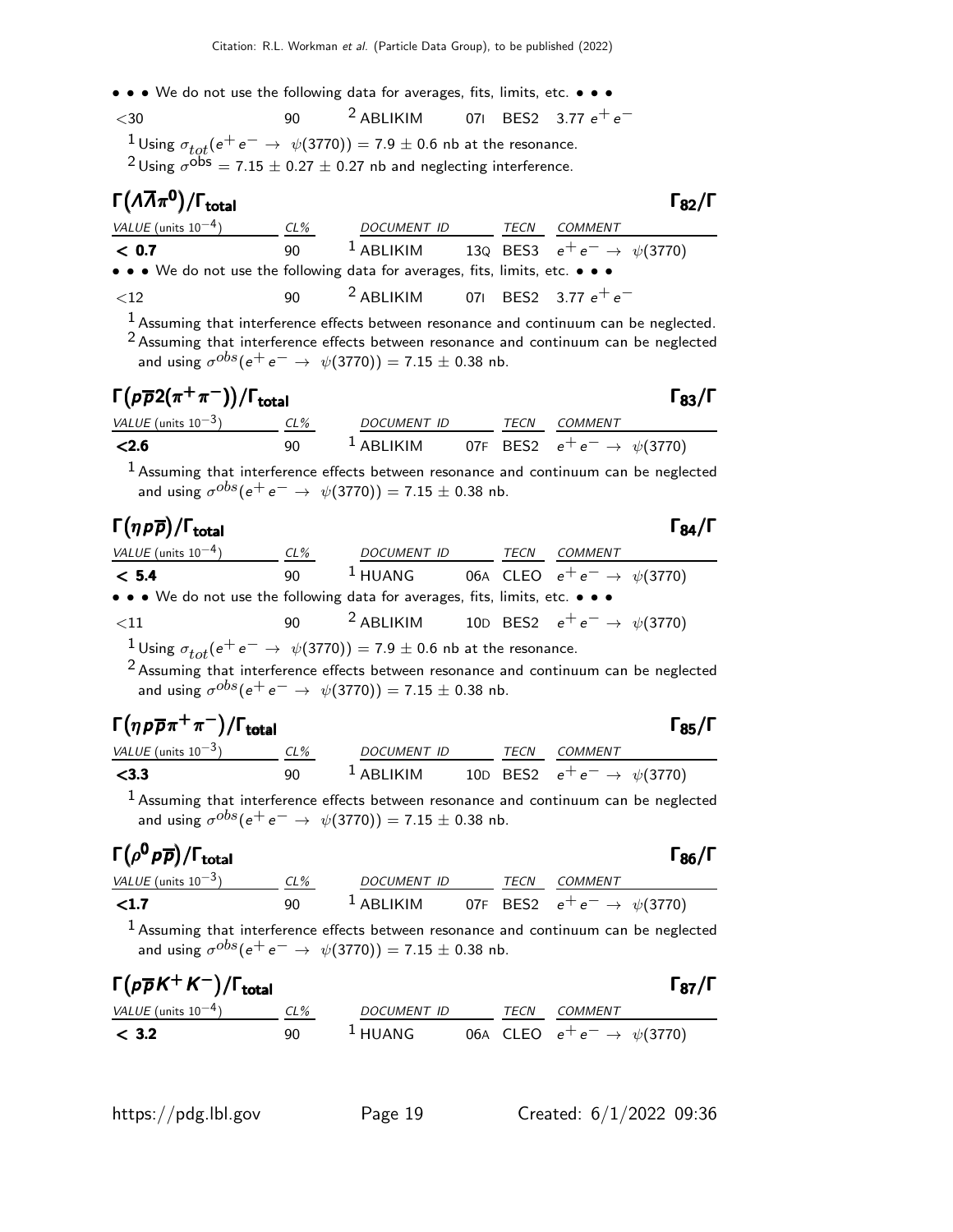• • • We do not use the following data for averages, fits, limits, etc. • • •  $\leq 11$  90  $\qquad 2$  ABLIKIM 07B BES2  $e^+e^-$ 

 $\langle 11$  90 2 ABLIKIM 07B BES2  $e^+e^-$  →  $\psi(3770)$ <sup>1</sup> Using  $σ_{tot}(e^+e^-\rightarrow$   $ψ(3770)) = 7.9 ± 0.6$  nb at the resonance.

2 Assuming that interference effects between resonance and continuum can be neglected and using  $\sigma^{obs}(\mathrm{e^+ e^-} \rightarrow \psi(3770)) = 7.15 \pm 0.38$  nb.

| $\Gamma(\eta p \overline{p} K^+ K^-)/\Gamma_{\rm total}$ |     |                       |  |      |                                          | $\Gamma_{88}/\Gamma$ |
|----------------------------------------------------------|-----|-----------------------|--|------|------------------------------------------|----------------------|
| VALUE (units $10^{-3}$ )                                 | CL% | <b>DOCUMENT ID</b>    |  | TECN | COMMENT                                  |                      |
| $<$ 6.9                                                  | ۹N  | $\frac{1}{2}$ ABLIKIM |  |      | 10D BES2 $e^+e^- \rightarrow \psi(3770)$ |                      |

 $<sup>1</sup>$  Assuming that interference effects between resonance and continuum can be neglected</sup> and using  $\sigma^{obs}(\mathrm{e^+ e^-} \rightarrow \psi(3770)) = 7.15 \pm 0.38$  nb.

# $\Gamma(\pi^0 p \overline{p} K^+ K^-)/\Gamma_{\rm total}$  Γ<sub>89</sub>/Γ

| VALUE (units $10^{-3}$ ) | $CL\%$ | <i>DOCUMENT ID</i> | TFCN | <i>COMMENT</i>                           |
|--------------------------|--------|--------------------|------|------------------------------------------|
| $\langle 1.2 \rangle$    | 90     | $^1$ ABLIKIM       |      | 10D BES2 $e^+e^- \rightarrow \psi(3770)$ |

 $1$  Assuming that interference effects between resonance and continuum can be neglected and using  $\sigma^{obs}(\mathrm{e^+ e^-} \rightarrow \psi(3770)) = 7.15 \pm 0.38$  nb.

### Γ $(\phi \rho \overline{\rho})$ /Γ<sub>total</sub> 90

| VALUE (units $10^{-4}$ )                                                                                              | CL% | DOCUMENT ID | TECN | COMMENT                                                          |
|-----------------------------------------------------------------------------------------------------------------------|-----|-------------|------|------------------------------------------------------------------|
| $\langle$ 1.3                                                                                                         | 90  |             |      | <sup>1</sup> HUANG 06A CLEO $e^+e^- \rightarrow \psi(3770)$      |
| $\bullet \bullet \bullet$ We do not use the following data for averages, fits, limits, etc. $\bullet \bullet \bullet$ |     |             |      |                                                                  |
| $\mathbf{<}9$                                                                                                         |     |             |      | 90 <sup>2</sup> ABLIKIM 07B BES2 $e^+e^- \rightarrow \psi(3770)$ |
| <sup>1</sup> Using $\sigma_{tot}(e^+e^- \rightarrow \psi(3770)) = 7.9 \pm 0.6$ nb at the resonance.                   |     |             |      |                                                                  |

2 Assuming that interference effects between resonance and continuum can be neglected and using  $\sigma^{obs}(\mathrm{e^+ e^-} \rightarrow \psi(3770)) = 7.15 \pm 0.38$  nb.

#### $\Gamma(\Lambda\overline{\Lambda}\pi^+\pi^-)/\Gamma_{\rm total}$ /Γ $_{\rm total}$ Γ $_{91}$ /Γ

| VALUE (units $10^{-4}$ )                                                      | CL% | DOCUMENT ID | TECN | <b>COMMENT</b>                           |
|-------------------------------------------------------------------------------|-----|-------------|------|------------------------------------------|
| < 2.5                                                                         | 90  | $^1$ HUANG  |      | 06A CLEO $e^+e^- \rightarrow \psi(3770)$ |
| • • • We do not use the following data for averages, fits, limits, etc. • • • |     |             |      |                                          |
| < 4.7                                                                         | 90  | $2$ ABLIKIM |      | 130 BES3 $e^+e^- \rightarrow \psi(3770)$ |
| $<$ 39                                                                        | 90  | $3$ ABLIKIM |      | 07F BES2 $e^+e^- \rightarrow \psi(3770)$ |
|                                                                               |     |             |      |                                          |

<sup>1</sup> Using  $\sigma_{tot}(e^+e^- \rightarrow \psi(3770)) = 7.9 \pm 0.6$  nb at the resonance.

<sup>2</sup> Assuming that interference effects between resonance and continuum can be neglected. 3 Assuming that interference effects between resonance and continuum can be neglected and using  $\sigma^{obs}(\mathrm{e^+ e^-} \rightarrow \psi(3770)) = 7.15 \pm 0.38$  nb.

# Γ $(A\overline{p}K^+)$ /Γ<sub>total</sub> Γενιάτια Γενιάται Γενιάται Γενιάται Γενιάται Γενιάται Γενιάται Γενιάται Γενιάται Γενιάτ

| $\Gamma(\Lambda \overline{\rho} K^+) / \Gamma_{\rm total}$                                          |     |                    |      |                                          | $\Gamma_{92}/\Gamma$ |
|-----------------------------------------------------------------------------------------------------|-----|--------------------|------|------------------------------------------|----------------------|
| VALUE (units $10^{-4}$ )                                                                            | CL% | <b>DOCUMENT ID</b> | TECN | COMMENT                                  |                      |
| < 2.8                                                                                               | 90  | $^1$ HUANG         |      | 06A CLEO $e^+e^- \rightarrow \psi(3770)$ |                      |
| <sup>1</sup> Using $\sigma_{tot}(e^+e^- \rightarrow \psi(3770)) = 7.9 \pm 0.6$ nb at the resonance. |     |                    |      |                                          |                      |

| $\Gamma(\Lambda \overline{\rho} K^+\pi^+\pi^-)/\Gamma_{\rm total}$                                  |     |                    |      |                                  | $\Gamma_{93}/\Gamma$ |
|-----------------------------------------------------------------------------------------------------|-----|--------------------|------|----------------------------------|----------------------|
| <i>VALUE</i> (units $10^{-4}$ )                                                                     | CL% | <b>DOCUMENT ID</b> | TECN | <i>COMMENT</i>                   |                      |
| < 6.3                                                                                               | 90  | $^1$ HUANG         |      | 06A CLEO $e^+e^- \to \psi(3770)$ |                      |
| <sup>1</sup> Using $\sigma_{tot}(e^+e^- \rightarrow \psi(3770)) = 7.9 \pm 0.6$ nb at the resonance. |     |                    |      |                                  |                      |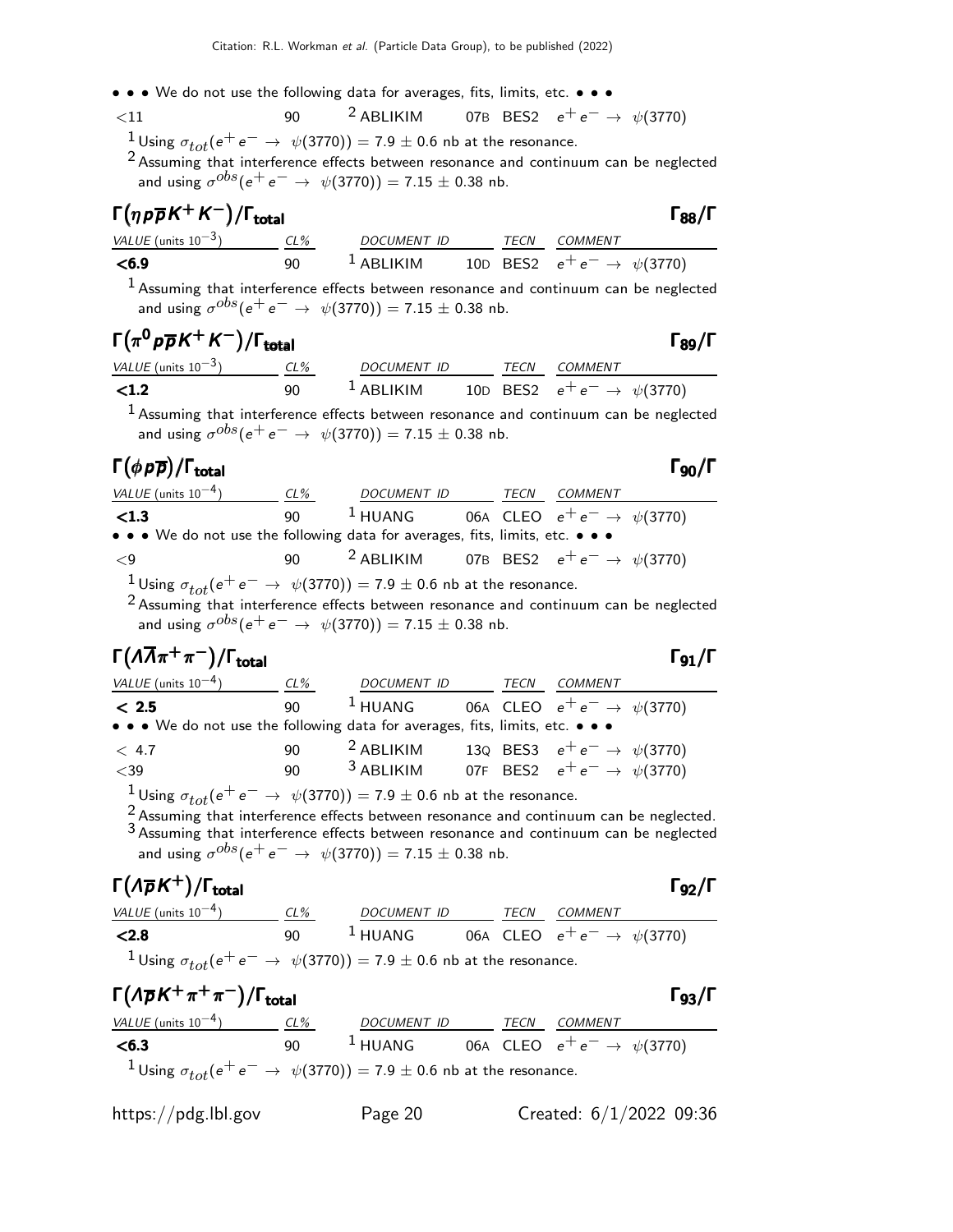| $\Gamma(\Lambda \overline{\Lambda}\eta)/\Gamma_{\rm total}$                                                                                                                        |          |                                                                           |  |                                                                           | $\Gamma_{94}/\Gamma$              |
|------------------------------------------------------------------------------------------------------------------------------------------------------------------------------------|----------|---------------------------------------------------------------------------|--|---------------------------------------------------------------------------|-----------------------------------|
| VALUE (units $10^{-4}$ )                                                                                                                                                           |          | CL% DOCUMENT ID TECN COMMENT                                              |  |                                                                           |                                   |
| < 1.9                                                                                                                                                                              | $90 - 1$ | <sup>1</sup> ABLIKIM 13Q BES3 $e^+e^- \rightarrow \psi(3770)$             |  |                                                                           |                                   |
| $1$ Assuming that interference effects between resonance and continuum can be neglected.                                                                                           |          |                                                                           |  |                                                                           |                                   |
| $\Gamma(\Sigma^+\overline{\Sigma}^-)/\Gamma_{\rm total}$                                                                                                                           |          |                                                                           |  |                                                                           | $\Gamma$ <sub>95</sub> / $\Gamma$ |
| $VALUE (units 10-4)$ CL% DOCUMENT ID TECN COMMENT                                                                                                                                  |          |                                                                           |  |                                                                           |                                   |
| < 1.0                                                                                                                                                                              |          | 90 <sup>1</sup> ABLIKIM 13Q BES3 $e^+e^- \rightarrow \psi(3770)$          |  |                                                                           |                                   |
| $1$ Assuming that interference effects between resonance and continuum can be neglected.                                                                                           |          |                                                                           |  |                                                                           |                                   |
| $\Gamma(\Sigma^0\overline{\Sigma}{}^0)/\Gamma_{\rm total}$                                                                                                                         |          |                                                                           |  |                                                                           | $\Gamma_{96}/\Gamma$              |
|                                                                                                                                                                                    |          |                                                                           |  |                                                                           |                                   |
| $\frac{VALUE \text{ (units 10}^{-4})}{500}$ $\frac{CL\%}{90}$ $\frac{DOCUMENT \text{ ID}}{1 \text{ ABLIKIM}}$ $\frac{TECN}{130}$ $\frac{COMMENT}{e^+e^-}$ $\rightarrow \psi(3770)$ |          |                                                                           |  |                                                                           |                                   |
| $1$ Assuming that interference effects between resonance and continuum can be neglected.                                                                                           |          |                                                                           |  |                                                                           |                                   |
| $\Gamma(\Xi^+\overline{\Xi}^-)/\Gamma_{\rm total}$                                                                                                                                 |          |                                                                           |  |                                                                           | $\Gamma$ <sub>97</sub> / $\Gamma$ |
| $VALUE$ (units $10^{-4}$ ) $CL\%$ DOCUMENT ID TECN COMMENT                                                                                                                         |          |                                                                           |  |                                                                           |                                   |
| $<1.5$                                                                                                                                                                             |          | 90 <sup>1</sup> ABLIKIM 13Q BES3 $e^+e^- \to \psi(3770)$                  |  |                                                                           |                                   |
| $1$ Assuming that interference effects between resonance and continuum can be neglected.                                                                                           |          |                                                                           |  |                                                                           |                                   |
| $\Gamma(\Xi^0 \overline{\Xi}{}^0)/\Gamma_{\rm total}$                                                                                                                              |          |                                                                           |  |                                                                           | $\Gamma_{QR}/\Gamma$              |
| $VALUE$ (units $10^{-4}$ ) $CL\%$ DOCUMENT ID TECN COMMENT                                                                                                                         |          |                                                                           |  |                                                                           |                                   |
| < 1.4                                                                                                                                                                              | 90       | <sup>1</sup> ABLIKIM 13Q BES3 $e^+e^- \rightarrow \psi(3770)$             |  |                                                                           |                                   |
| $1$ Assuming that interference effects between resonance and continuum can be neglected.                                                                                           |          |                                                                           |  |                                                                           |                                   |
|                                                                                                                                                                                    |          | - RADIATIVE DECAYS -                                                      |  |                                                                           |                                   |
| $\Gamma(\gamma \chi_{c2})/\Gamma_{\rm total}$                                                                                                                                      |          |                                                                           |  |                                                                           | $\Gamma_{99}/\Gamma$              |
| $VALUE$ (units $10^{-3}$ ) CL%                                                                                                                                                     |          | DOCUMENT ID TECN COMMENT                                                  |  |                                                                           |                                   |
| < 0.64                                                                                                                                                                             | 90       | <sup>1</sup> ABLIKIM 15J BES3 $e^+e^- \rightarrow \psi(3770) \rightarrow$ |  |                                                                           |                                   |
| • • • We do not use the following data for averages, fits, limits, etc. • • •                                                                                                      |          |                                                                           |  |                                                                           |                                   |
| ${<}2.0$                                                                                                                                                                           | 90       | $2$ BRIERE                                                                |  | 06 CLEO $e^+e^- \rightarrow \psi(3770) \rightarrow$<br>$\gamma +$ hadrons |                                   |

 $<$ 0.9 90  $^3$  COAN 06A CLEO  $e^+e^-$  →  $\psi(3770)$  →  $\gamma\gamma J/\psi$ 

 $\frac{1}{2}$ This limit is equivalent to  $(0.25\pm0.21\pm0.18)\times10^{-3}$  branching fraction value.

 $^{2}$ Uses B( $\psi(25) \rightarrow \gamma \chi_{c2}$ ) = 9.22 ± 0.11 ± 0.46 % from ATHAR 04,  $\psi(25)$  mass and width from PDG 04, and  $\Gamma_{ee}(\psi(2S)) = 2.54 \pm 0.03 \pm 0.11$  keV from ADAM 06.

 $^3$ Using  $\mathsf{\Gamma}_{ee}(\psi(2S)) = (2.54\pm0.03\pm0.11)$  keV from ADAM 06 and taking  $\sigma(\mathrm{e^+e^-} \rightarrow$  $\overline{D}$ ) from HE 05 for  $\sigma(e^+e^- \rightarrow \psi(3770))$ .

### Γ $(\gamma \chi_{c1})$ /Γ<sub>total</sub> Γ<sub>100</sub>/Γ

| <i>VALUE</i> (units $10^{-3}$ ) | <b>EVTS</b> | <b>DOCUMENT ID</b> | TECN | COMMENT                                                                        |
|---------------------------------|-------------|--------------------|------|--------------------------------------------------------------------------------|
| $2.49 \pm 0.23$ OUR AVERAGE     |             |                    |      |                                                                                |
| $1.98 \pm 0.78 \pm 0.05$        | 202         | $1$ ABLIKIM        |      | 16B BES3 $e^+e^- \rightarrow \psi(3770) \rightarrow$<br>$\gamma +$ hadrons     |
| $2.48 \pm 0.15 \pm 0.23$        | 0.6k        | ABLIKIM            |      | 15J BES3 $e^+e^- \rightarrow \psi(3770) \rightarrow$<br>$\gamma \gamma J/\psi$ |
| https://pdg.lbl.gov             |             | Page 21            |      | Created: $6/1/2022$ 09:36                                                      |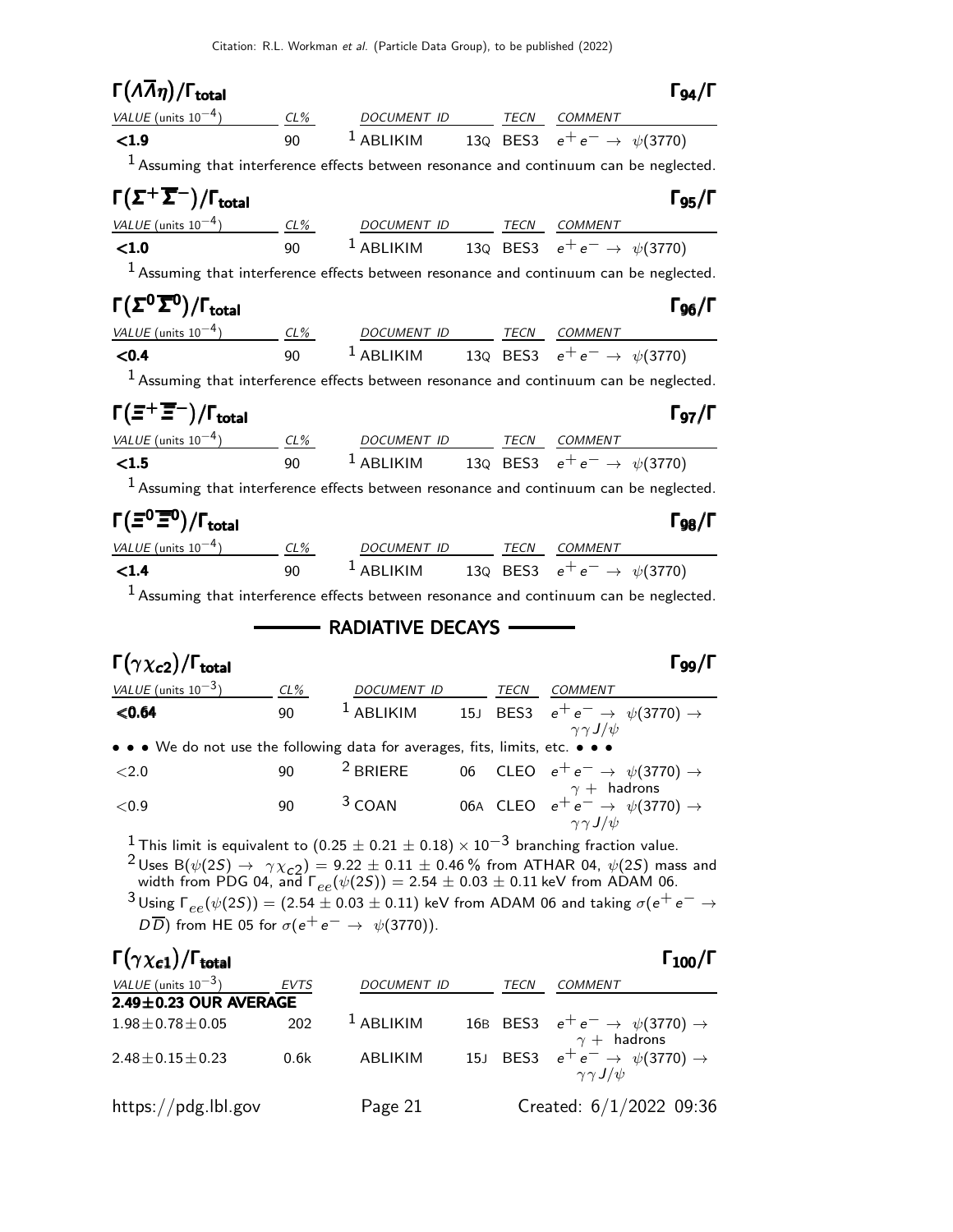2.4 ±0.8 ±0.2  
\n2.9 ±0.5 ±0.4  
\n3 BRIERE  
\n3 BRIERE  
\n3 BRIERE  
\n3 BRIERE  
\n3 BRIERE  
\n
$$
\begin{array}{rcl}\n & 3 \text{ BRIERE} \\
 & 4 \text{ BES3} \\
 & 6 \text{ CLEO} \\
 & 6 \text{ CLEO} \\
 & 6 \text{ CLEO} \\
 & 7 \text{ A} \\
 & 7 \text{ A} \\
 & 7 \text{ A} \\
 & 7 \text{ A} \\
 & 7 \text{ B} \\
 & 7 \text{ B} \\
 & 7 \text{ C}\n\end{array}
$$

| 3.9 ±1.4 ±0.6          | 54              | 4 BRIERE | 06  | CLEO | $e^+e^- \rightarrow \psi(3770) \rightarrow$ |
|------------------------|-----------------|----------|-----|------|---------------------------------------------|
| 2.8 ±0.5 ±0.4          | 53              | 5 COAN   | 06A | CLEO | $e^+e^- \rightarrow \psi(3770) \rightarrow$ |
| $\gamma \gamma J/\psi$ | $\gamma \gamma$ |          |     |      |                                             |

 $^1$  ABLIKIM 16B reports  $(1.94\pm0.42\pm0.64)\times10^{-3}$  from a measurement of [Г $(\psi(3770)\rightarrow$  $\gamma\chi_{\bf C1})$ / $\Gamma_{\bf tot}$ al $]$  /  $[{\sf B}(\psi(2S) \to \gamma\chi_{\bf C1}(1P))]$  assuming  ${\sf B}(\psi(2S) \to \gamma\chi_{\bf C1}(1P))$   $=$   $(9.55 \pm$  $(0.31)\times 10^{-2}$ , which we rescale to our best value B $(\psi(2S) \rightarrow \ \gamma \chi_{c1}(1P)) = (9.75 \pm 1)$  $0.24$ ) ×  $10^{-2}$ . Our first error is their experiment's error and our second error is the systematic error from using our best value.

 $^2$ ABLIKIM 14H reports  $[\Gamma(\psi(3770)\to\;\gamma\chi_{c1})/\Gamma_{\rm total}]\times[{\rm B}(\chi_{c1}(1P)\to\;K^0_S\,K^{\pm}\,\pi^{\mp})]$  $=(8.51\,\pm\,2.39\,\pm\,1.42)\times 10^{-6}$  which we divide by our best value  ${\sf B}(\chi_{\tt C1}(1P)$   $\rightarrow$  $K_S^0 K^{\pm} \pi^{\mp}$ ) = 0.00349  $\pm$  0.00029. Our first error is their experiment's error and our second error is the systematic error from using our best value. We have calculated the best value of  ${\sf B}(\chi_{\bf c1}(1P)\to~{\sf K}^{\sf O}_{\cal S}\,{\sf K}^{\pm}\,\pi^{\mp})$  as  $1/2$  of  ${\sf B}(\chi_{\bf c1}(1P)\to~\overline{\sf K}^{\sf O}\,{\sf K}^+\,\pi^-+$  c.c.)  $= (7.0 \pm 0.6) \times 10^{-3}$ .

3 Averages the two measurements from COAN 06A and BRIERE 06.

4 Uses  $B(\psi(2S) \to \gamma \chi_{c1}) = 9.07 \pm 0.11 \pm 0.54$  % from ATHAR 04,  $\psi(2S)$  mass and width from PDG 04, and  $\Gamma_{ee}(\psi(2S)) = 2.54 \pm 0.03 \pm 0.11$  keV from ADAM 06.

 $5$ Using  $\Gamma_{ee}(\psi(2S)) = (2.54 \pm 0.03 \pm 0.11)$  keV from ADAM 06 and taking  $\sigma(e^+e^- \rightarrow e^ D\overline{D}$ ) from HE 05 for  $\sigma(e^+e^- \rightarrow \psi(3770))$ .

| $\Gamma(\gamma \chi_{c1})/\Gamma(J/\psi \pi^+ \pi^-)$ |           |                                                                                                                                                  |      |                        | $\Gamma_{100}/\Gamma_5$                              |
|-------------------------------------------------------|-----------|--------------------------------------------------------------------------------------------------------------------------------------------------|------|------------------------|------------------------------------------------------|
| <i>VALUE</i>                                          | EVTS      | <b>DOCUMENT ID</b>                                                                                                                               | TECN | COMMENT                |                                                      |
| $1.49 \pm 0.31 \pm 0.26$                              | $53 + 10$ | $1$ COAN                                                                                                                                         |      | $\gamma \gamma J/\psi$ | 06A CLEO $e^+e^- \rightarrow \psi(3770) \rightarrow$ |
|                                                       |           | <sup>1</sup> Using B( $\psi$ (3770) $\rightarrow$ J/ $\psi \pi^+ \pi^-$ ) = (1.89 $\pm$ 0.20 $\pm$ 0.20) $\times$ 10 <sup>-3</sup> from ADAM 06. |      |                        |                                                      |

| VALUE (units $10^{-3}$ ) CL% EVTS |      | <b>DOCUMENT ID</b> | TECN | <b>COMMENT</b>                                                            |
|-----------------------------------|------|--------------------|------|---------------------------------------------------------------------------|
| 6.9±0.6 OUR AVERAGE               |      |                    |      |                                                                           |
| $6.7 \pm 0.7 \pm 0.1$             | 2.2k | $^{-1}$ ABLIKIM    |      | 16B BES3 $e^+e^- \rightarrow \psi(3770) \rightarrow$                      |
| $7.3 \pm 0.7 \pm 0.6$             | 274  | BRIERE             |      | $\gamma +$ hadrons<br>06 CLEO $e^+e^- \rightarrow \psi(3770) \rightarrow$ |
|                                   |      |                    |      | $\gamma +$ hadrons                                                        |

• • We do not use the following data for averages, fits, limits, etc. • • •

$$
< 44 \qquad \qquad 90 \qquad \qquad ^2\text{COAN} \qquad \qquad 06\text{A} \quad \text{CLEO} \quad e^+e^- \rightarrow \psi(3770) \rightarrow \qquad \qquad \gamma\gamma J/\psi
$$

 $^1$  ABLIKIM 16B reports  $(6.88\pm0.28\pm0.67)\times10^{-3}$  from a measurement of [Г $(\psi(3770)\rightarrow$  $\gamma\chi_{\bf C0})/\Gamma_{\bf tot}$ al  $]/\left[{\rm B}(\psi(2S)\to\,\gamma\chi_{\bf C0}(1P))\right]$  assuming  ${\rm B}(\psi(2S)\to\,\gamma\chi_{\bf C0}(1P))$   $=(9.99\pm$  $(0.27)\times 10^{-2}$ , which we rescale to our best value B $(\psi(2S) \rightarrow \ \gamma \chi_{c0}(1P)) = (9.79 \pm 10^{-2})$  $0.20$ ) ×  $10^{-2}$ . Our first error is their experiment's error and our second error is the systematic error from using our best value.

<sup>2</sup> Using  $\Gamma_{ee}(\psi(2S)) = (2.54 \pm 0.03 \pm 0.11)$  keV from ADAM 06 and taking  $\sigma(e^+e^- \rightarrow$  $D\overline{D}$ ) from HE 05 for  $\sigma(e^+e^- \rightarrow \psi(3770))$ .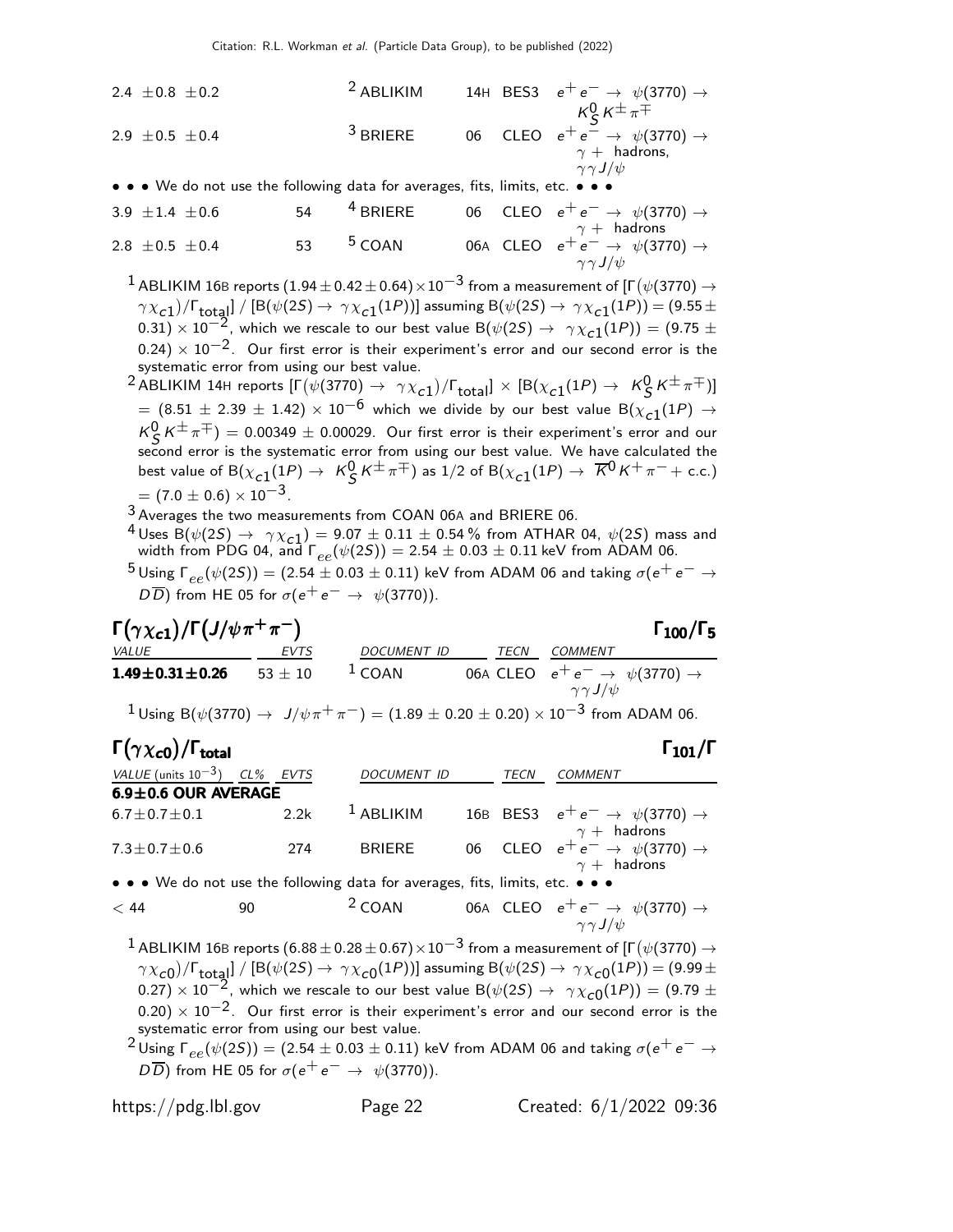Citation: R.L. Workman et al. (Particle Data Group), to be published (2022)